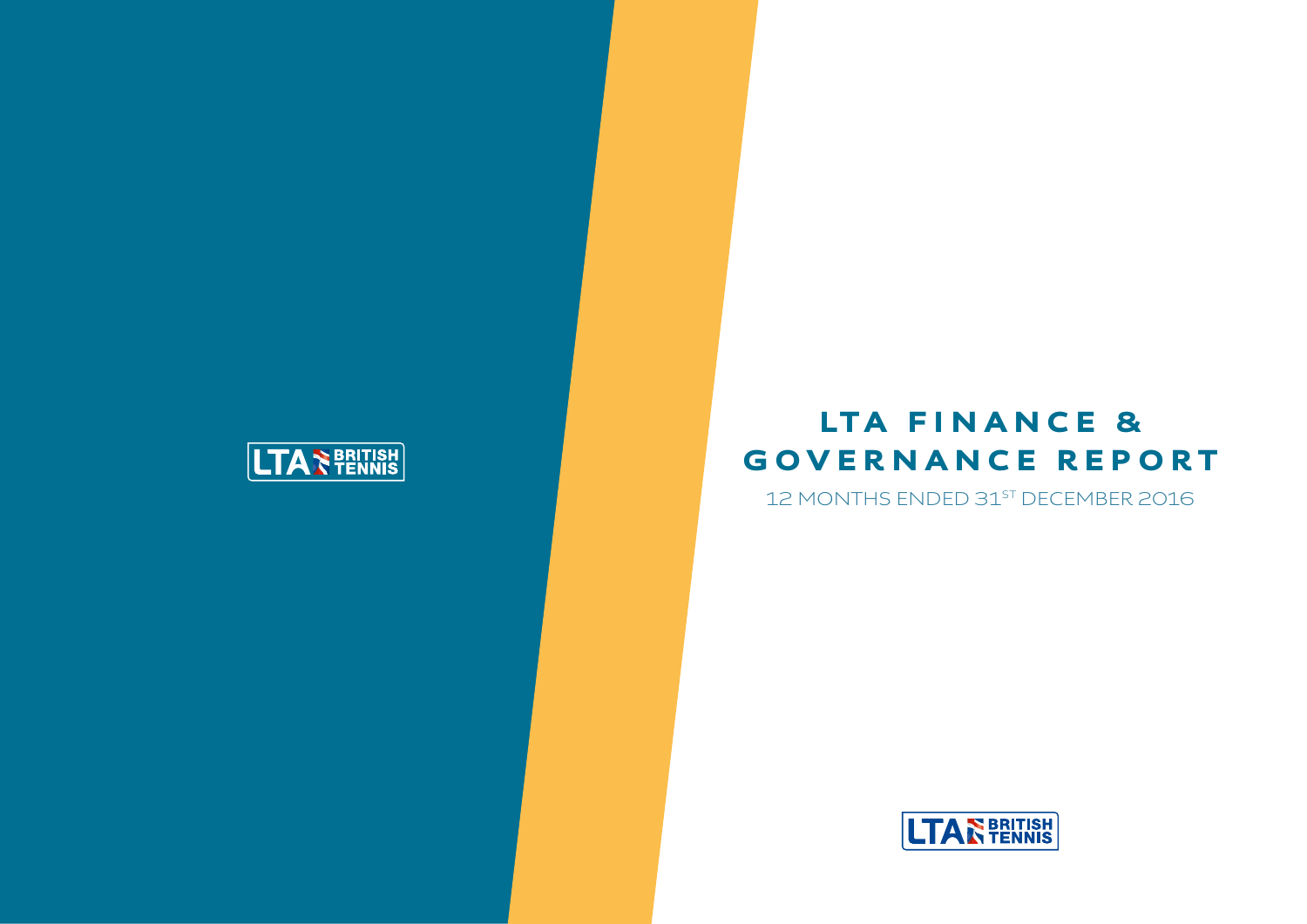/ 3 / 4

# **CONTENTS**

- **O5** Strategic Report
- 25 Report of the Directors
- 31 Independent auditors' report
- **37** Group statements
	- Group income statement
	- Group statement of financial position
	- Lawn Tennis Association Limited statement of financial position
	- Statement of changes in equity
	- Group statement of cash flows

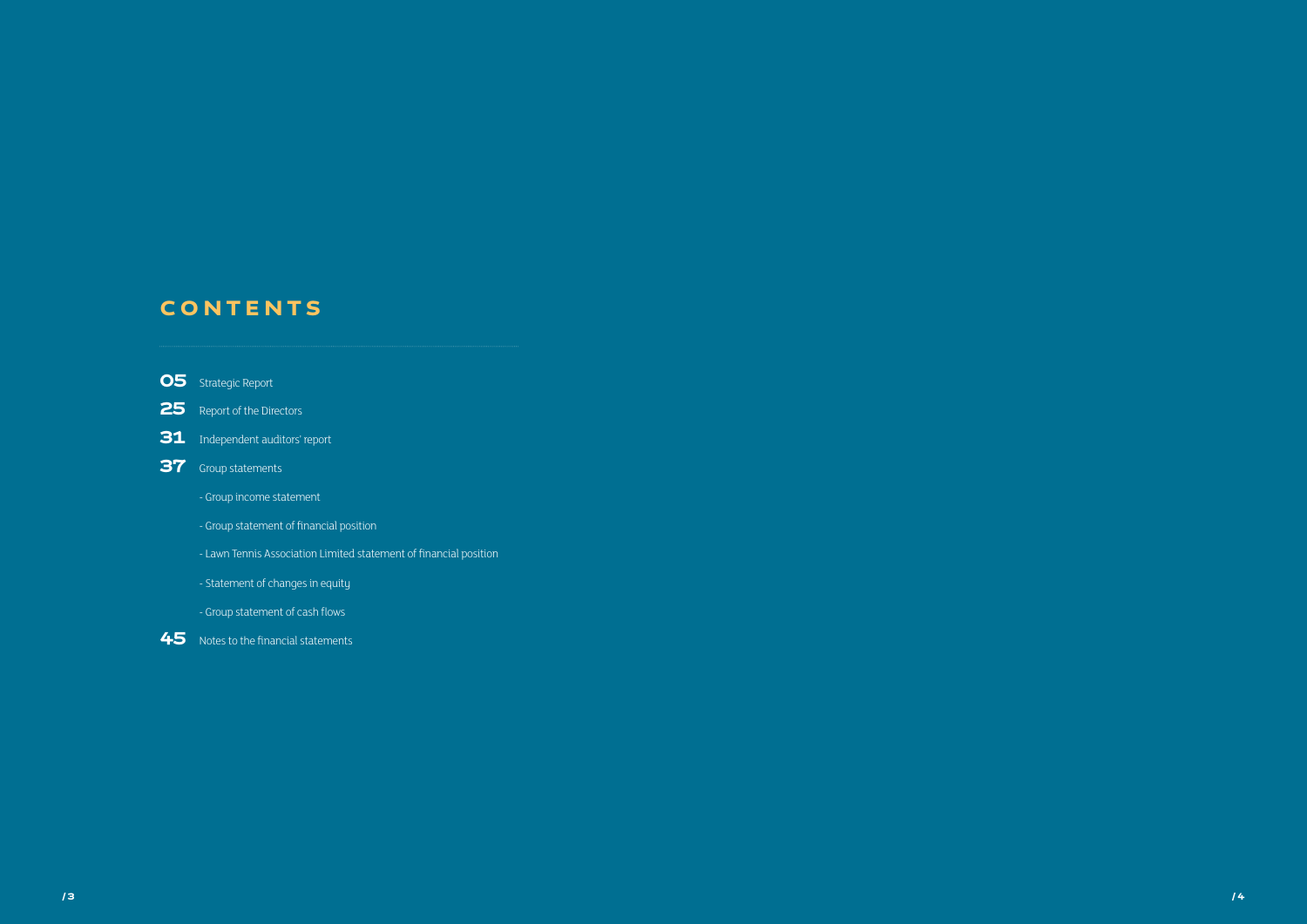

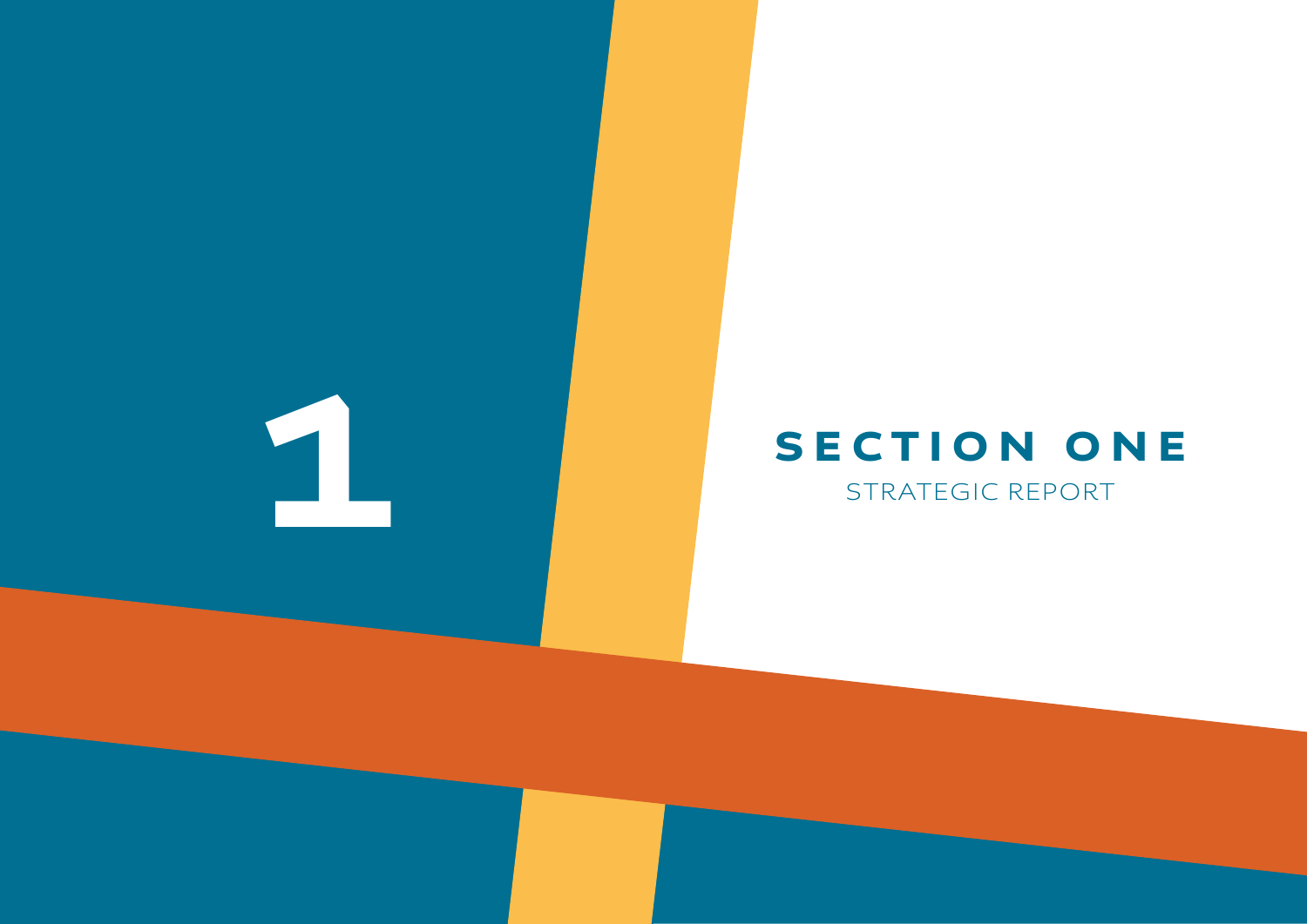number of people using the courts. In addition, our programme to work with smaller organisations to deliver tennis programmes on more isolated park courts led to 2,607 new players, more than double our target.

Finally, we continued to grow the number of Local Tennis Leagues, reaching our target to double the number of leagues in the year, which now stands at 158, and increasing the number of players in these leagues to 7,743 (just short of the 8,000 target). We know this programme has huge potential and we are targeting 12,000 unique players in 2017.

**3. Workforce:** Another key priority in 2016 was to build and better support the frontline: the British tennis coaching workforce. We achieved our target of recruiting and training 900 inspirational coaches to run the highly successful Tennis for Kids programme on our behalf. This was not just a numbers game. We did this in a way that has helped lay the foundation for transforming our relationship with coaches with more two-way dialogue. We already have nearly 1,100 coaches (500 new) signed up for the 2017 programme.

In addition, after extensive external consultation, we successfully launched a new and improved Coach Accreditation scheme. The revamped LTA professional membership scheme for coaches unlocks a range of educational opportunities to support career development and a firstclass package of benefits. Our target was to have 850 coaches signed up by the end of 2016 from a late September launch and we surpassed this target with 1,100 signing up.

#### **4. Children and Young People (CYP):**

**5. Performance:** During the spring we conducted a valuable and extensive external stakeholder consultation process to evolve a series of performance guiding principles that will shape the approach to deliver world class performance results for Great Britain.

At the end of 2015 Great Britain won the Davis Cup and 2016 was about capitalising on this 'moment' to inspire the next generation of players. We are very proud to have far exceeded our target of delivering, through an inspired coaching work force, free tennis lessons to at least 10,000 children through the Tennis for Kids Davis Cup initiative, providing lessons to no less than 13,250 five to eight year olds. Furthermore, we challenged ourselves and the coaches to make this more than a one-off trial programme with a target of ensuring at least 10 per cent of these young players joined an on-going tennis programme. The result exceeded our expectations with 43% joining a club or signing up for follow-up courses. That meant thousands of the children introduced to fun tennis are still involved in our game because they have come back for more!

We also tasked ourselves with developing a robust youth strategy to keep more teenagers in the game for longer, and to bring new teenagers into the game. The development of this strategy was supported by extensive external consultation with a broad variety of organisations outside of tennis and sport that have successfully engaged teenagers. As we move into 2017, this strategy will be developed into an operational plan that will allow us to engage with this audience in a more strategic and insight-led way than ever before.

2016 was undoubtedly one of the best years in the history of British performance tennis. Andy Murray ended the year at world No.1 and won his second Wimbledon title and his second Olympic singles gold medal, Jamie Murray achieved a World No.1 doubles ranking, Johanna Konta broke into the top 10 and Kyle Edmund broke into the elite top 50. In addition, Gordon Reid ended the year as world No.1 in the Wheelchair singles, and Andy Lapthorne achieved year-end World No. 1 in quad doubles. These results were nothing short of world class. Back home this helped inspire a nation by raising the awareness of our sport by 13%.

With a mission to get more people playing tennis more often, it was critical that we did not just see great results at the top of the sport. We have been very clear about the challenges our sport faces after many years of decline in the number of people playing tennis. In 2015, the first year of the current four year British tennis strategic plan, we set ourselves tough targets to put in place the foundations from which sustainable participation growth could be achieved in the future. 2016 was about continuing to build on these foundations and at the end of the second year of the British tennis strategic plan, we have achieved solid progress against the tough business objectives we set ourselves. I am very pleased to report that the achievements that follow were delivered within our operating budget.

**1. Monthly participation:** The first business objective was for our sport to witness positive growth (+1 per cent) on a rolling 12 month basis among people who play tennis at least once a month. This is

measured by our robust monthly tracking study covering a representative sample of the British population. This was a difficult objective given that this measure of participation in our sport declined 8% in 2015. The groundwork has started to pay dividends and we were buoyed to see that participation figures on a 12 month rolling period grew by just under 1% in 2016. To see positive growth in our sport is a significant moment on our journey to turn the sport around at the grassroots. But it is just a start.

Whilst overall participation figures were positive, looking beneath the surface we continue to see a double digit decline in the number of women and girls and teenagers playing tennis. These are two areas of specific focus for us in 2017 and beyond. We also know that the participation turnaround was buoyed by the inspiration generated by our nation's top players, meaning we need to continue to build the necessary foundations for growth in grassroots tennis.

**2. Community Development:** Our next business objective was to continue to develop the partnerships and infrastructure that will make it easier for people to play tennis in parks. Progress was made as our field team put in place 18 new long term partnerships with Local Authorities (eight more than our target), bringing the total number of long term partnerships to 52. We also challenged ourselves to help increase the number of people playing in 'park hubs' (places with 3 or more tennis courts). Our target was 3% growth in the number of players. However, led by great park court operators, these hubs delivered an exceptionally strong 36% increase in the

### INTRODUCTION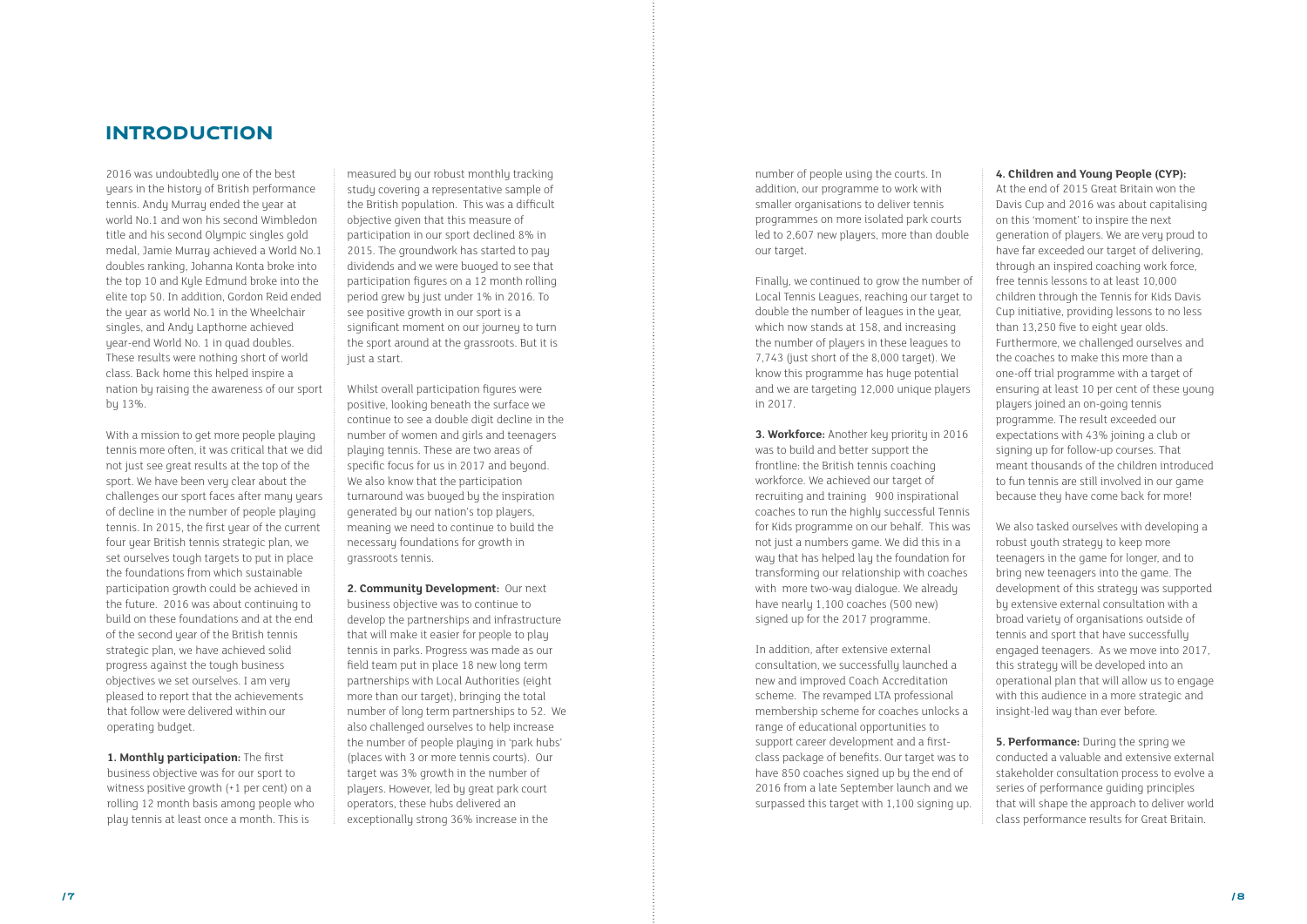Finally, I would like to thank every volunteer and partner that has worked with us tirelessly over the last year (and many years before that) to deliver some exciting green shoots for the sport that we all love. Thank you, we simply could not do it without you.



**Michael Downey Chief Executive Officer** 27 April 2016

*This report can be read in conjunction with the LTA Annual Review 2016 which can be viewed online at [www.lta.org.uk](https://www.lta.org.uk/) .*

The final principles were approved by our Board in June. By the summer we announced the appointment of Simon Timson as our full time Performance Director, who took office in November after leading GB to a record haul of medals in Rio from his Performance Director position at UK Sport. Simon and the performance team will shape the guiding principles into robust strategies and operational plans in 2017. Alongside this, significant work has been completed on the national performance project to strengthen the junior development pathway to prepare more juniors for future international success and to inspire our future tennis workforce.

**6. Clubs:** Our aim was to increase club satisfaction with the LTA to 50 per cent and we achieved 47 per cent. This was a disappointing result and we will continue to work closely with our clubs to improve satisfaction. During the year we increased support for our 2,700 strong club network. This included putting in place a new Play Tennis Fund which makes available small grants to clubs that have great ideas to attract 14-25 year olds to play tennis. Through this fund we supported 82 rojects which has already grown the number of players in this age group by over 7,000. We also continued to provide the tools to run the popular Great British Tennis Weekends (which were held at 1,000 venues) and the increasingly popular and family friendly Quorn Family Cup and Benenden Festival formats.

As well as providing loans and grants to clubs, we also ran two pilot projects to help clubs manage financial pressures. Around 75 clubs received expert advice on how to identify and access grant funding and how to operate their clubs more efficiently.

These business objectives reflect the major priority areas for our work in 2016. However, we also achieved many other outcomes that contributed to cementing the foundations of our sport. These include delivering a successful advertising campaign pilot in 4 cities under the call to action "Go Hit It", the staging of nine world-class major events, delivering a Davis Cup Trophy Tour across the nation and investing in facilities, technologies and infrastructure. Further information about these activities can be found in the LTA Annual Review.

We move into 2017 having made great strides in 2016, but there is still so much more to be done. However, beginning the year with positive monthly participation figures for the sport is a great base from which to launch our efforts to help tennis turn the corner and achieve sustainable growth. One year of growth is a not a trend, but it is a positive sign that must be built upon.

Before I finish, I would like to extend my gratitude to LTA Board members Robert Battersby, Chelsea Warr and Richard Walmsley who this year stepped down from their roles on the Board. They dedicated an immense amount of time, expertise and energy to ensuring that everything we do is for the benefit and future of tennis. On behalf of everyone in British tennis I would also like to thank Cathie Sabin OBE whose term as LTA President came to an end this year. Cathie set out with a mission to 'look after the future' of British tennis and worked tirelessly to achieve this, championing volunteers and travelling the length and breadth of the country to visit clubs and park tennis courts. Cathie also travelled across the world representing British tennis at major events.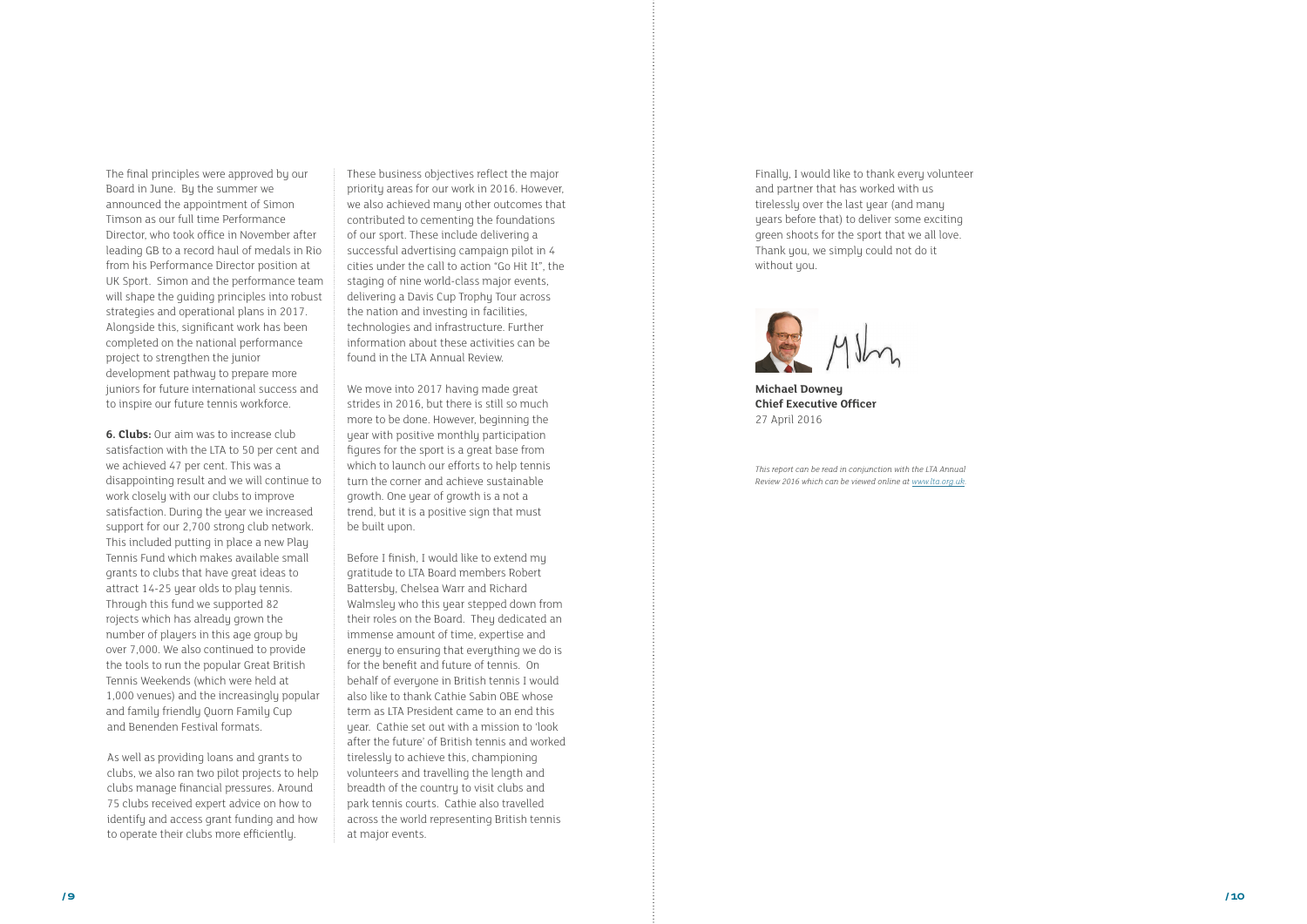#### **OVERVIEW**

The Finance and Governance Report and financial statements of Lawn Tennis Association Limited (LTA) detail the financial investments made by the LTA and its subsidiaries (together 'the LTA Group') in supporting the growth of British tennis during the 12 months to 31 December 2016.

The LTA maximises the income available to British tennis and invests it effectively to deliver the LTA's mission of getting more people playing tennis more often whilst at the same time safeguarding the assets of the LTA Group. Key considerations in determining the annual expenditure are whether an activity can be made financially sustainable over the long term and whether or not that expenditure produces a tennis return by increasing the number of people playing tennis more often.

The LTA works closely with the Tennis Foundation (TF), an independent charity (charity number – 298175), to deliver jointly managed participation activity across education, disability development and community and as such the joint costs of providing these activities are included in this financial review. In 2016, the LTA donated £7.3 million (2015: £7.1 million) towards these activities. However, as an independent body, the TF is not included in the LTA Group financial statements and publishes its own financial statements that provide additional information on its remit and expenditure.

In 2012, the LTA Trust was established as a registered charity (charity number - 1148421) and a wholly owned subsidiary of the LTA. However, the LTA Trust is not consolidated within the results of the LTA

Group as the LTA has no control over the decision making of the Board of the LTA Trust. The LTA Trust's objectives, as approved by the Charity Commission, are to advance for the public benefit such charitable purposes associated with the game of tennis in any part of Great Britain, the Channel Islands and the Isle of Man that are consistent with the purposes of the LTA. During the year, no donation was made from the LTA (2015: £nil). Full details of the non-consolidated assets of the LTA Trust are set out in note 11.

In 2015, the LTA Group adopted FRS 102 'the financial reporting standard applicable in the UK and Republic of Ireland' and the financial statements, supporting notes and prior year comparatives have been presented on this basis. The LTA Group constitutes a 'public benefit entity' as defined by FRS 102, being an entity whose primary objective is to provide goods and services for the general public, community or social benefit and where any financial return is provided with a view to supporting the LTA Group's primary objectives rather than providing a financial return to shareholders. As such, the LTA has applied the reporting exemptions applicable to public benefit entities under FRS 102.

#### **FINANCIAL RESULTS**

For the year ended 31 December 2016, the LTA Group's revenue was £64.5 million (2015: £63.5million) and operating expenditure was £66.4 million (2015: £62.7 million), generating an operating loss of £1.9 million (2015: £0.8 million profit).

The LTA Group generated other income of £3.5 million (2015: £1.6 million) from net gains on its investment portfolio (including £2.8 million (2015: £0.1 million) gain on revaluation of the investments to fair value

at 31 December 2016, in accordance with FRS 102) and from interest on the consideration owed by The All England Lawn Tennis Club (Championships) Limited ("AELTC") in relation to the sale by the LTA of the investment in the All England Lawn Tennis Ground Company (AELTG) in 2013.

A tax charge of £2.6 million (2015: £1.2 million) was incurred delivering a loss for the year of £1.0 million (2015: £1.2million profit).

#### **REVENUE**

The LTA Group revenue increased slightly during the year at £64.5 million (2015: £63.5 million).

An analysis of the LTA Group's revenue is shown below:

|                                             | Year<br>ended<br>31 Dec<br>2016<br>£000s | Year<br>ended<br>31 Dec<br>2015<br>£000s | Change<br>£000s | Change<br>% |
|---------------------------------------------|------------------------------------------|------------------------------------------|-----------------|-------------|
| Revenue from the<br>Wimbledon Championships | 37,719                                   | 37,139                                   | 580             | 1.6%        |
| Commercial                                  | 9,456                                    | 8,681                                    | 775             | 8.9%        |
| Major Events                                | 12,128                                   | 12,122                                   | 6               | 0.0%        |
| Sport England Revenue Grant                 | 3,492                                    | 3,409                                    | 83              | 2.4%        |
| Other Revenue                               | 1,683                                    | 2,164                                    | (481)           | $(22.2\%)$  |
| <b>Total LTA revenue</b>                    | 64,478                                   | 63,515                                   | 963             | 1.5%        |

### FINANCIAL REVIEW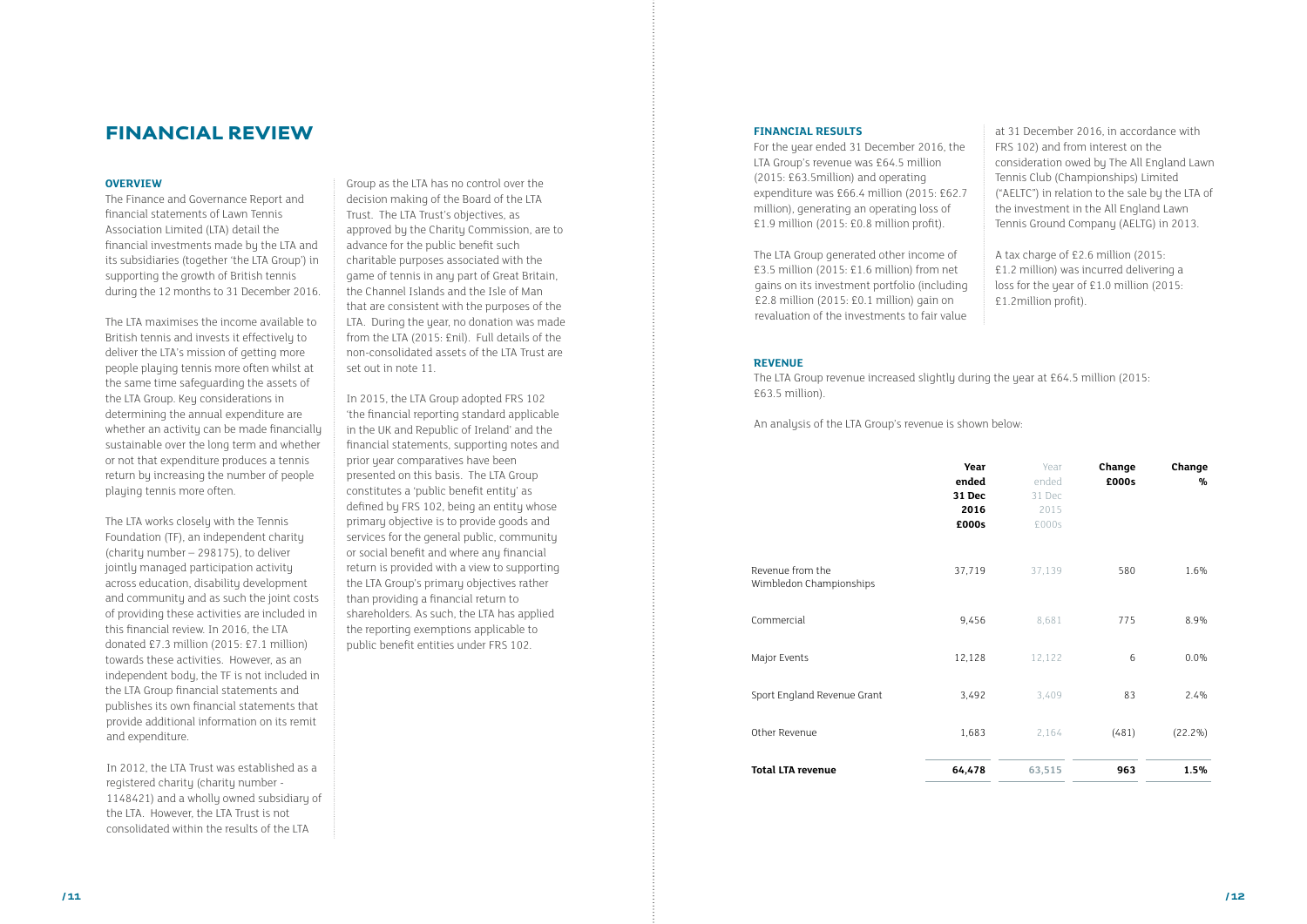#### **Revenue from the Wimbledon Championships increased**

The £37.7 million (2015: £37.1 million) revenue from the Wimbledon Championships includes £34.4 million (2015: £33.9 million) annual surplus, representing 90% (2015: 90%) of the distributable surplus; £1.0 million (2015: £1.0 million) in support of the summer grass court season; £1.3 million (2015: £1.2 million) for the management and supply of umpires and other officials in partnership with the Association of British Tennis Officials; £0.6 million (2015: £0.6 million) to gross up for withholding tax incurred at the Wimbledon Championship; and £0.4 million (2015: £0.4 million) in relation to the exercise of warrants over shares on the sale of a commercial partner to a third party by AELTC on behalf of the Wimbledon Championships in 2014.

Although there remain risks and uncertainties on the overall level of the Wimbledon Championships' surplus in the future, the long-term contract between the AELTC and the LTA in respect of the Wimbledon Championships has secured this income source until 2053.

#### **Growth in Commercial revenues**

The LTA's commercial activities produced £9.5 million (2015: £8.7 million) of revenue. Contracts are in place with our lead sponsor Aegon and official partners BNP Paribas, Highland Spring, Nike and Wipro until December 2017. Negotiations are on-going in respect of renewals and new sponsors for 2018 onwards.

We continue to work alongside our official suppliers: Babolat, Europcar, Hackett, La Manga Club, LATAM, Moët & Chandon, Quorn, Rado, Ricoh and Thomson Reuters. During the year, Accolade, Benenden, Haagen Daaz, Iberian Ham, Ladival, Nature Valley, Pandora, Peugeot Pharmaton and Roddas were added as official suppliers.

#### **Stable revenue from Major Events**

The revenue from the major events remained stable at £12.1 million (2015: £12.1 million) despite fewer Davis Cup home ties. Notwithstanding a continued difficult economic climate, all the summer grass court events were successful with increased revenue at our ATP and WTA events at the Aegon Championships (at The Queen's Club), the Aegon Classic (at Edgbaston Priory Club), Aegon International (at Eastbourne's Devonshire Park) and Aegon Open events (at Nottingham).

During the year we were pleased to announce the following in relation to the Aegon Championships at The Queen's Club: extension of the staging agreement for a further 10 years; a commitment to increasing the seating capacity of Centre Court for the 2017 event in partnership with The Queen's Club; an extension of the BBC coverage until at least 2024; and Andy Murray committing to play at the event for the remainder of his career. These announcements will support the continued financial success of the event.

Despite another successful performance in the Davis Cup where GB reached the semifinal stages, revenue from this source was slightly down due to only two home ties compared to three in the prior year. The LTA continued to support the Barclays ATP World Tour Finals at The O2 Arena in November 2016.

#### **Sport England Revenue Grant increased**

Sport England revenue grants of £3.5 million (2015: £3.4 million) reflected the third and fourth year of the current Whole Sport Plan funding arrangements that commenced in April 2013.

In addition, Sport England made available £1.3 million (2015: £0.7 million) of capital grants under the Whole Sport Plan for investment in venues across England. This funding is drawn down as it is committed into venues that have asked for help in developing their facilities and is not included in the LTA's income statement. This is a transparent process with each pound received invested without deduction. The Board and Executive continue to work in partnership with Sport England on the implementation of the participation strategy.

Post year-end, Sport England announced their continued support of British tennis for a further four years with a potential £9.4 million investment (£1.2 million conditional on the delivery of agreed outcomes) in our talent and participation programmes across the LTA and TF.

#### **Other Revenue decreased**

Other revenue of £1.7 million (2015: £2.2 million) arises from a range of activities that the LTA oversees, including British Tennis membership, county association registration fees, coaching courses, other grants, National Tennis Centre income and programme funding. The reduction during the year was due to the outsource of the day to day management of the National Tennis Centre to 14forty, a division of the Compass Group. Whilst revenue now goes directly to 14forty from this source, the savings generated result in a positive financial contribution as we continue to focus on reducing the net business support costs of the LTA.

 $/$  13  $/$  14  $/$  14  $/$  14  $/$  14  $/$  14  $/$  14  $/$  14  $/$  14  $/$  14  $/$  14  $/$  14  $/$  14  $/$  14  $/$  14  $/$  14  $/$  15  $/$  16  $/$  16  $/$  16  $/$  16  $/$  17  $\,$  17  $\,$  17  $\,$  17  $\,$  17  $\,$  17  $\,$  17  $\,$  17  $\,$  17  $\,$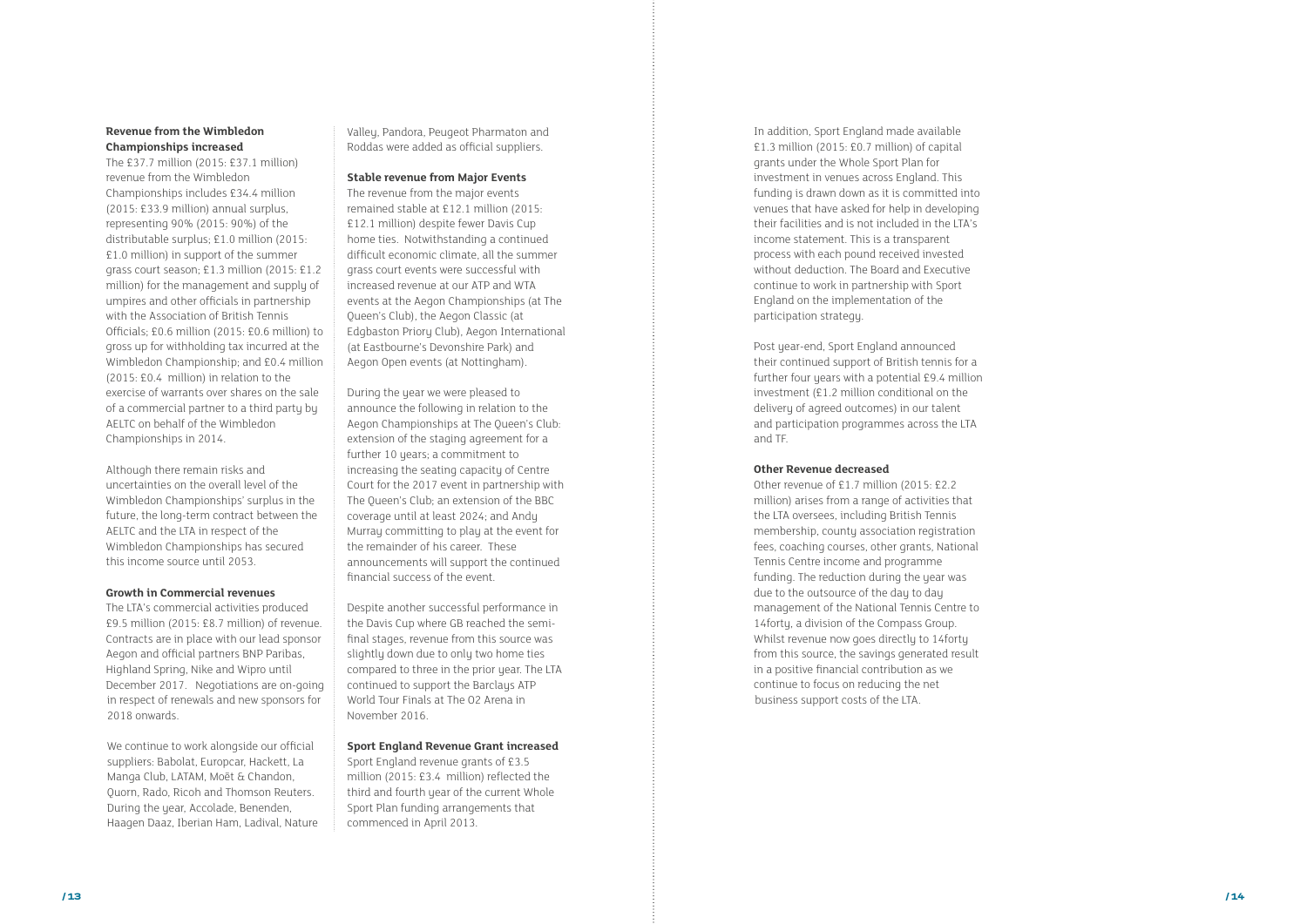#### **OPERATING EXPENDITURE**

The operating expenditure of the LTA Group for the 12 months ended 31 December 2016 was £66.4 million (2015: £62.7 million). This increase was primarily as a result of the planned increased investment in participation in line with our mission of getting more people playing tennis more often.

A summary of the operating expenditure is shown in the table below:

|                                           | Year<br>ended<br>31 Dec<br>2016<br>£000s | Year<br>ended<br>31 Dec<br>2015<br>£000s | Change<br>£000s | Change<br>% |  |
|-------------------------------------------|------------------------------------------|------------------------------------------|-----------------|-------------|--|
| Direct operating expenditure              |                                          |                                          |                 |             |  |
| Participation                             | 18,846                                   | 14,726                                   | 4,120           | 28.0%       |  |
| Performance                               | 8,473                                    | 9,715                                    | (1, 242)        | $(12.8\%)$  |  |
| Commercial, Major Events<br>and Marketing | 29,612                                   | 29,137                                   | 475             | 1.6%        |  |
| <b>Business Support</b>                   | 4,909                                    | 4,959                                    | (50)            | $(1.0\%)$   |  |
| Depreciation                              | 3,082                                    | 2,999                                    | 83              | 2.8%        |  |
| Capital Grants                            | 1,436                                    | 1,198                                    | 238             | 19.9%       |  |
| <b>Total operating expenditure</b>        | 66,358                                   | 62,734                                   | 3,624           | 5.8%        |  |

The expenditure is presented in line with the LTA's defined roles: Participation, Performance, Commercial, Major Events and Marketing, and Business Support. However, these activities are interlinked and support each other in delivering our mission. The allocation assumptions of expenditure to particular areas are, therefore, intended to give an indication of the relative weight of investment in the different elements.

#### **Investment in Participation: Getting more people playing tennis more often**

Participation expenditure of £18.8 million (2015: £14.7 million) was on a wide range of initiatives across our strategic focus areas of clubs, communities, children and young people in partnership with the TF. Direct investment by the LTA was £11.5 million (2015: £7.6 million) supplemented by a donation to the TF of £7.3 million (2015: £7.1 million) in support of jointly managed activities and the TF's direct support of education and disability activities. Including TF direct expenditure, total expenditure on participation across the LTA and TF was £22.8 million (2015: £18.5 million). The analysis below of the £22.8 million (2015: £18.5 million) highlights the LTA's investment in participation both directly and in partnership with the TF.

£12.1 million (2015: £8.7 million) was invested in support of participation in community and club environments across an array of activities. Building on our successful Davis Cup campaign in 2015, we created and implemented a Tennis for Kids programme that provided free lessons and equipment to 13,250 5-8 year olds; increased the number of Local Authority framework agreements designed to open up park tennis courts to communities; and continued to support our registered clubs which are the backbone of British Tennis.

£2.1 million (2015: £1.7 million) was invested in recreational and national competitions to establish a structure that provides both formal and informal competition for adults and juniors.

Recreational competitions introduced in 2015 including The Quorn Family Tennis Cup and the Benenden Tennis Festivals increased in popularity and our partnership with Local Tennis Leagues, which

commenced in 2015 continued to be a success with the number of leagues almost doubling to 158 in 2016.

£1.9 million (2015: £1.6 million) was invested across the full spectrum of coaching qualifications from level 1 to master club and performance level, coach workshops and the development and launch of the new and improved Coach Accreditation scheme.

£6.7 million (2015: £6.5 million) was invested in tennis for disabled people and tennis in education. This included £1.8 million (2015: £1.8 million) invested in education with the Schools Tennis programme continuing to grow. 21,800 (2015: 20,512) schools have been supported with free teacher training, resources and equipment in primary, secondary and special schools since the inception of the programme in 2009. A further £4.8 million (2015: £4.7 million) was invested in disability development, disability events and disability performance. The TF supported 333 (2015: 213) venues across Great Britain with funding, equipment and training to enable more disabled people to play tennis. In addition to hosting seven wheelchair ITF events, bespoke competition offers were created for each impairment group that the TF works with following consultation with players, parents and carers to understand players' needs. 2016 was another successful year for disability performance with 68 titles won on the ITF Wheelchair Tennis tour and six medals won at the Rio Paralympic Games.

#### **Performance: creating a culture of striving for excellence**

A key driver of our Strategic Plan is the continued establishment of a world class High Performance programme, with investment focussed on allocating resources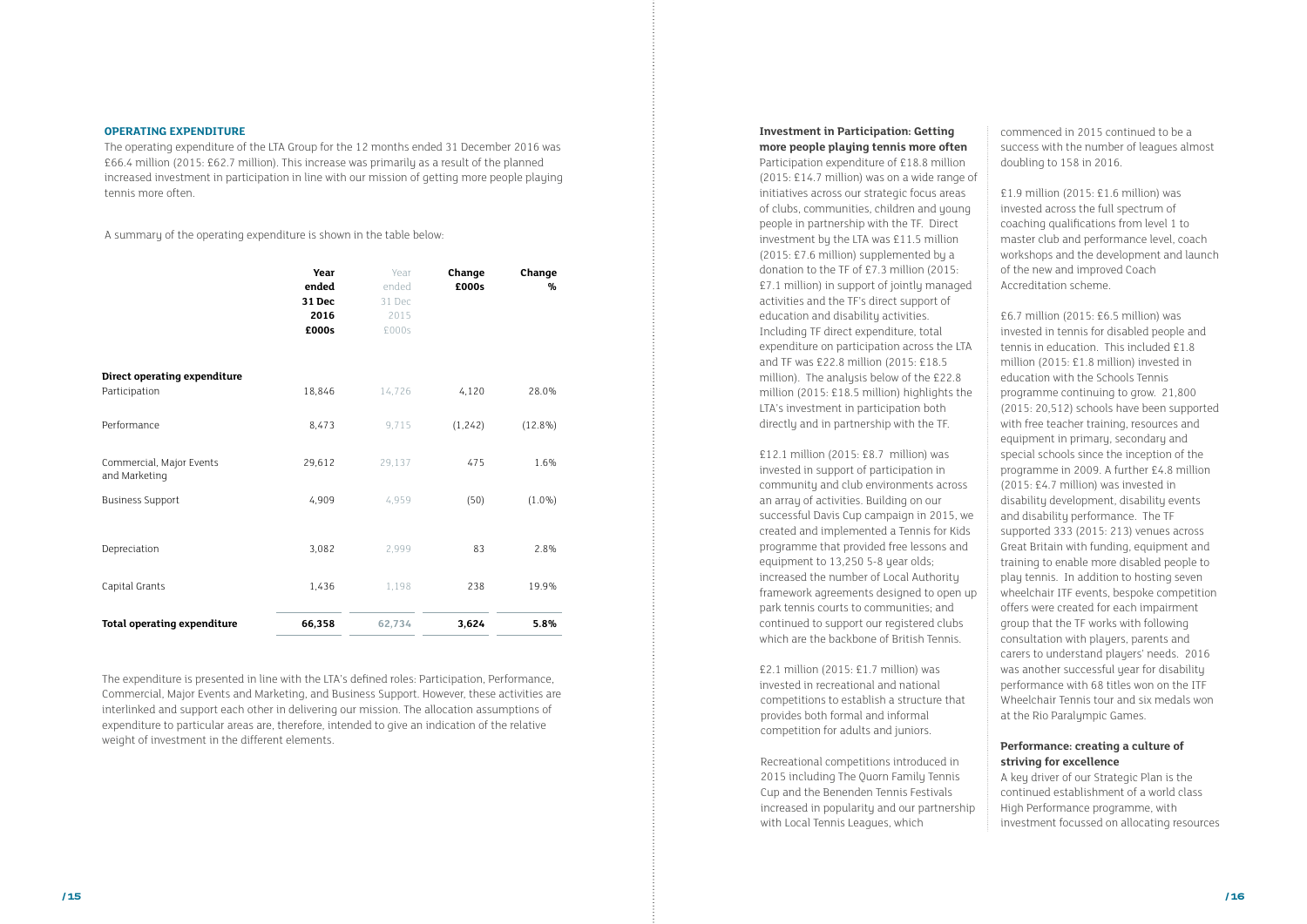to those players, coaches and venues with the ability to achieve the performance targets set. During the year a detailed external stakeholder consultation was undertaken and guiding principles were established that will form the basis of our investment in 2017.

The focussed strategy resulted in a reduced investment in performance of £8.5 million (2015: £9.7 million).

#### **Commercial, Major Events and Marketing: jump starting the peak summer season and targeting programmes and marketing to our priority player groups**

Commercial, Major Events and Marketing expenditure was £29.6 million (2015: £29.1 million), the increase due to additional investment in marketing, including the strengthening of the team in support of our Participation Strategy.

Across the Major Event grass court calendar we invested £ 15.1 million (2015: £14.2 million) to put on nine tournaments across the country.

In addition to the summer grass court season, £8.7 million (2015: £10.7 million) was invested in three Davis Cup ties (2015: four), the Barclays ATP World Tour Finals, officiating at the Wimbledon Championships and other major events and the cost of servicing sponsors.

Investment in marketing increased to £5.8 million (2015: £4.2 million) as we placed more time and resource in attracting new participants to tennis. This included further investment in insight to gain a better understanding of our participants and the launch of the 'Go Hit It' media campaign across several media platforms. We also increased our online activity, putting more

resource behind our Twitter, Facebook, Instagram and YouTube profiles.

### **Business support and depreciation: operating an efficient and effective governing body**

Expenditure on business support and depreciation of £8.0 million for the year ended 31 December 2016 was in line with the previous year. Business support expenditure of £4.9 million (2015: £5.0 million) represents the net core business support costs required for the operation and governance of the LTA and covers the business support functions of HR, IT, Finance and Legal together with the costs of running the National Tennis Centre at Roehampton and the national governing body secretariat.

In the 2015 Finance and Governance report, a contingent liability was disclosed in relation to an on-going dispute between The LTA and AELTC with HM Revenue and Customs ("HMRC") regarding the tax treatment of the disposal in 2003 of certain shares by AELTC. Both the LTA and AELTC maintained that the gain and tax had been correctly accounted for and therefore no provision for the potential £1 million liability had been recognised. In 2016, HMRC agreed that the gain and tax had been treated correctly by the LTA and AELTC, the case was closed and professional fees incurred since the notification of the tribunal were partially refunded. However, this has resulted in higher than normal tax fees in 2016 and 2015 as disclosed in note 3.

#### **Capital grants: Result orientated facility investment**

Financial support to improve facilities is one way the LTA help clubs thrive and attract new players. In 2015 we reduced the red tape for loan funding and grant applications

and we continued to see an increase in expressions of interest in 2016 as a result. In 2016 we invested £1.2 million of capital grants (2015: £1.2 million) and £2.8 million of loans (2015: £3.0 million) in facilities. In addition we received and invested £1.3 million (2015: £0.7 million) of Sport England Whole Sport Plan funding, resulting in a total investment in facilities of £5.3 million (2015: £4.9 million) to 81 clubs (2015: 68) to improve their courts and facilities. Partnership funding from applicants in support of these projects amounted to £23.2 million (2015: £11.0 million). This investment in facilities created 20 new or refurbished indoor courts, 112 new floodlit courts, 254 outdoor new or refurbished courts and 11 clubhouses.

#### **Statement of Financial Position**

The LTA Consolidated Group statement of financial position shows net assets of £144.4 million (2015: £145.4 million). This excludes the independently managed assets of the TF and the LTA Trust.

£83.2 million (2015: £78.9 million) is invested in non-current assets - intangibles, property plant and equipment and fixed asset investments. In 2016, the LTA committed to the expansion of the Centre Court at the Aegon Championships in partnership with The Queen's Club. £1.6 million has been recognised as an intangible asset in the year due to the future economic benefit that will result to the LTA from this expenditure. The intangible asset will be amortised over 20 years representing the anticipated life of the asset, amortisation commencing in 2017. The LTA continued the amortisation of the ATP 500 sanction acquired in 2014 at a cost of £2.1 million following the upgrade of the Aegon Championships in June 2015. These costs have been capitalised as an intangible asset and are being amortised

over the life of the agreement to 2022 resulting in a net book value at 31 December 2016 of £1.6 million (2015: £1.8 million). £34.3 million (2015: £34.4 million) is invested in property plant and equipment including the National Tennis Centre. £45.8 million (2015: £42.7 million) is held in our investment portfolio in shares, bonds and other assets by external investment managers and reflects the Board's decision to hold free reserves to cover long term working capital requirements and a possible (but not anticipated) interruption in the Group's annual income. This reserves policy was reviewed and affirmed by the Board during the year. As at 31 December 2016 external investments were revalued to fair value in accordance with FRS 102.

The net current assets of £61.4 million (2015: £66.7 million) include the balance of the receivable from the Wimbledon Championships for the 2016 Championship surplus of £31.4 million (2015: £24.9 million), the receivable from AELTC in respect of the sale of the All England Lawn Tennis Ground Company (AELTG) of £10.0 million (2015: £15.0 million), net loans to 'places to play' of £9.4 million (2015: £7.9 million) (repayable over up to 10 years) and the development funding for West Hants LTC of £3.6 million (2015: £3.8 million) repayable in equal instalments over the next 24 years. The trade and other payables due within one year of £16.5 million (2015: £15.0 million) includes capital accruals of £2.3 million (2015: £nil) in relation to the expansion of the Centre Court at The Queen's Club for the Aegon Championships and site development of Devonshire Park, Eastbourne for Aegon International in partnership with Eastbourne Borough Council and capital grant commitments to venues of £2.1m (2015: £1.9 million).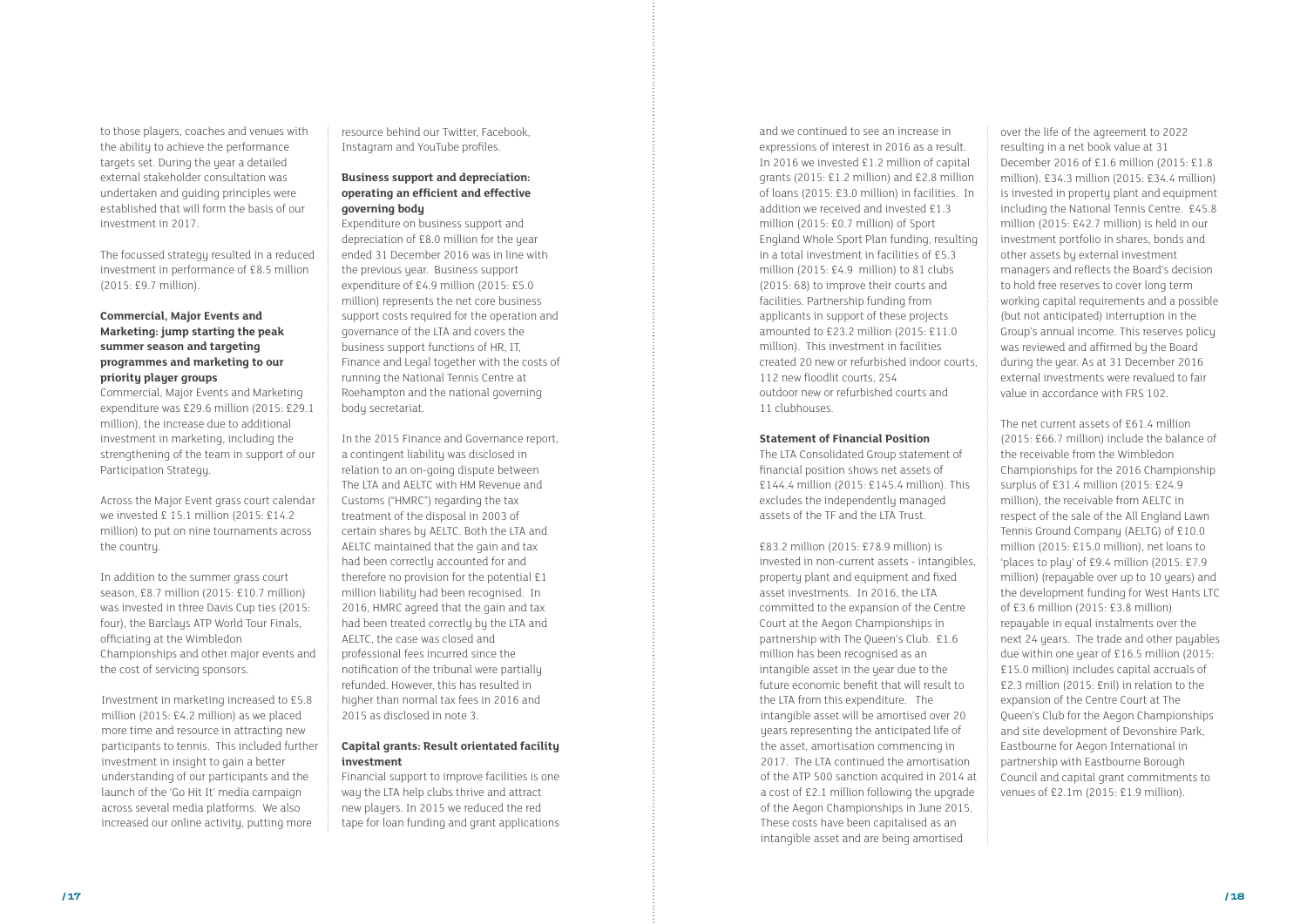### **CORPORATE GOVERNANCE REVIEW THE BOARD THE BOARD**

The LTA is the national governing body for tennis in Great Britain, the Channel Islands and the Isle of Man, and its mission is to get more people playing tennis more often. Its membership consists of various bodies that have an interest in the development and promotion of British tennis including the 36 English counties, Tennis Scotland, Tennis Wales, the Channel Islands LTA, the Isle of Man LTA, the All England Lawn Tennis Club and the Tennis Foundation.

The LTA aspires to be a leading and forwardlooking national governing body. It embraces the principles of good governance as set out in the UK combined code with particular regard to integrity, transparency and accountability with a clear focus on generating value and an appropriate return on its investments in British tennis.

In 2016, the LTA Council carried out a further review of its governance processes and procedures, with the recommendations arising from that review due to be considered at its Annual General Meeting in May 2017. Cognisant of the requirements for sports governing bodies outlined in the new Code for Sports Governance, to be applied from 2017, a number of other changes designed to increase compliance with the new code will also be considered as the LTA moves towards full compliance.

The primary governance documents of the organisation are the Rules of the LTA\*, the Standing Orders\* and the Articles of Association. These are available for review and download via the LTA website at http:// www.lta.org.uk/About-Us/.

### **COUNCIL**

The LTA Council is the democratic forum of member associations and other key interest groups in British tennis. Its composition and powers are governed by the Rules of the LTA, and the way it operates is covered by the Standing Orders. The Council is led by the President, who with their Deputy and the other Councillors has the following broad areas of responsibility:

- to represent the views and interests of their member organisation or stakeholder group
- to contribute their knowledge and experience to the development and review of strategu
- to approve key appointments, and any changes to the LTA's primary governance documents
- to communicate and champion the strategy
- to role model the values of Teamwork, Integrity, Passion and Excellence

The Council met four times in the year and at those meetings received reports from the Board.

The composition, role and powers of the Board are covered by the Articles of Association, the Rules of the LTA and the Standing Orders. The Board provides leadership to the LTA and is ultimately responsible for its performance. Its broad areas of responsibility include:

- establishing the vision, mission and values
- determining the strategy, objectives and supporting major policies
- ensuring the financial viability including monitoring risks and conflicts
- monitoring operational and financial performance
- selecting and supporting the CEO
- ensuring accountability and effective governance
- to role model the values of Teamwork, Integrity, Passion and Excellence

The Board is led by an independent Chairman who is appointed to the Board, following the recommendation of the Nominations Committee and the approval of Council. The President and Deputy President, two Council elected board members, two Councillors who chair Tennis Committees, and three independent board members together are the 10 non executive members of the Board. The Board also has two executive members, the Chief Executive Officer and the Finance Director.

The Board considers its composition is appropriate in view of the size and requirements of the LTA's business. The Nominations Committee reviews the composition of the Board and makes recommendations to the Board and Council on its make up. The Nominations Committee is responsible for leading the search procedure to recommend new Board appointments.

The terms of appointment to the Board are under review. Currently the Chairman has an initial term of four years, and with the approval of the Board and Council, may continue to serve for up to a further six years. The President and Deputy President are elected each year, within a convention that no President serves for longer than three years. Council elected Board members including the chairs of the Tennis Committees, are elected to the Board for a term of three years, and may, if re-elected, serve a second term. The Chairman and President's jointly nominated independent Board member may serve a maximum unbroken term of six years. Other independent Board members are appointed for an initial term of three years, and with the Board's approval may serve up to two further terms of three years.

There is a clear division of responsibility between the Chairman, President and the Chief Executive Officer. The two executive Board members each have a role description and limits of authority. The Board meets a number of times per year in accordance with the Standing Orders, and in 2016 it met five times.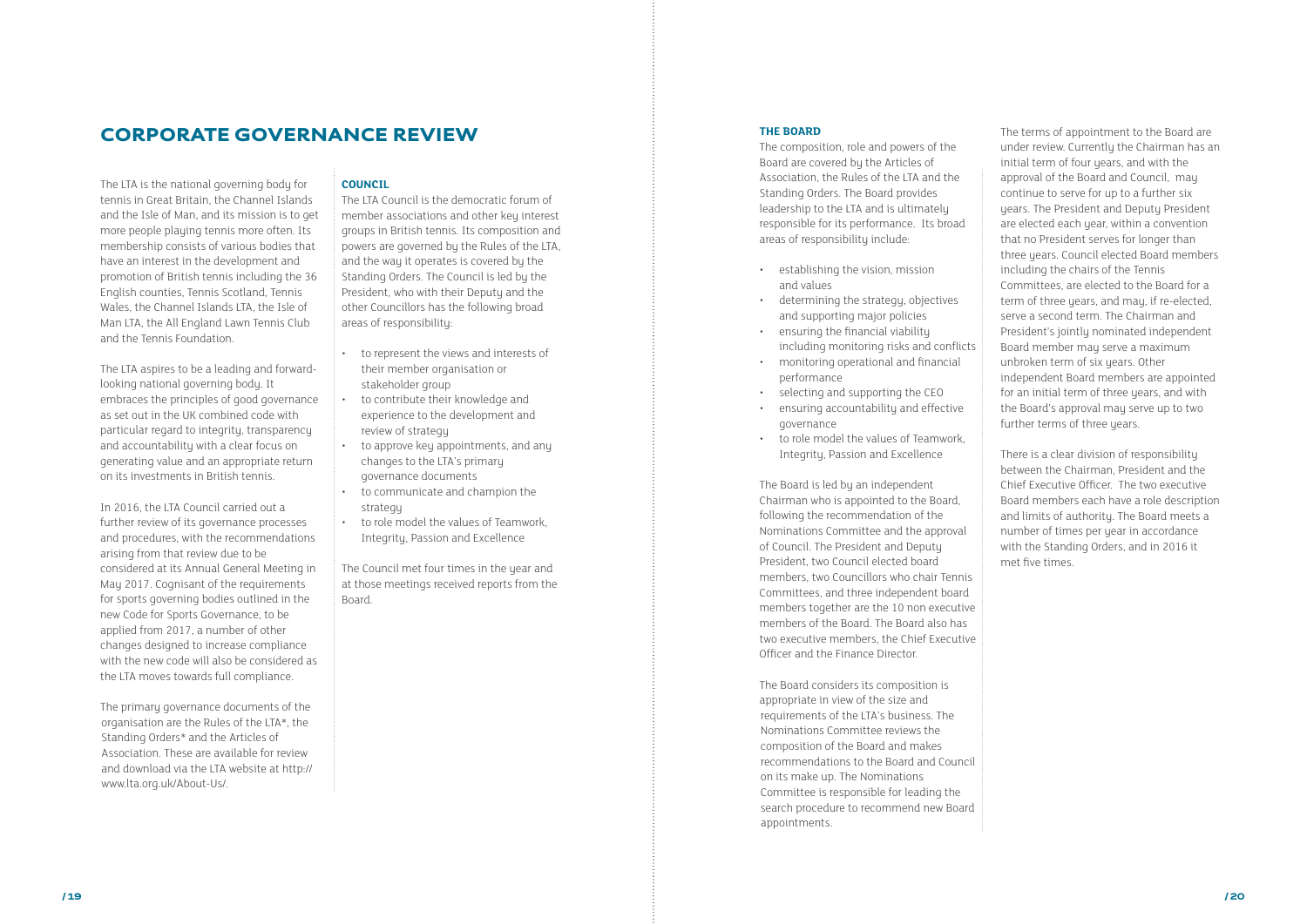The Board members during the year and to the date of signing this report were:

| <b>Name</b>         | <b>Description</b>                                                                            | No. of meetings<br>attended in year |
|---------------------|-----------------------------------------------------------------------------------------------|-------------------------------------|
| David Gregson       | Chairman of the Board                                                                         | 5 out of 5                          |
| Cathie Sabin        | President (resigned 31 December 2016)                                                         | 4 out of 5                          |
| Martin Corrie       | Deputy President and Non-Executive Director                                                   | 3 out of 5                          |
| Richard Baker       | Independent Non-Executive Director                                                            | 4 out of 5                          |
| Robert Battersby    | Chairman, Tennis Development Committee,<br>Non-Executive Director (resigned 6 March 2017)     | 5 out of 5                          |
| Clare Hollingsworth | Independent Non-Executive Director                                                            | 5 out of 5                          |
| Nicola Maskens      | Council-elected Non-Executive Director                                                        | 5 out of 5                          |
| David Rawlinson     | Council-elected Non-Executive Director                                                        | 5 out of 5                          |
| Richard Walmsley    | Chairman, Tennis Performance Committee<br>(resigned 31 December 2016)                         | 5 out of 5                          |
| Chelsea Warr        | President's and Chairman's Nominee,<br>Non-Executive Director (resigned 14<br>September 2016) | 4 out of 5                          |
| Michael Downey      | Chief Executive Officer                                                                       | 5 out of 5                          |
| Simon Steele        | Finance Director<br>(appointed 28 November 2016)                                              | 1 out of 1                          |
| Craig Haworth       | Council-elected Non-Executive Director<br>(appointed 6 January 2017)                          |                                     |
| Sandi Proctor       | Council-elected Non-Executive Director<br>(appointed 6 January 2017)                          |                                     |

Stephen Farrow was the LTA's Company Secretary during the year and attended four of the five board meetings in that capacity.

New Board members receive an induction into the LTA and on-going training as required. Board members also have access to the Company Secretary and any external advisors and resources as required. The LTA maintains director's liability insurance on behalf of its Board.

The Chairman is responsible for ensuring the Board's effectiveness. Each year the Board reviews its performance using a variety of methods including questionnaires and interviews facilitated by an external organisation. Issues addressed include the function of the Board and each of its committees and an assessment of the Chairman by his peers. The Board debates the outcome of the review and agrees any necessary changes to better support the delivery of the strategy and the Executive.

#### **THE EXECUTIVE**

The Executive is responsible for the implementation of the strategy, financial plans, objectives and major policies of the LTA. It is directly accountable to the Board, and responsible for briefing and updating the Board with relevant information. As at 31 December 2016, the Executive team consisted of:

Michael Downey, Chief Executive Officer Stephen Farrow, LTA Legal Director and Tournament Director, Aegon Championships Alastair Marks, Participation Director James Mercer, Commercial Director Olly Scadgell, Director of Major Events and Competitions Simon Steele, Finance Director Simon Timson, Performance Director Vicky Williams, People Director

#### **BOARD COMMITTEES**

The Board has a number of sub-committees which have delegated responsibility for key areas. Each committee has terms of

reference approved by the Board and all committees report back to the Board. Minutes of sub-committee meetings are circulated to all Board members.

### **i) Audit Committee**

The main role and responsibilities of the Audit Committee are to monitor the integrity of the financial statements of the LTA, the internal financial controls and financial risk management systems, performance of the investment advisory group, manage the appointment, independence and performance of the external and internal auditors and to review and recommend the annual financial statements to the Board for approval. Its terms of reference are set out in the LTA Governance Structure Document\*.

The Audit Committee reports to the Board and meets four times a year. The Audit Committee Chair makes an annual report to Council.

# **in year**

| <b>Name</b>                 | <b>Description</b>                          | No. of meetings<br>attended in year |
|-----------------------------|---------------------------------------------|-------------------------------------|
| Clare Hollingsworth (Chair) | Independent Non-Executive Director          | 4 out of 4                          |
| David Rawlinson             | Council-elected Non-Executive Director      | $4$ out of $4$                      |
| Martin Corrie               | Deputy President and Non-Executive Director | $3$ out of 4                        |
| Margaret Ewing              | Co-opted Independent External Member        | 4 out of 4                          |

The Finance Director, Chief Executive Officer, President and the LTA's external auditors attended the Audit Committee meetings in 2016 by invitation.

Grant Thornton was appointed as internal auditors to the LTA in December 2015. Findings and recommendations from internal audit reviews undertaken in 2016 were presented to the Committee.

The Audit Committee members during the year were: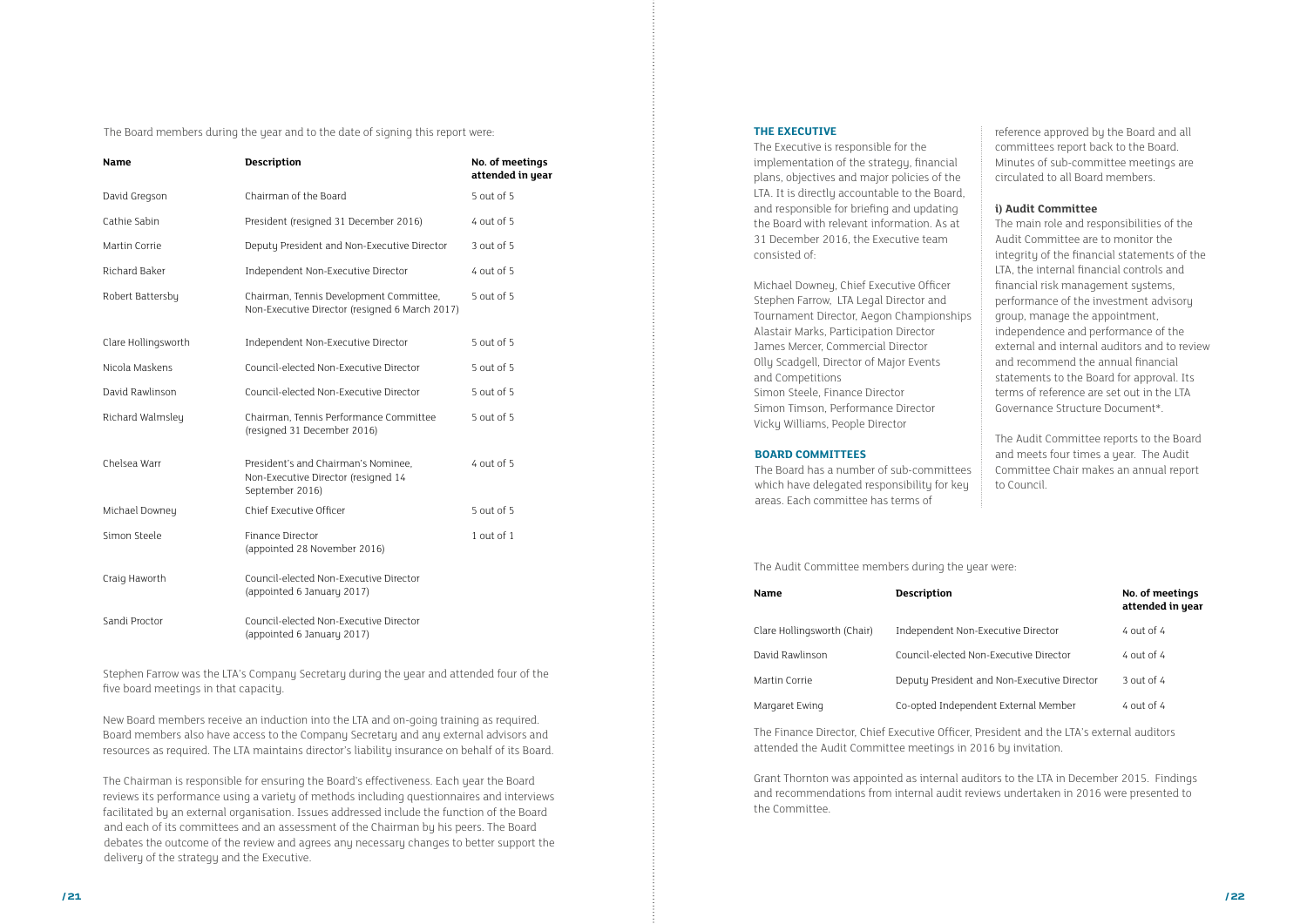The Audit Committee considers and receives reports from the Executive on the nature of risks facing the LTA, the categories of risk that are acceptable, the likelihood and impact of risks materialising, the LTA's ability to reduce or mitigate this likelihood and impact of risks on its business and the costs of operating the particular controls relative to the benefit obtained in managing the identified risks.

PricewaterhouseCoopers LLP, the independent external auditor, also provides tax advice to the LTA via separate engagement teams. The Audit Committee is satisfied that the provision of tax advice does not compromise the external auditor's objectivity and independence.

#### **ii) Nominations Committee**

The Board Nominations Committee keeps the composition of the Board under review and considers the appointments of Councillors and independent members of the Board and succession planning at senior levels of management.

| <b>Name</b>          | <b>Description</b>                          | No. of meetings<br>attended in year |
|----------------------|---------------------------------------------|-------------------------------------|
| Cathie Sabin (Chair) | President                                   | 5 out of 5                          |
| Martin Corrie        | Deputy President and Non-Executive Director | 3 out of 5                          |
| David Gregson        | Chairman of the Board                       | $5$ out of $5$                      |
| David Rawlinson      | Council-elected Non-Executive Director      | $5$ out of $5$                      |
| Michael Downey       | Chief Executive Officer                     | 5 out of 5                          |

The Nominations Committee members during the year were:

Stephen Farrow was the LTA's Company Secretary during the year and attended 5 of the 5 meetings in that capacity.

The nomination procedures for Board, committees and panels are set out in the LTA Governance Structure Document\*.

#### **iii) Remuneration Committee**

The main role of the Remuneration Committee is to determine the LTA's policy on remuneration and to advise on the total remuneration packages of the Chief Executive Officer and senior executives, making any necessary comparisons with market rates. The Remuneration Committee engages independent external consultants to benchmark remuneration levels as

required. Its terms of reference are set out in the LTA Governance Structure Document.

The LTA's remuneration strategy is to pay executives appropriate market remuneration packages to attract and retain high-calibre individuals to manage and fulfil the LTA's objectives. No remuneration is paid to the Non-Executive Board members.

|                | No. of meetings<br>attended in year |
|----------------|-------------------------------------|
| itive Director | $3$ out of $3$                      |
|                | 1 out of 3                          |
|                | $3$ out of $3$                      |

| <b>Name</b>           | <b>Description</b>                 | No. of meetings<br>attended in year |
|-----------------------|------------------------------------|-------------------------------------|
| Richard Baker (Chair) | Independent Non-Executive Director | 3 out of 3                          |
| Cathie Sabin          | <b>President</b>                   | 1 out of $3$                        |
| David Gregson         | Chairman of the Board              | $3$ out of $3$                      |

#### The Remuneration Committee members during the year were:

David Rawlinson attended one meeting in place of Cathie Sabin. The Chief Executive Officer and People Director attended the Committee meetings in 2016 as appropriate.

The strategic report on pages 7 to 24 was approved and authorised for issue by the Board on 26 April 2017 and is signed on its behalf by:

### *Michael Downey*

*Chief Executive Officer*

*\* All of the documents mentioned in this report can be accessed and downloaded via the LTA website at <http://www.lta.org.uk/About-Us/>.*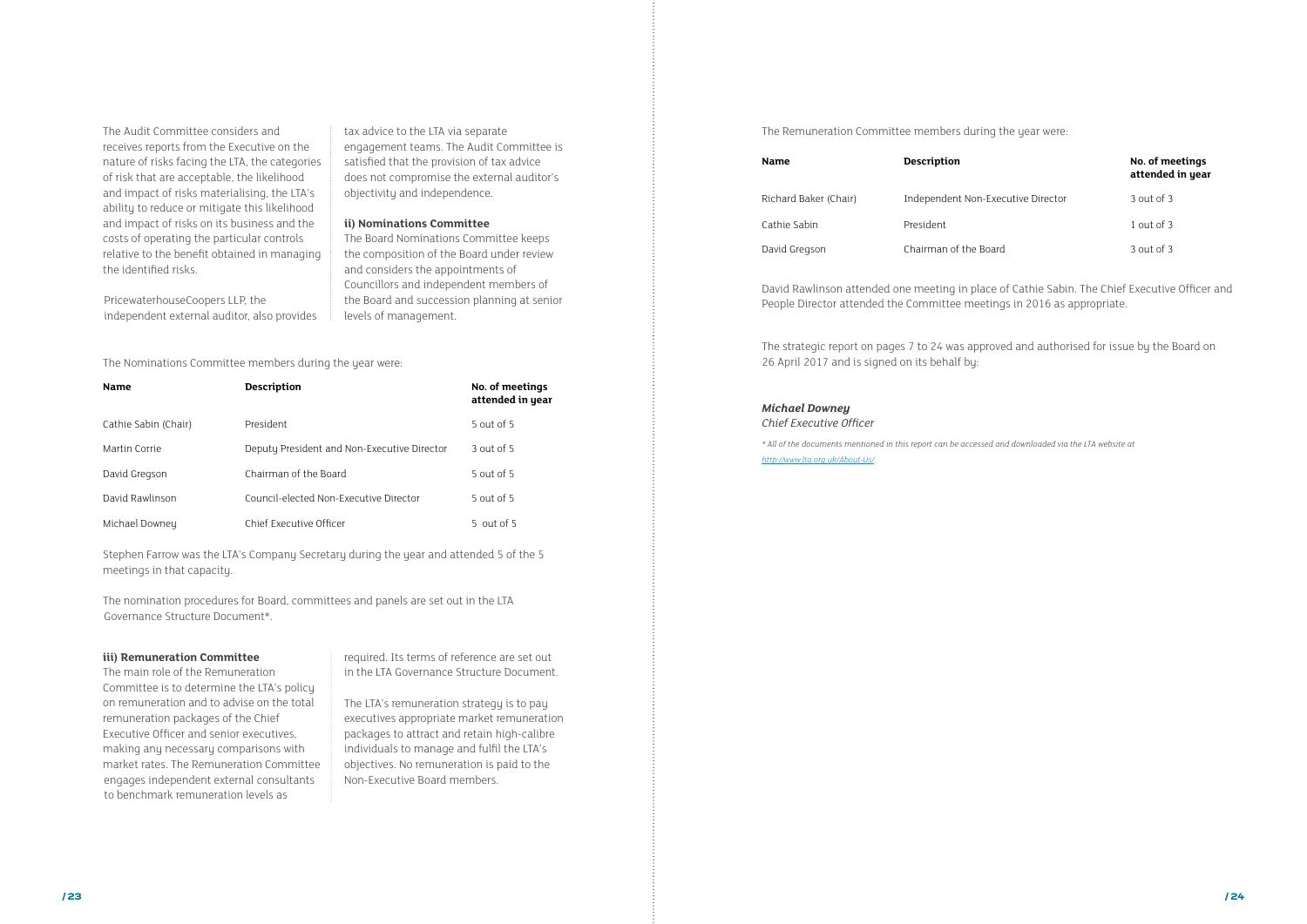/ 25 / 26



of the Lawn Tennis Association Limited for the 12 months ended 31 December 2016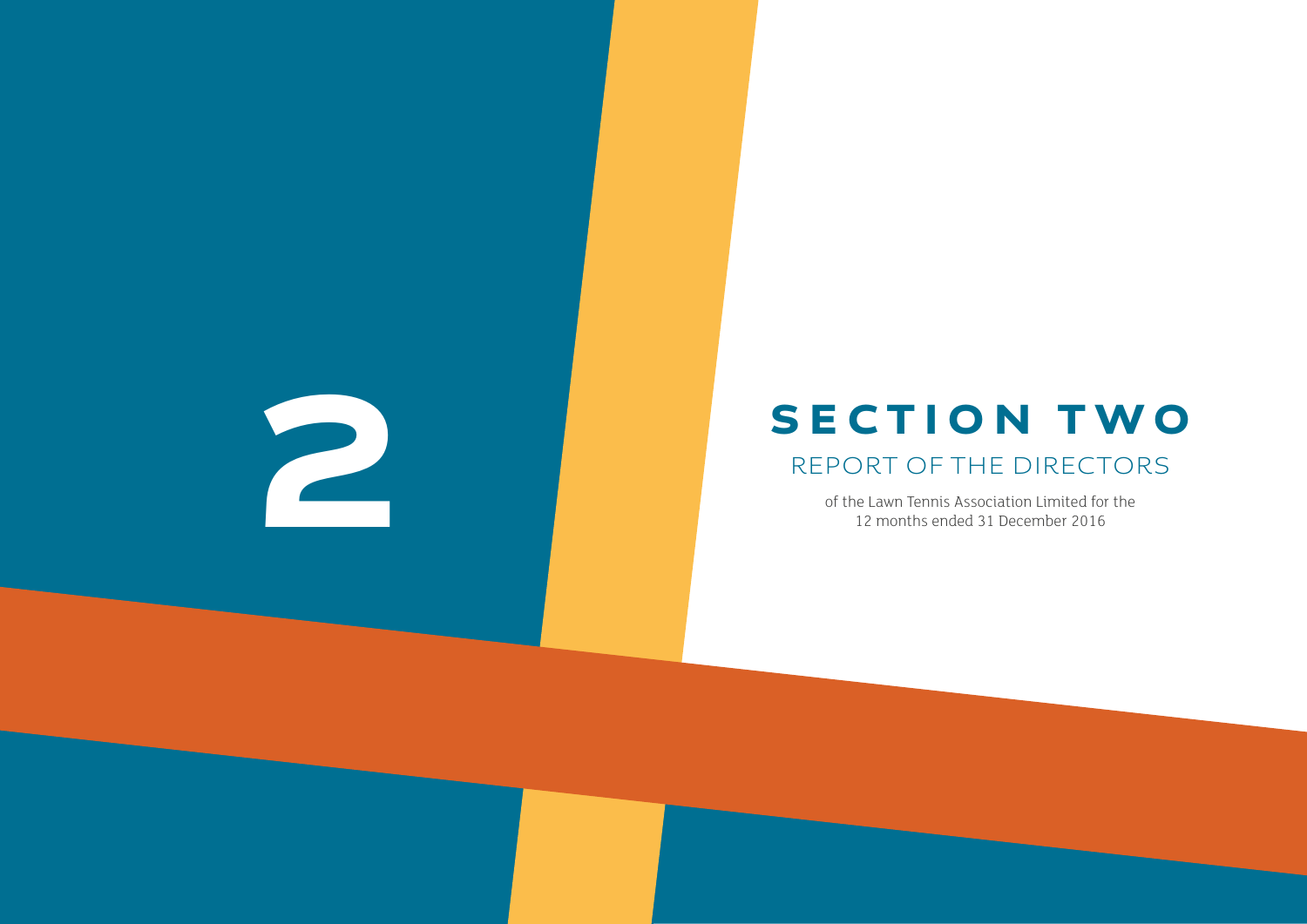#### **INTRODUCTION**

The directors present their report, strategic report and the audited Group financial statements of Lawn Tennis Association Limited (LTA) and its subsidiaries for the 12 months ended 31 December 2016.

#### **PRINCIPAL ACTIVITIES**

The LTA is the governing body of tennis in Great Britain, the Channel Islands and the Isle of Man. Its mission is to get more people playing tennis more often. The Company also acts as the holding company for the Group's investment portfolio.

#### **GOVERNANCE**

Details of the governance structure of the LTA, the role of the Board, key committees and thenames of the Board members are set out in the Corporate Governance Review section of this report.

#### **RESULTS AND DIVIDENDS**

The Group loss for the year after taxation amounted to £1.0 million (2015: £1.2 million profit). Under the LTA Rules, the LTA may not pay a dividend or distribute its retained reserves or funds to its members.

#### **PRINCIPAL RISKS AND UNCERTAINTIES**

There are a number of risks which could affect the LTA's long-term performance and financial position. The Executives are responsible for identifying and reviewing the risks to the Group and reporting these to the Audit Committee and the Board. Controls and suitable actions are put in place to mitigate these identified risks as far as is possible and practical. The Audit Committee is responsible for assessing the LTA's internal controls.

A key business risk relates to the certainty of future revenue streams, notably from the Wimbledon Championships, Sport England and commercial partners. The risk of the non receipt of revenue from the Wimbledon

Championships is mitigated by a long term contract in place for a further thirty seven years. Given the large contribution that the Wimbledon Championships makes to the LTA's total results, the Group is still exposed to a potential catastrophic loss of revenue in any single year due to cancellation or severe curtailment of the Wimbledon Championships. Further steps to mitigate or protect against this risk are in place for future years, particularly with respect to the roof over Centre Court and the planned roof on No. 1 Court, providing protection against weather losses and insurance covering major curtailment or abandonment risks where possible. There are isolated risks that are not insurable or capable of mitigation, in relation to the Wimbledon Championships and also the LTA organised major events, that could have a material impact on revenue streams associated with these events but these are considered remote. Sport England has confirmed funding in support of our talent and participation programmes over the next four years. Key contracts with our commercial partners are due for renewal in 2017 and negotiations are on-going in relation to renewals and new sponsors. The LTA maintains adequate cash balances and reserves to mitigate any short-term financial impact from these risks.

The LTA faces an element of credit risk in its on-going business relationship with major commercial partners. Risks are managed as part of on-going due diligence and credit management but cannot be completely mitigated.

The Group holds investments in shares, hedge funds, fixed income products and corporate bonds as part of its overall investment strategy (valued at £45.8 million at 31 December 2016).

The Group has appointed independent specialist investment managers to manage the portfolio on the LTA's behalf in accordance with the agreed medium/low risk profile and independent specialist advisers, who monitor the performance of the investment managers. However, it is recognised that any investment portfolio is subject to market fluctuations and external factors. The investment policy is approved by the Board and the Investment Advisory Group oversees the implementation of this policy. The LTA does not use financial instruments for speculative purposes.

In addition to the measures described above, the LTA has an element of natural risk mitigation in that a large element of its expenditure in the sport is discretionary in each financial year and can be reduced in subsequent years without breaching legal commitments.

The risk of non-delivery of our strategy and mission of getting more people playing tennis more often is mitigated through our commitment to working alongside all the people and organisations that share our mission including volunteers, coaches, players, local authorities, clubs and commercial partners. We have a long term strategic plan and resources are allocated appropriately to deliver our mission. Further information on the delivery of the strategy can be found in the Annual Review.

As permitted by the Articles of Association, the directors have the benefit of an indemnity which is a qualifying third party indemnity provision as defined by Section 234 of the Companies Act 2006. The indemnity was in force throughout the last financial year and is currently in force. The LTA also purchases directors' and officers' liability insurance in respect of itself and its directors.

#### **EQUALITY**

The LTA is committed to making tennis accessible and open to everybody. Our policu is to treat everyone fairly and work with individuals to enable them to participate in tennis.

All applications for employment are considered based only on merit. The LTA protects and upholds all protected characteristics and makes reasonable adjustments to create an inclusive and accessible working environment for all staff.

Creating a safe and inclusive tennis environment wherever people play tennis is of paramount importance to us and we work in partnership with a wide range of organisations to achieve this. It sits right at the heart of our mission, helping to maintain a positive image for the sport and allowing us to reach a wide and diverse audience of potential new players.

Safeguarding training is mandatory for accredited coaches, Welfare Officers at Tennismark venues and LTA colleagues. This work has meant that we have maintained our NSPCC assessment rating of green – the highest possible level. Staff also receive diversity and inclusion training.

#### **EMPLOYEE ENGAGEMENT**

Engaging our employees with the British Tennis strategy (the what) and our values behaviours of Passion, Integrity, Teamwork and Excellence (the how) is a key element of our people strategy. Aligned to the British Tennis strategy, in 2015 we began our new approach to engagement by launching our "Talking Points" annual employee survey. Supported by a team of colleague representatives, the outcomes of 2015 and 2016 survey have been addressed and initiatives put in place to ensure colleagues are engaged in doing great work. The results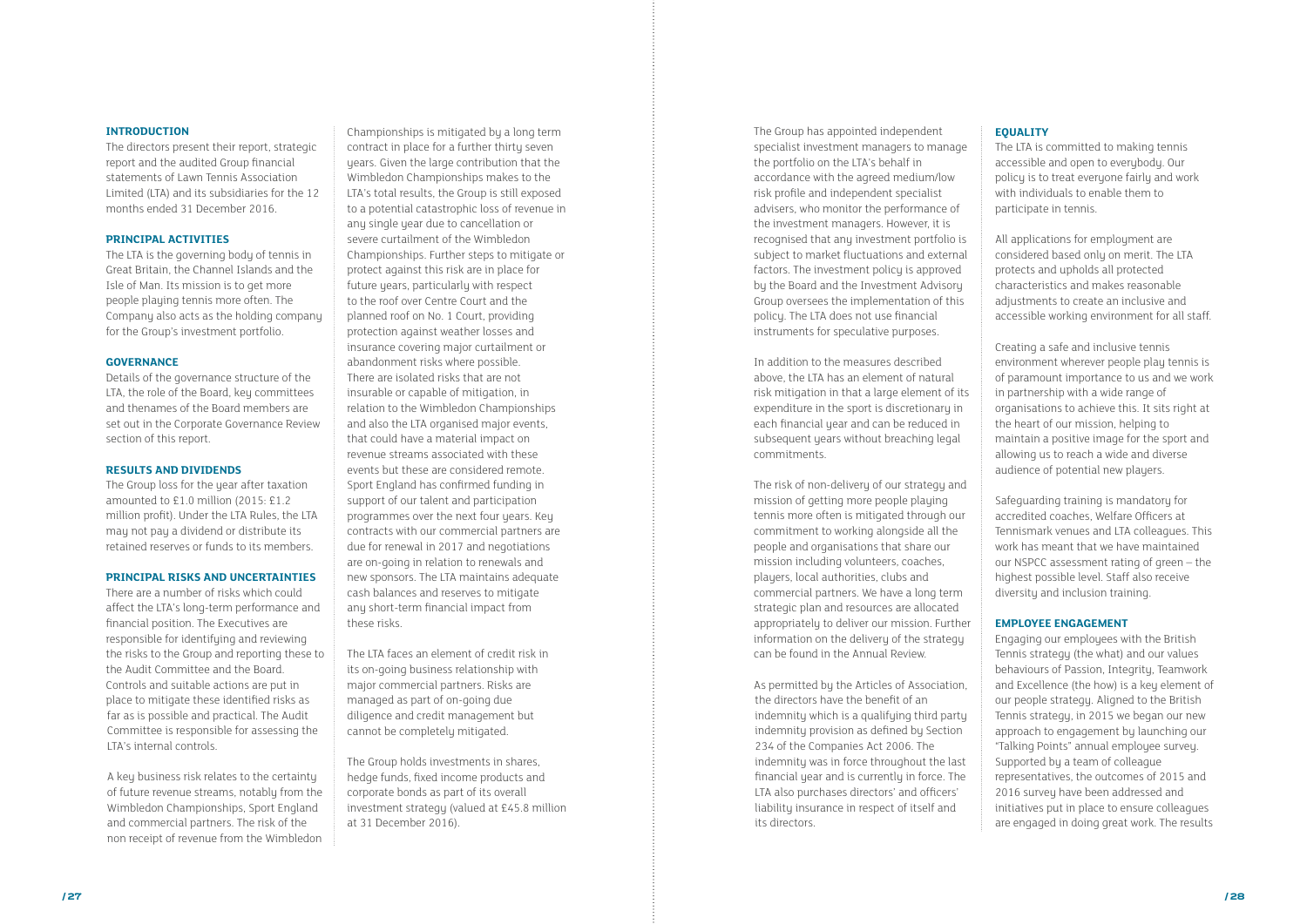

of 2016 significantly improved in a number of areas including being kept informed of strategy, morale and being able to learn from other colleagues. During 2016, engagement initiatives included a new employee recognition programme, a training programme for managers and more opportunities for cross-team communication. To ensure colleagues are kept well informed a monthly all-staff meeting is hosted by the CEO, a monthly employee newsletter "People News" is produced and team meetings are held to share information and gather feedback from employees.

#### **DIRECTORS**

The directors of the company who served during the year and up to the date of signing the financial statements are listed below: Richard Baker Robert Battersby (resigned 6 March 2017) Martin Corrie Michael Downey David Gregson Craig Haworth (appointed 6 January 2017) Clare Hollingsworth Nicola Maskens Sandi Proctor (appointed 6 January 2017) David Rawlinson Cathie Sabin OBE (resigned 31 December 2016) Simon Steele (appointed 28 November 2016) Richard Walmsley (resigned 31 December 2016) Chelsea Warr (resigned 14 September 2016)

#### **Statement of directors' responsibilities**

The directors are responsible for preparing the strategic report, directors' report and the financial statements in accordance with applicable law and regulations.

Company law requires the directors to prepare financial statements for each financial year. Under that law the directors have prepared the financial statements in accordance with United Kingdom Generally Accepted Accounting Practice (United Kingdom Accounting Standards, comprising Financial Reporting Standard 102 The Financial Reporting Standard Applicable in the UK and Republic of Ireland (FRS 102), and applicable law). Under company law the directors must not approve the financial statements unless they are satisfied that they give a true and fair view of the state of affairs of the company and of the profit or loss of the company for that period. In preparing these financial statements, the directors are required to:

- select suitable accounting policies and then apply them consistently;
- make judgements and accounting estimates that are reasonable and prudent;
- state whether applicable UK Accounting Standards comprising FRS 102 have been followed, subject to any material departures disclosed and explained in the financial statements;
- prepare the financial statements on the going concern basis unless it is inappropriate to presume that the company will continue in business.

The directors are responsible for keeping adequate accounting records that are sufficient to show and explain the company's transactions and disclose with reasonable accuracy at any time the financial position of the company and enable them to ensure that the financial statements comply with the Companies Act 2006. They are also responsible for safeguarding the assets of the company and hence for taking reasonable steps for

the prevention and detection of fraud and other irregularities.

The directors are responsible for the maintenance and integrity of the company's website. Legislation in the United Kingdom governing the preparation and dissemination of financial statements may differ from legislation in other jurisdictions.

#### **DISCLOSURE OF INFORMATION TO AUDITORS**

In accordance with Section 418, in the case of each director in office at the date the directors' report is approved, that:

(a) so far as the director is aware, there is no relevant audit information of which the company's auditors are unaware; and (b) each director has taken all the steps that he/she ought to have taken as a director in order to make himself/herself aware of any relevant audit information and to establish that the company's auditors are aware of that information.

#### *David Gregson*

*On behalf of the Board*

*26 April 2017*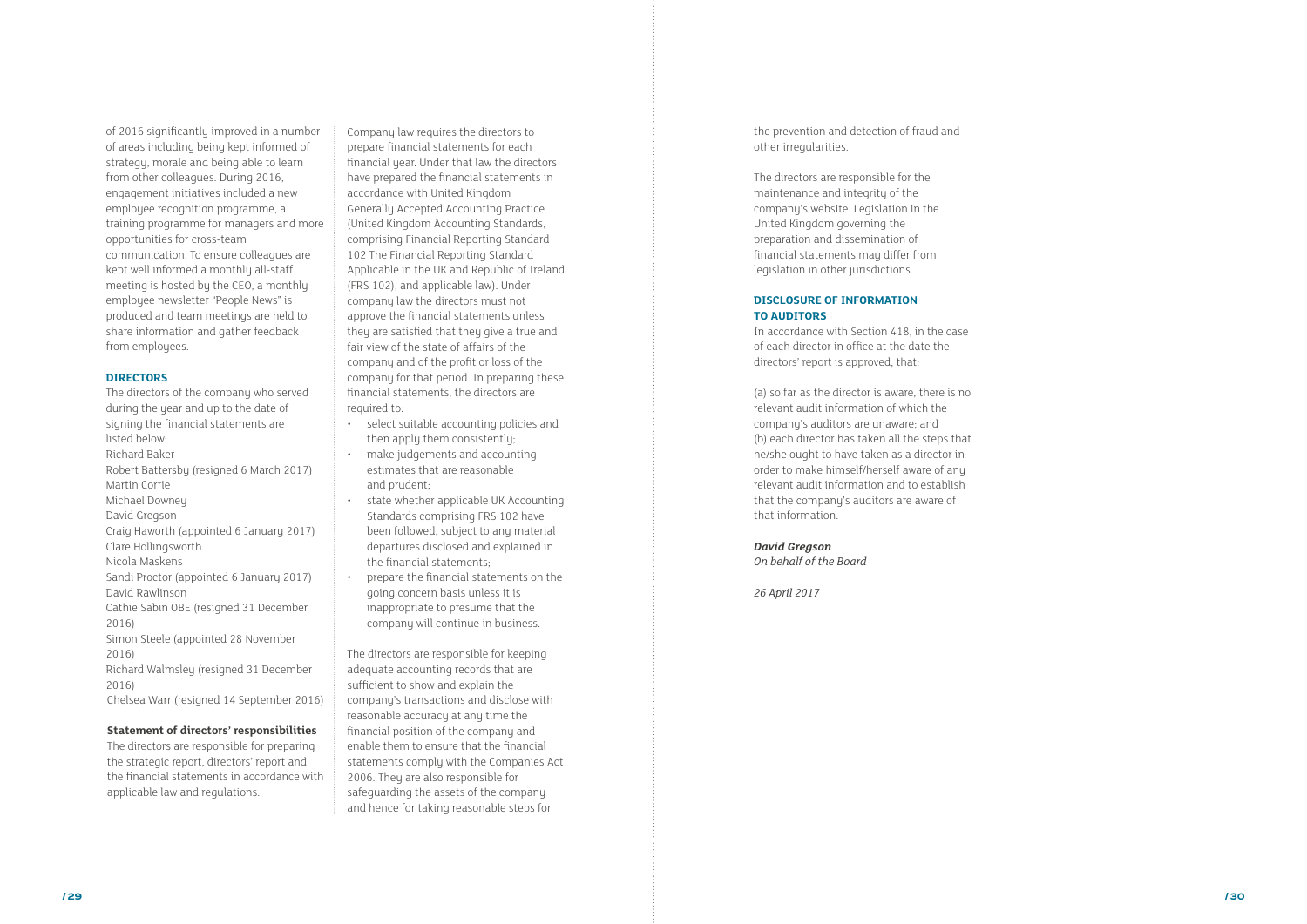/ 31 / 32

# SECTION THREE<br>INDEPENDENT AUDITOR'S REPORT<br>to the Members of the Lawn Tennis Association Limited INDEPENDENT AUDITOR'S REPORT

to the Members of the Lawn Tennis Association Limited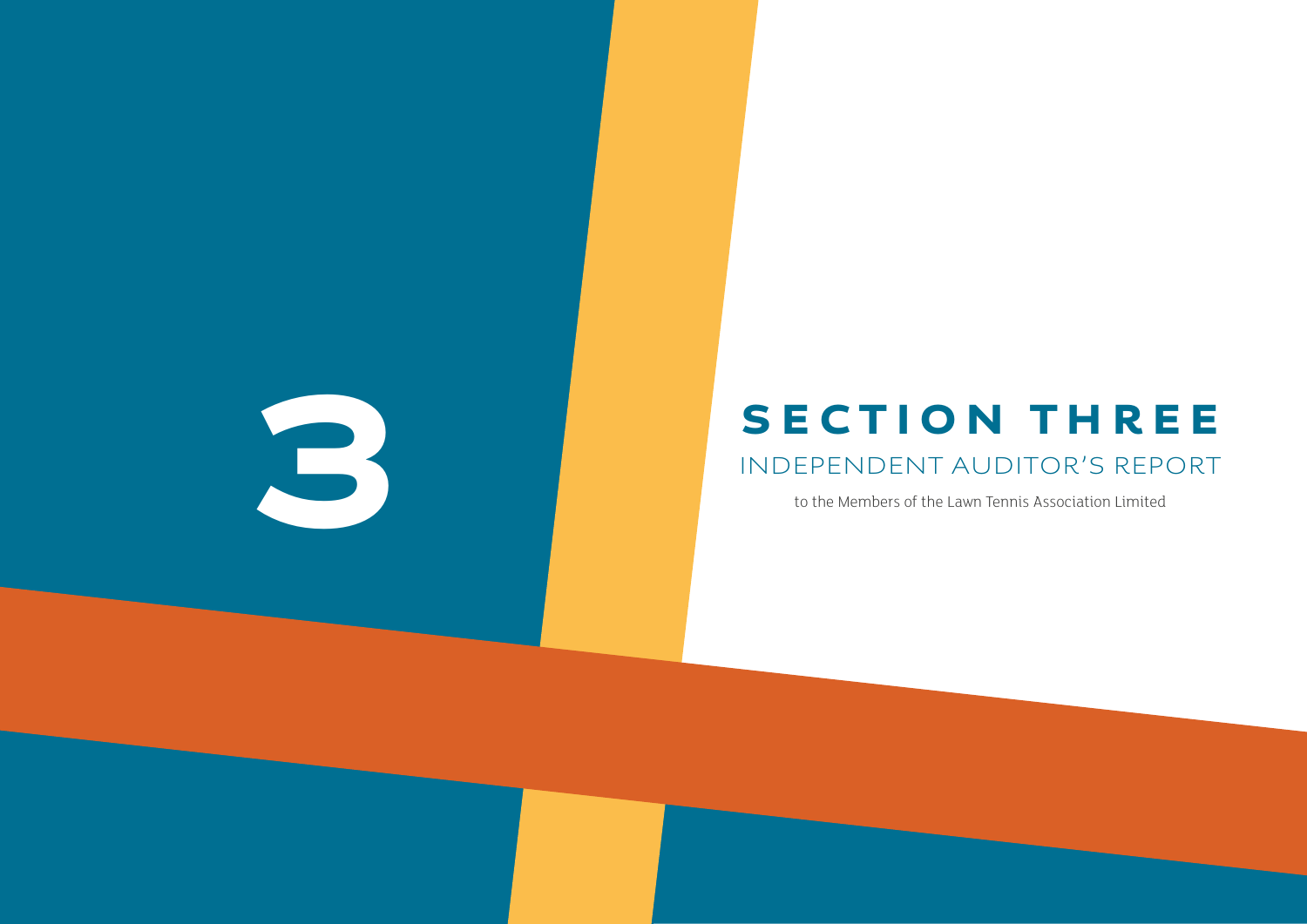#### **OUR OPINION**

In our opinion, Lawn Tennis Association Limited's group financial statements and company financial statements (the "financial statements"):

- give a true and fair view of the state of the group's and of the company's affairs as at 31 December 2016 and of the group's loss and cash flows for the year then ended;
- have been properly prepared in accordance with United Kingdom Generally Accepted Accounting Practice; and
- have been prepared in accordance with the requirements of the Companies Act 2006.

#### **WHAT WE HAVE AUDITED**

The financial statements, included within the LTA Finance and Governance Report (the "Annual Report"), comprise:

- the group and the company statements of financial position as at 31 December 2016;
- the group income statement for the year then ended;
- the group statement of cash flows for the uear then ended::
- the group and company statements of changes in equity for the year then ended; and
- the notes to the financial statements, which include a summary of significant accounting policies and other explanatory information

The financial reporting framework that has been applied in the preparation of the financial statements is United Kingdom Accounting Standards, comprising FRS 102 "The Financial Reporting Standard applicable in the UK and Republic of Ireland"

we have not received all the information and explanations we require for our audit; or

(United Kingdom Generally Accepted Accounting Practice), and applicable law. In applying the financial reporting framework, the directors have made a number of subjective judgements, for example in respect of significant accounting estimates. In making such estimates, they have made assumptions and considered future events.

#### **OPINIONS ON OTHER MATTERS PRESCRIBED BY THE COMPANIES ACT 2006**

In our opinion, based on the work undertaken in the course of the audit:

- the information given in the Strategic Report and the Report of the Directors for the financial year for which the financial statements are prepared is consistent with the financial statements; and
- the Strategic Report and the Report of the Directors have been prepared in accordance with applicable legal requirements.

In addition, in light of the knowledge and understanding of the group, the company and their environment obtained in the course of the audit, we are required to report if we have identified any material misstatements in the Strategic Report and the Report of the Directors. We have nothing to report in this respect.

#### **OTHER MATTERS ON WHICH WE ARE REQUIRED TO REPORT BY EXCEPTION**

#### **ADEQUACY OF ACCOUNTING RECORDS AND INFORMATION AND EXPLANATIONS RECEIVED**

Under the Companies Act 2006 we are required to report to you if, in our opinion:

- adequate accounting records have not been kept by the company, or returns adequate for our audit have not been received from branches not visited by us; or
- the company financial statements are not in agreement with the accounting records and returns.

We have no exceptions to report arising from this responsibility.

#### **DIRECTORS' REMUNERATION**

Under the Companies Act 2006 we are required to report to you if, in our opinion, certain disclosures of directors' remuneration specified by law are not made. We have no exceptions to report arising from this responsibility.

#### **RESPONSIBILITIES FOR THE FINANCIAL STATEMENTS AND THE AUDIT**

#### **OUR RESPONSIBILITIES AND THOSE OF THE DIRECTORS**

As explained more fully in the Statement of Directors' Responsibilities set out on page 29, the directors are responsible for the preparation of the financial statements and for being satisfied that they give a true and fair view.

Our responsibility is to audit and express an opinion on the financial statements in accordance with applicable law and International Standards on Auditing (UK and Ireland) ("ISAs (UK & Ireland)"). Those standards require us to comply with the Auditing Practices Board's Ethical Standards for Auditors.

This report, including the opinions, has been prepared for and only for the company's members as a body in accordance with Chapter 3 of Part 16 of the Companies Act 2006 and for no other purpose. We do not, in giving these opinions, accept or assume

responsibility for any other purpose or to any other person to whom this report is shown or into whose hands it may come save where expressly agreed by our prior consent in writing.

### **WHAT AN AUDIT OF FINANCIAL STATEMENTS INVOLVES**

We conducted our audit in accordance with ISAs (UK & Ireland). An audit involves obtaining evidence about the amounts and disclosures in the financial statements sufficient to give reasonable assurance that the financial statements are free from material misstatement, whether caused by fraud or error. This includes an assessment of:

- whether the accounting policies are appropriate to the group's and the company's circumstances and have been consistently applied and adequately disclosed;
- the reasonableness of significant accounting estimates made by the directors; and
- the overall presentation of the financial statements.

We primarily focus our work in these areas by assessing the directors' judgements against available evidence, forming our own judgements, and evaluating the disclosures in the financial statements.

We test and examine information, using sampling and other auditing techniques, to the extent we consider necessary to provide a reasonable basis for us to draw conclusions. We obtain audit evidence through testing the effectiveness of controls, substantive procedures or a combination of both.

In addition, we read all the financial and non-financial information in the Annual Report to identify material inconsistencies with the audited financial statements and to identify any information that is apparently materially incorrect based on, or materially

### REPORT ON THE FINANCIAL STATEMENTS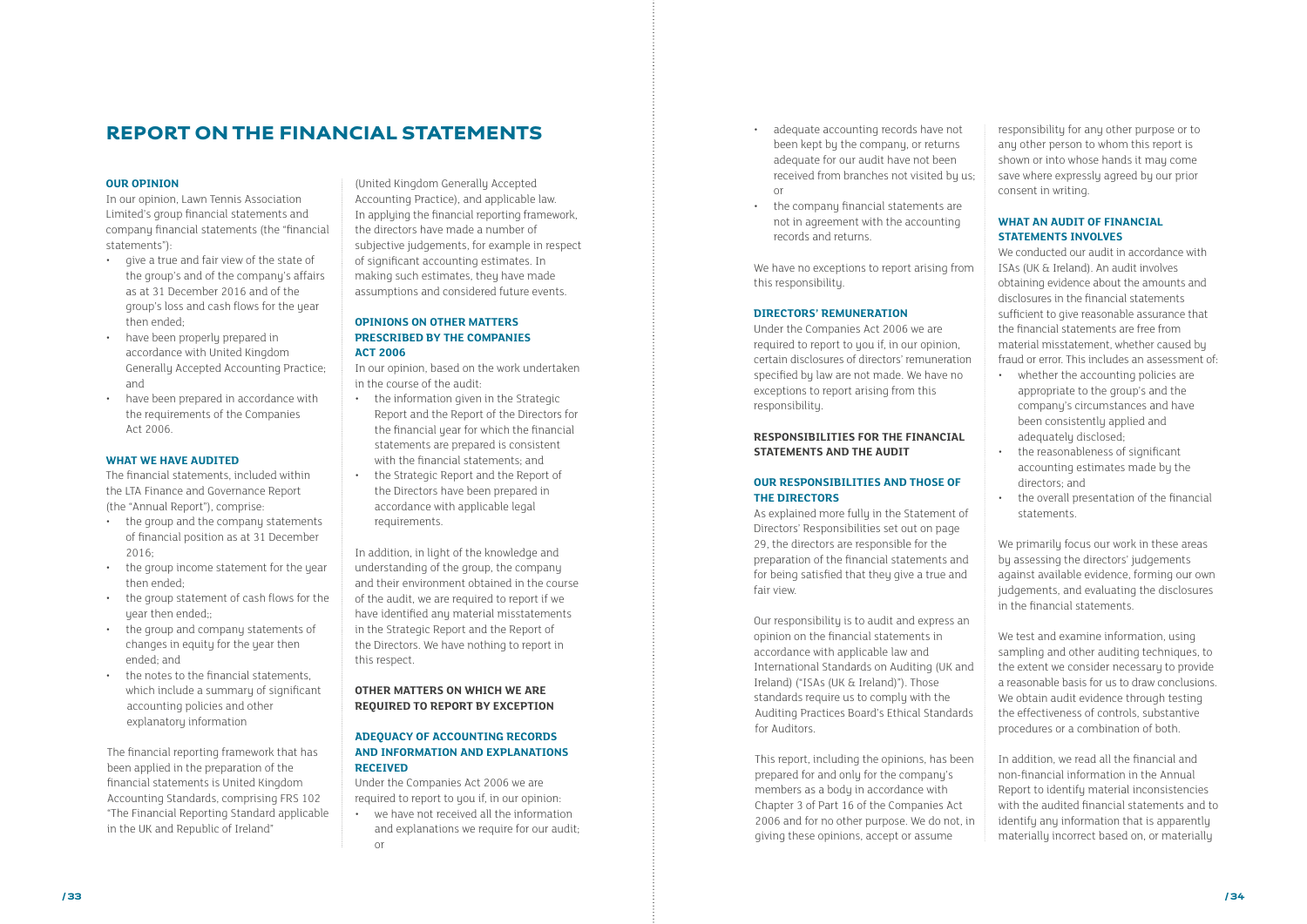

inconsistent with, the knowledge acquired by us in the course of performing the audit. If we become aware of any apparent material misstatements or inconsistencies we consider the implications for our report. With respect to the Strategic Report and Report of the Directors, we consider whether those reports include the disclosures required by applicable legal requirements.

### *Philip Stokes (Senior Statutory Auditor)*

*for and on behalf of PricewaterhouseCoopers LLP Chartered Accountants and Statutory Auditors London 26 April 2017*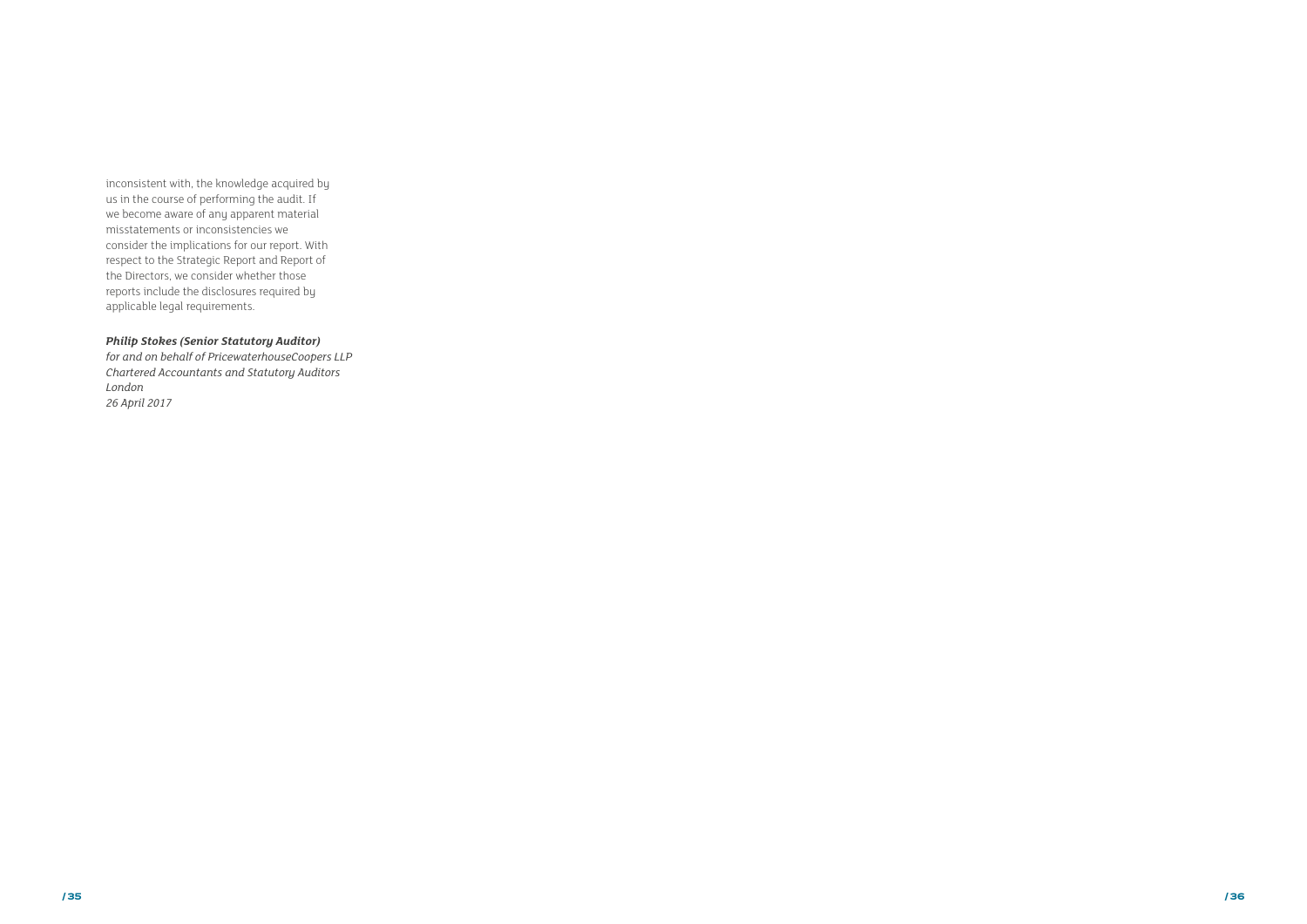/ 37 / 38

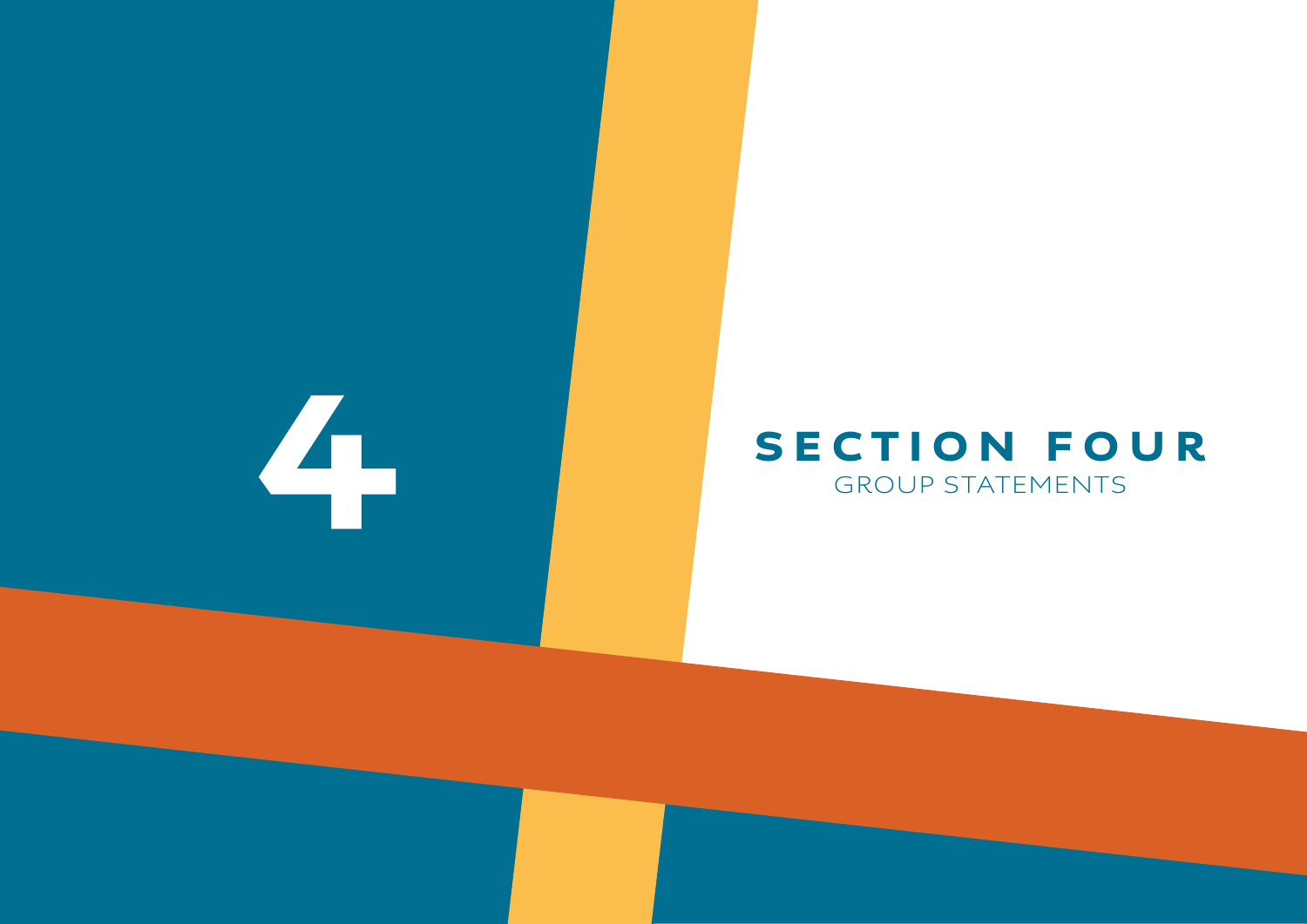For the year ended 31 December 2016  $\frac{1}{2}$  As at 31 December 2016

| Total comprehensive (expense)/ gain for the year |                | (1,046)         | 1,165           |
|--------------------------------------------------|----------------|-----------------|-----------------|
| (Loss)/profit for the financial year             |                | (1,046)         | 1,165           |
| <b>Statement of Comprehensive Income</b>         |                |                 |                 |
| (Loss)/profit for the financial year             |                | (1,046)         | 1,165           |
| Tax on profit on ordinary activities             | 6              | (2,623)         | (1, 207)        |
| Profit on ordinary activities before taxation    |                | 1,577           | 2,372           |
| Net gains on fixed asset investments             |                | 2,310           | 329             |
| Net finance income                               | 5              | 1,147           | 1,262           |
| <b>Operating (loss)/profit</b>                   | 3              | (1,880)         | 781             |
| Operating expenses                               |                | (66, 358)       | (62, 734)       |
| Revenue                                          | $\overline{c}$ | 64,478          | 63,515          |
|                                                  |                | 2016<br>£'000s  | 2015<br>£'000s  |
|                                                  |                | ended<br>31 Dec | ended<br>31 Dec |

All of the Group's activities are continuing.

There are no material differences between the profit on ordinary activities before taxation and the (loss)/profit for the financial year stated above and their historical cost equivalents for either 2016 or 2015.

*The notes on pages 47-74 form an integral part of these financial statements.*

Retained earnings Retained earnings - other **Total equity 144,364 145,410**

#### **Non current assets**

Intangible assets Property, plant and equipment Fixed asset investments

#### **Current assets**

Trade and other receivables – amounts falling due within one year

| Notes | 31 Dec<br>2016<br>£'000s | 31 Dec<br>2015<br>£'000s |
|-------|--------------------------|--------------------------|
|       |                          |                          |
| 7     | 3,190                    | 1,820                    |
| 8     | 34,289                   | 34,389                   |
| 9     | 45,762                   | 42,655                   |
|       | 83,241                   | 78,864                   |
|       |                          |                          |
| 13    | 46,914                   | 39,545                   |
| 13    | 23,858                   | 27,785                   |
|       | 7,167                    | 14,294                   |
|       | 77,939                   | 81,624                   |
| 15    | (16, 528)                | (14, 961)                |
|       | 61,411                   | 66,663                   |
|       | 144,652                  | 145,527                  |
| 14    | (288)                    | (117)                    |
|       | 144,364                  | 145,410                  |
|       |                          |                          |
|       | 119,364                  | 120,410                  |
| 16    | 25,000                   | 25,000                   |
|       | 144,364                  | 145,410                  |

Trade and other receivables – amounts falling due after more than one year

Cash and cash equivalents

Trade and other payables – amounts falling due within one year

**Net current assets** 

**Total assets less current liabilities 144,652 145,527**

Deferred tax liability **Net assets** 

### **Equity**

*The financial statements on pages 39 to 74 were approved and authorised for issue by the Board on 26 April 2017 and were signed on their behalf by:*

*Michael Downey, Chief Executive Officer*

*The notes on pages 47-74 form an integral part of these financial statements.*

### GROUP INCOME STATEMENT GROUP STATEMENT OF FINANCIAL POSITION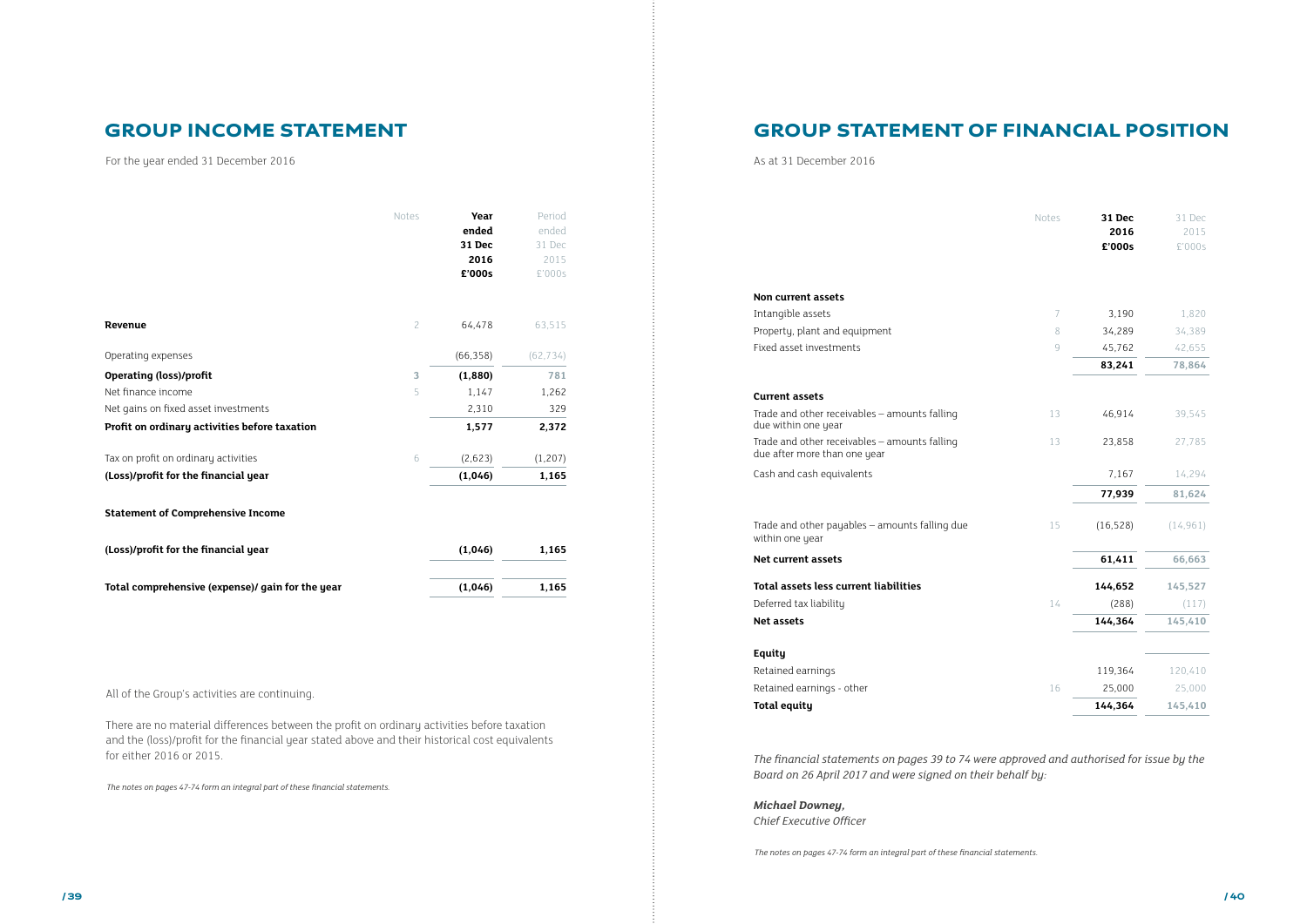|                                | Retained<br>earnings<br>£000s | Total<br>equity<br>£'000s |
|--------------------------------|-------------------------------|---------------------------|
| Group                          |                               |                           |
| Balance as at 1 January 2016   | 145,410                       | 145,410                   |
| Loss for the financial year    | (1,046)                       | (1,046)                   |
| Balance as at 31 December 2016 | 144.364                       | 144.364                   |

| Group                        |  |
|------------------------------|--|
| Balance as at 1 Januaru 2016 |  |

#### **Balance as at 31 December 2016**

**Company** Balance as at 1 January 2016

Profit for the financial year

**Balance as at 31 December 2016 158,814 158,814 158,814 158,914 158,914 158,914 158,914 158,914 158,914 158,914 158,914 158,914 158,914 158,914 158,914 158,914 158,914 158,914 158,914** 

| Retained<br>earnings<br>£000s | Total<br>equity<br>£'000s |
|-------------------------------|---------------------------|
| 156,548                       | 156,548                   |
| 2,166                         | 2,166                     |
| 158,714                       | 158,714                   |

|                                                                               | Notes | 31 Dec   | 31 Dec   |
|-------------------------------------------------------------------------------|-------|----------|----------|
|                                                                               |       | 2016     | 2015     |
|                                                                               |       | £'000s   | £'000s   |
| <b>Non current assets</b>                                                     |       |          |          |
| Intangible assets                                                             | 7     | 1,560    | 1,820    |
| Fixed asset investments                                                       | 9     | 57,558   | 54,451   |
|                                                                               |       | 59,118   | 56,271   |
| <b>Current assets</b>                                                         |       |          |          |
| Trade and other receivables - amounts falling<br>due within one year          | 13    | 96,522   | 88,422   |
| Trade and other receivables - amounts falling<br>due after more than one year | 13    | 5,000    | 10,000   |
| Cash and cash equivalents                                                     |       | 218      | 3,624    |
|                                                                               |       | 101,740  | 102,046  |
| Trade and other payables - amounts falling<br>due within one year             | 15    | (1, 145) | (1, 176) |
| <b>Net current assets</b>                                                     |       | 100,595  | 100,870  |
| <b>Total assets less current liabilities</b>                                  |       | 159,713  | 157,141  |
| Deferred tax liability                                                        | 14    | (999)    | (593)    |
| <b>Net Assets</b>                                                             |       | 158,714  | 156,548  |
| <b>Equity</b>                                                                 |       |          |          |
| Retained earnings                                                             |       | 158,714  | 156,548  |
| <b>Total equity</b>                                                           |       | 158,714  | 156,548  |

*The financial statements on pages 39-74 were approved and authorised for issue by the Board on 26 April 2017 and were signed on their behalf by:*

#### *Michael Downey,*

*Chief Executive Officer*

As at 31 December 2016

For the year ended 31 December 2016

# LAWN TENNIS ASSOCIATION LIMITED 'THE COMPANY' STATEMENT OF FINANCIAL POSITION

STATEMENT OF CHANGES IN EQUITY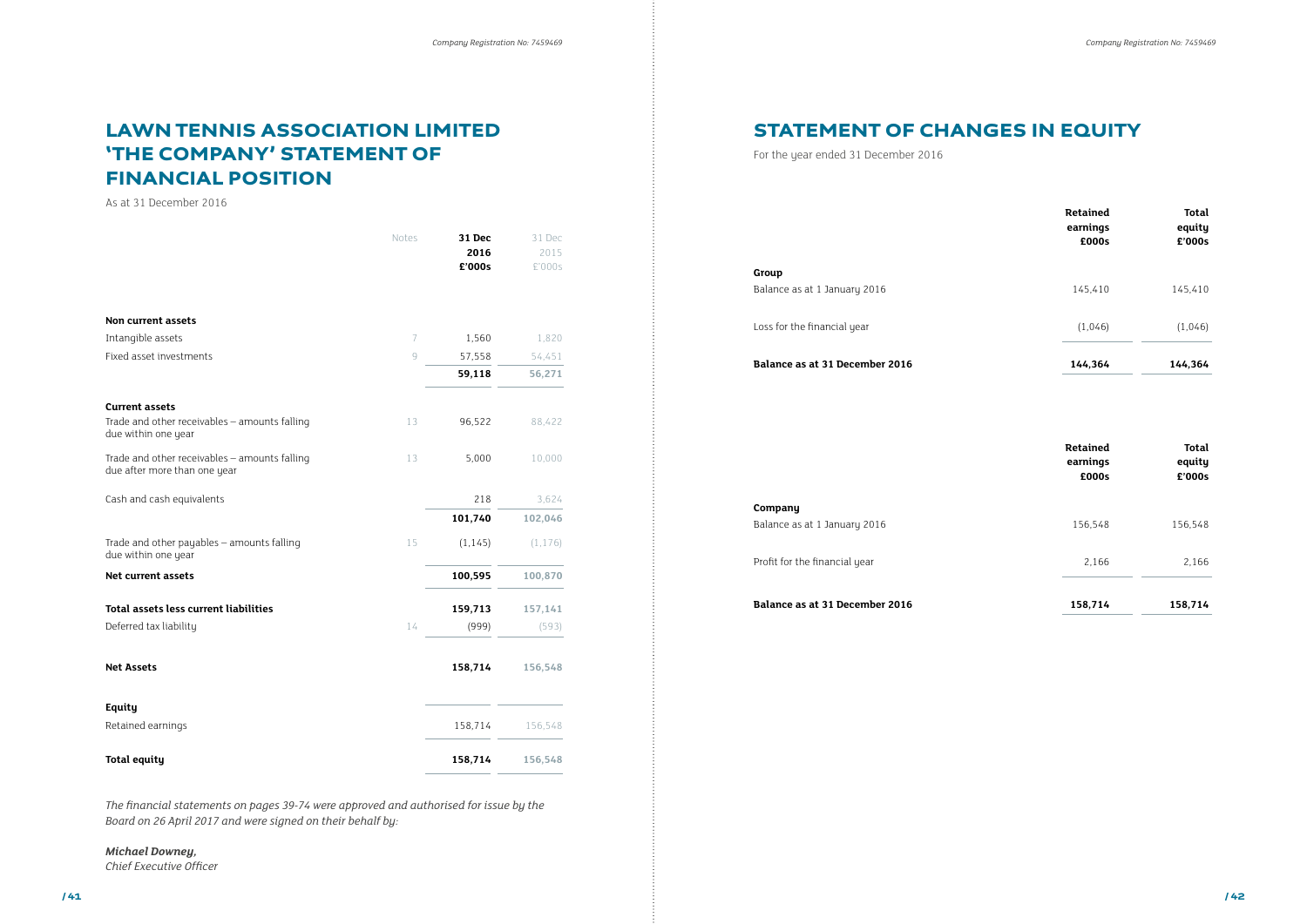/ 43 / 44

|                                                            | Note | Year<br>ended<br>31 Dec<br>2016<br>£'000s | Period<br>ended<br>31 Dec<br>2015<br>£'000s |
|------------------------------------------------------------|------|-------------------------------------------|---------------------------------------------|
| Net cash from operating activities                         |      |                                           |                                             |
| Group operating (loss)/profit                              | 3    | (1,880)                                   | 781                                         |
| Depreciation charge (net of profit/loss on disposal)       | 8    | 2,426                                     | 2,343                                       |
| Amortisation charge                                        | 7    | 260                                       | 260                                         |
| Increase in debtors                                        |      | (7, 410)                                  | (9,888)                                     |
| (Increase)/decrease in outstanding loans to places to play |      | (1, 544)                                  | 683                                         |
| Decrease in creditors                                      |      | (1, 322)                                  | (656)                                       |
| Taxation paid                                              |      | (213)                                     | (259)                                       |
| Net cash outflow generated from operating activities       |      | (9,683)                                   | (6, 736)                                    |
| <b>Cash flow from investing activities</b>                 |      |                                           |                                             |
| Payments to acquire intangible fixed assets                |      | (991)                                     | (214)                                       |
| Payments to acquire tangible fixed assets                  |      | (1,436)                                   | (2, 515)                                    |
| Receipts from sale of fixed asset investments              |      | 11,324                                    | 7,984                                       |
| Payments to acquire fixed asset investments                |      | (12, 488)                                 | (8,887)                                     |
| Proceeds from sale of joint venture                        |      | 5,000                                     | 5,000                                       |
| Interest received                                          |      | 240                                       | 314                                         |
| Dividends received                                         |      | 907                                       | 948                                         |
| Net cash generated from investing activities               |      | 2,556                                     | 2,630                                       |
| Net decrease in cash and cash equivalents                  |      | (7, 127)                                  | (4, 106)                                    |
| Cash and cash equivalents at the beginning of the year     |      | 14,294                                    | 18,400                                      |
| Cash and cash equivalents at the end of the year           |      | 7,167                                     | 18,400                                      |
| Cash and cash equivalents consists of:                     |      |                                           |                                             |
| Cash at bank and in hand                                   |      | 7,167                                     | 14,294                                      |
| <b>Cash and cash equivalents</b>                           |      | 7,167                                     | 14,294                                      |

# GROUP STATEMENT OF CASH FLOWS

*The notes on pages 47 to 74 form an integral part of these financial statements.*

For the year ended 31 December 2016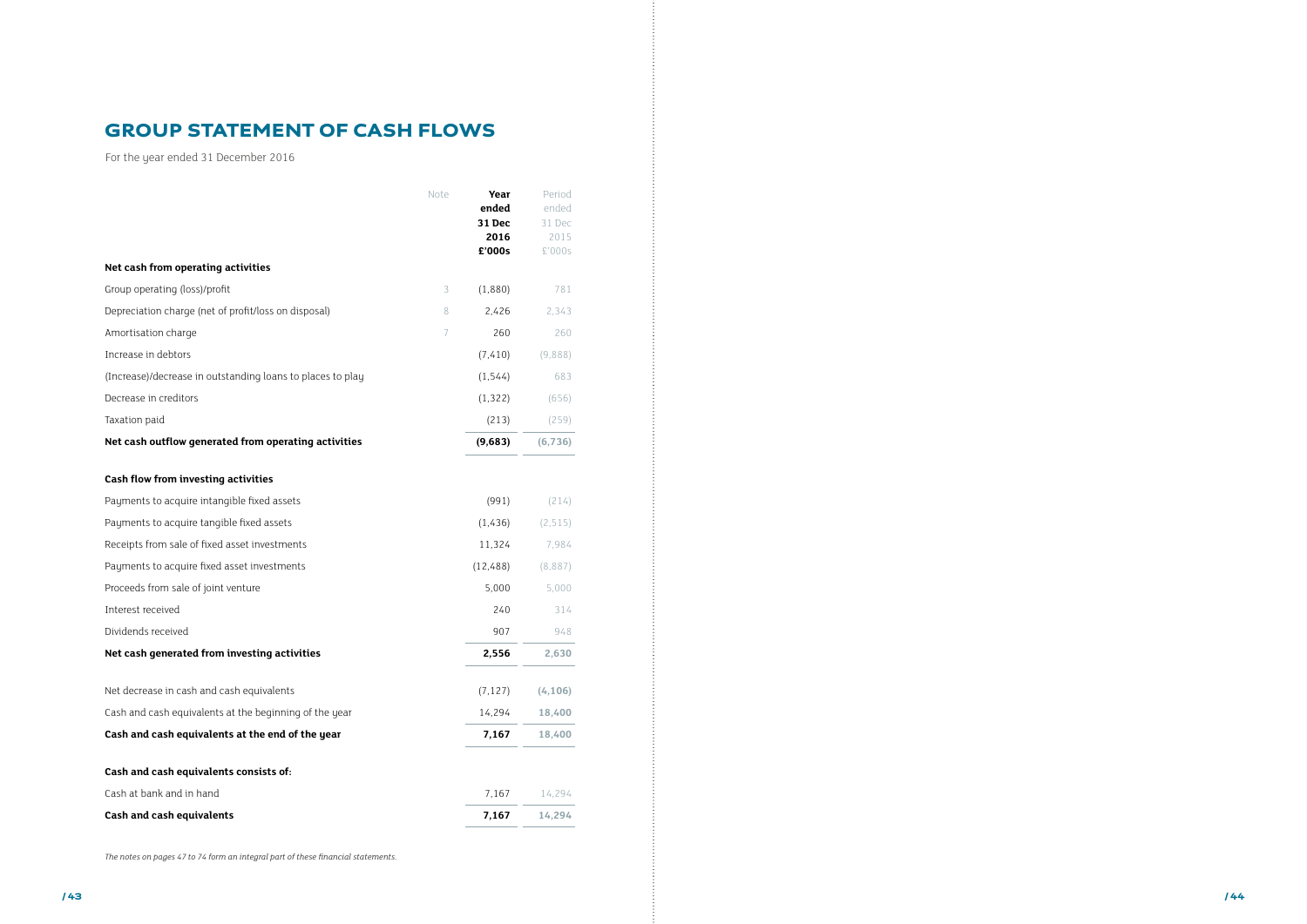/ 45 / 46



to the financial statements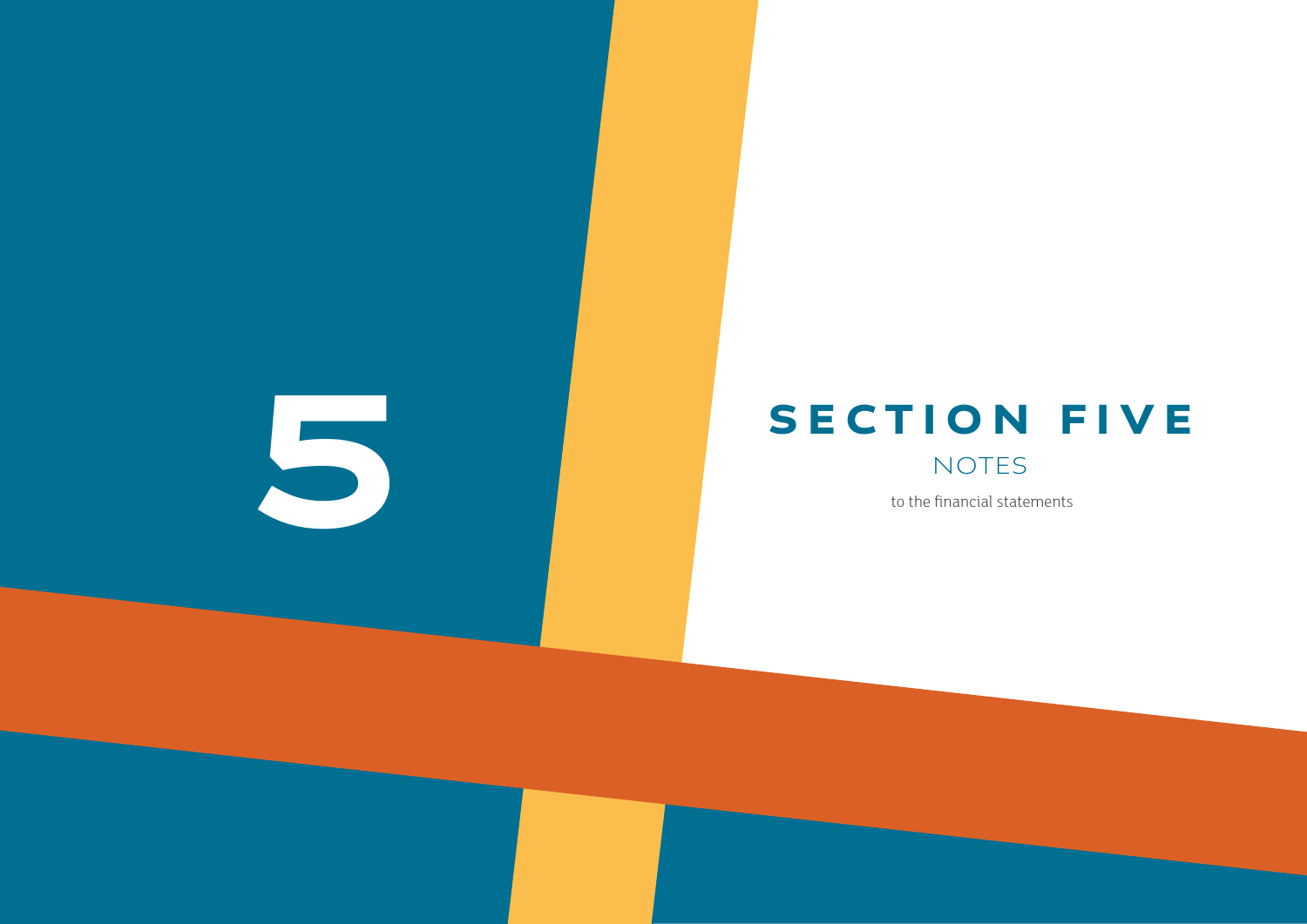# **1. ACCOUNTING POLICIES as required by FRS 102 paragraph 33.7 as**

#### **GENERAL INFORMATION**

Lawn Tennis Association Limited ('the Company') is a private company limited by guarantee having no share capital and is incorporated and domiciled in United Kingdom. The address of its registered office is National Tennis Centre, 100 Priory Lane, London, SW15 5JQ.

#### **STATEMENT OF COMPLIANCE**

The Group and Company financial statements are prepared in accordance with the Companies Act 2006 and applicable accounting standards in the United Kingdom and Financial Reporting Standard 102, "The Financial Reporting Standard applicable in the United Kingdom and the Republic of Ireland" ("FRS 102"). The Group and Company have also adopted the Amendments to FRS 102 (issued in July 2015).

Lawn Tennis Association Limited constitutes a public benefit entity ('PBE') as defined by FRS 102. being an entity whose primary objective is to provide goods and services for the general public.

#### **SUMMARY OF SIGNIFICANT ACCOUNTING POLICIES**

The principal accounting policies applied in the preparation of these financial statements are set out below. These policies have been consistently applied to all the years presented, unless otherwise stated.

#### **a) Basis of preparation**

The Group and Company financial statements are prepared on a going concern basis, under the historical cost convention and under FRS 102 which was adopted in the prior year.

#### **b) Going concern**

On the basis of their assessment of the Group financial position and resources, the directors believe that the Group is well placed to manage its business risks. Therefore the directors have a reasonable expectation that the Group has adequate resources to continue in operational existence for the foreseeable future. The Group therefore continues to adopt the going concern basis of accounting in preparing the annual financial statements.

#### **c) Exemptions for qualifying entities under FRS 102**

As the Company is a member of the Group whose consolidated financial statements are publicly available it meets the exemption for qualifying entities as defined bu FRS 102. As a qualifuing entitu it is entitled to certain disclosure exemptions, subject to certain conditions that have been complied with, including notification of and no objection to, the use of exemptions by the Company's members.

The Company has taken advantage of the following exemptions:

- from preparing a statement of cash flows, on the basis that it is a qualifying entity and the consolidated statement of cash flows, included in these financial statements, includes the Company's cash flows;
- from disclosing the financial instrument disclosures, required under FRS 102 paragraphs 11.39 to 11.48A and paragraphs 12.26 to 12.29, as the information is provided in the consolidated financial statement disclosures;
- from disclosing the Company's key management personnel compensation,

the information is provided in the consolidated financial statement disclosures.

#### **d) Lawn Tennis Association Limited**

As permitted by Section 408 of the Companies Act 2006, the income statement of the parent company, Lawn Tennis Association Limited, is not presented as part of these financial statements. The parent company's profit for the year ended 31 December 2016 was £2.2 million (year ended 31 December 2015: £1.0 million).

#### **e) Basis of consolidation**

Company') and its subsidiary undertakings (but excluding the LTA Trust) made up to 31 December 2016. The profits and losses of subsidiaries are consolidated from the date of acquisition to the date of disposal.

Uniform accounting policies are used for all the companies included in the LTA Group consolidation.

#### **f) Quasi subsidiaries**

In determining whether a company controls another entity, regard should be had to who in practice directs the entity's financial and operating policies. The Lawn Tennis Association (unincorporated) is not directly owned by the Group but meets the definition of a quasi-subsidiary under paragraph 9.1 and 9.11 of FRS 102 as it is managed on a unified basis by the Company. As such, it has been accounted for in the same way as other subsidiaries and has been fully consolidated into the Group financial statements.

The LTA Trust was established (a registered charity) as a wholly owned subsidiary of Lawn Tennis Association Limited in 2012 (charity number 1148421). During the year, the Board of The LTA Trust comprised two

LTA Directors and four Independent Trustees and therefore, as the LTA Group does not exercise control over the operating decisions of The LTA Trust, it has not been consolidated into the results of the LTA Group.

### **g) Accounting for unincorporated joint arrangement – The Wimbledon Championships**

In these financial statements the Wimbledon Championships are accounted for as an unincorporated joint arrangement. The joint arrangement is governed by a 1934 principal agreement which has been supplement and amended by various agreements or deeds, most recently in 2013 between The All England Lawn Tennis & Croquet Club (the Club) and the LTA, whereby the Wimbledon Championships are controlled, managed and promoted by the Committee of Management which consists of twelve members representing the Club and seven members representing the LTA. The Wimbledon Championships prepares its financial statements to 31 July.

The allocation of the financial surplus of the Wimbledon Championships is also governed by this agreement. The financial arrangements are designed to advance the interests of British tennis. 90% of the surplus is distributed to the LTA with a donation made to the Tennis Foundation from the distribution as agreed by the Joint Finance Committee.

### **h) Revenue**

Revenue includes the gross surplus of the Wimbledon Championships due to the LTA, exercise of warrants over shares, income from ticketing and hospitality fees from tennis tournaments, commercial and sponsorship income, government grants, advertising income and subscriptions less any refunds or returns and is stated net of VAT.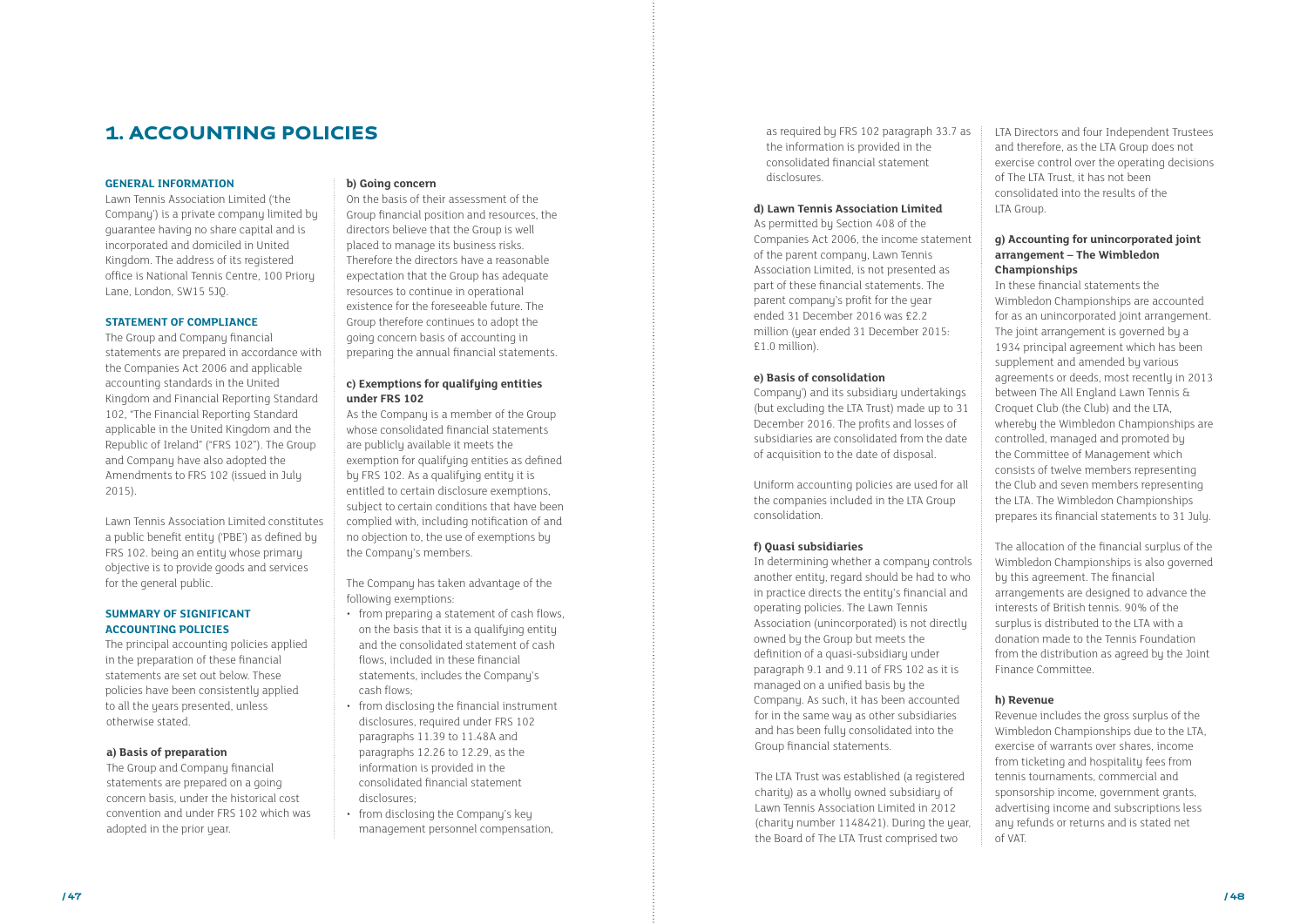Revenue from the supply of services represents the value of services provided under contracts to the extent that there is a right to consideration. This is recorded at the value of the consideration due. Where a contract has only been partially completed at the statement of financial position date, turnover represents the value of the service provided to date based on a proportion of the total contract value. Where payments are received in advance of services provided, the amounts are recorded as deferred income and included as part of creditors due within one year. The Group follows the cost model under Section 24 of FRS 102.

#### **i) Grants**

Grant income is recognised in the income statement either on receipt or in the period in which the related expenditure is incurred, depending on the nature of the grant when the entity complies with the conditions attaching to them. Section 24 of FRS 102,'Government grants' permits either the performance model or the accrual model to recognise government grants. Grants relating to revenue are recognised in income on a systematic basis over the period in which the Group recognised the related costs for which the grant is intended to compensate.

Grant expenditure is recognised in the income statement in the period in which the grant was made or committed to other third parties.

#### **j) Foreign currencies**

(i) Functional and presentation currency The Group and Company's functional and presentation currency is the sterling pound. (ii) Transactions and balances Foreign currency transactions arising during the period are translated at the rates prevailing at the date of the transactions unless covered by a forward exchange

contract, in which case the contract rate is used. Balances outstanding at the period end are translated at the rate ruling on that date unless covered by a forward exchange contract. Non-monetary items measured at historical cost are translated using the exchange rate at the date of the transaction and non-monetary items measured at fair value are measured using the exchange rate when fair value was determined.

Foreign exchange gains and losses resulting from the settlement of transactions and from the translation at periodend exchange rates of monetary assets and liabilities denominated in foreign currencies are recognised in the profit and loss account except when deferred in other comprehensive income as qualifying cash flow hedges.

> The following asset lives are used: Long leasehold land and buildings 125 years

Freehold buildings and tennis courts 10 to 50 years

Motor vehicles 4 years

Furniture and equipment 3 to 20 years

Computer equipment 4 years

#### **k) Operating leases**

Leases that do not transfer all the risks and rewards of ownership are classified as operating leases. Rentals payable under operating leases are charged to the income statement on a straight line basis over the lease term.

### **l) Intangible fixed assets and amortisation**

Intangible fixed assets are stated in the statement of financial position at cost less provision for amortisation.

Amortisation is calculated to write off the cost of intangible assets over their expected lives by equal instalments. The expected life of each intangible asset is determined on an individual basis, dependent on the duration of its economic benefit. The annual amortisation charge for intangible assets is sensitive to changes in the estimated useful economic lives and residual values of the assets. The useful economic lives and residual values are reassessed annually.

They are amended when necessary to reflect current estimates, based on technological advancement, future investments and economic utilisation. Commercial rights are amortised over the contractual period to which they relate.

### **m) Property, plant and equipment and depreciation**

Property, plant and equipment are stated in the statement of financial position at cost less provision for depreciation. Cost includes the original purchase price and costs directly attributable to bringing the asset to its working condition for its intended use.

Depreciation is calculated to write off the cost, less estimated residual value, of property, plant and equipment over their expected lives by equal annual instalments. Depreciation is provided on all property, plant and equipment apart from freehold land and assets under construction. The annual depreciation charge for property, plant and equipment is sensitive to changes in the estimated useful economic lives and residual values of the assets. The useful economic lives and residual values are re-assessed annually. They are amended when necessary to reflect current estimates, based on technological advancement, future investments, economic utilisation and the physical condition of the assets.

The assets' residual values and useful lives are reviewed and adjusted, if appropriate, at the end of each reporting period. The effect of any change is accounted for prospectively.

**n) Impairment of non-financial assets**

At each statement of financial position date non-financial assets not carried at fair value are assessed to determine whether there is an indication that the asset (or asset's cash generating unit) may be impaired. If there is such an indication the recoverable amount of the asset (or asset's cash generating unit) is compared to the carrying amount of the asset (or asset's cash generating unit).

The recoverable amount of the asset (or asset's cash generating unit) is the higher of the fair value less costs to sell and value in use. Value in use is defined as the present value of the future pre-tax and interest cash flows obtainable as a result of the asset's (or asset's cash generating unit) continued use. The pre-tax and interest cash flows are discounted using a pre-tax discount rate that represents the current market risk free rate and the risks inherent in the asset.

If the recoverable amount of the asset (or asset's cash generating unit) is estimated to be lower than the carrying amount, the carrying amount is reduced to its recoverable amount. An impairment loss is recognised in the income statement, unless the asset has been revalued when the amount is recognised in other comprehensive income to the extent of any previously recognised revaluation. Thereafter any excess is recognised in the income statement. If an impairment loss is subsequently reversed, the carrying amount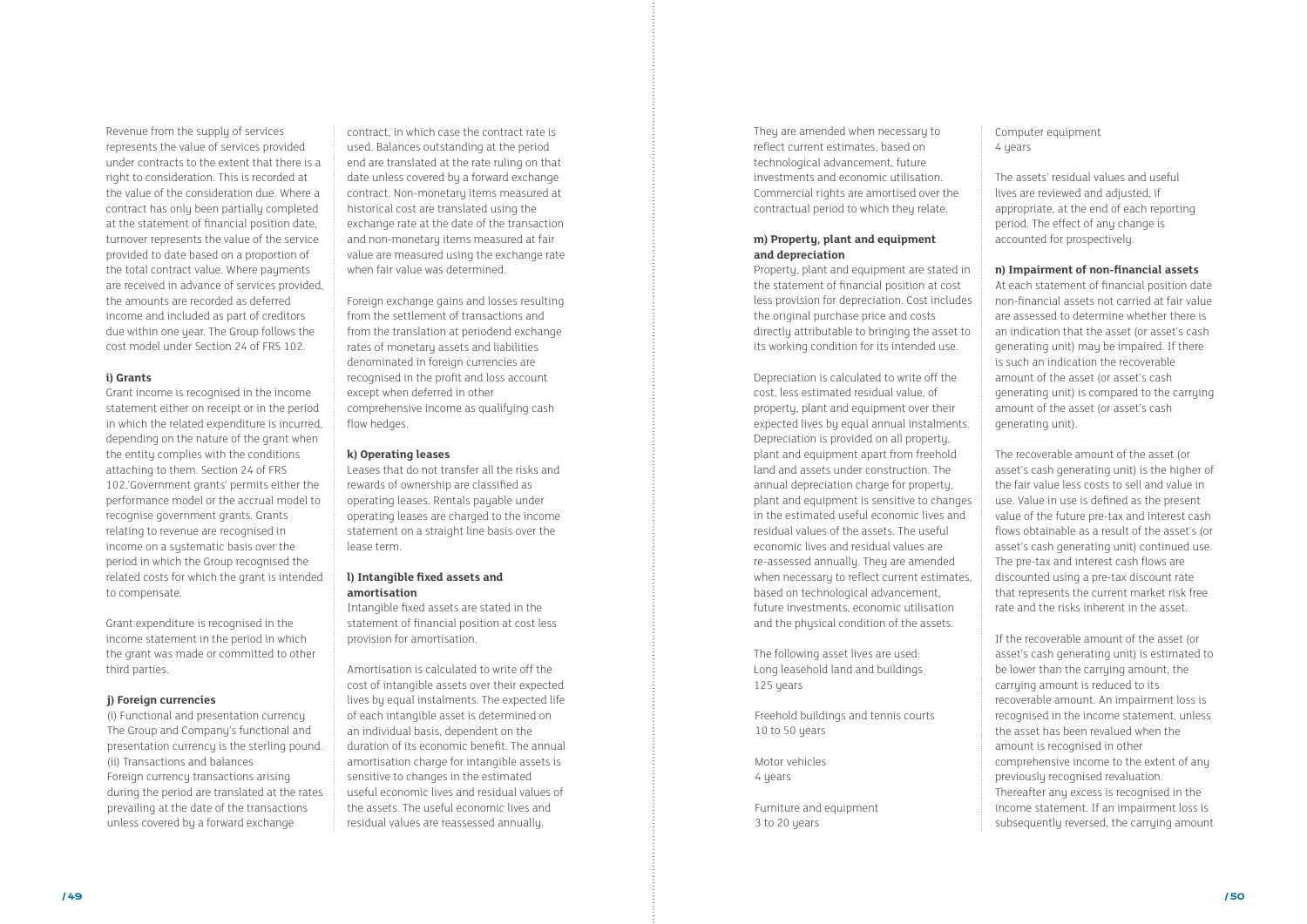of the asset (or asset's cash generating unit) is increased to the revised estimate of its recoverable amount, but only to the extent that the revised carrying amount does not exceed the carrying amount that would have been determined (net of depreciation) had no impairment loss been recognised in prior periods. A reversal of an impairment loss is recognised in the income statement.

#### **o) Investments**

Investments in subsidiaries are stated at cost less any provision considered necessary for permanent diminution in value.

Third party investments comprises of shares or stocks. Investments where no control, joint control or significant influence are held i.e. other investments, are measured at fair value with movements going through profit and loss. Where fair value cannot be measured reliably, investments are measured at cost less impairment.

#### **p) Hedging**

The Group does not generally apply hedge accounting in respect of forward foreign exchange contracts held to manage the cash flow exposures of forecast transactions denominated in foreign currencies.

Derivatives, including interest rate swaps and forward foreign exchange contracts held to manage the cash flow exposures of forecast transactions denominated in foreign currencies, are not basic financial instruments.

Derivatives are initially recognised at fair value on the date a derivative contract is entered into and are subsequently remeasured at their fair value. Changes in the fair value of the derivatives are recognised in profit or loss in finance costs or income as appropriate. Where foreign currency borrowings (including forward exchange

contracts) are used to finance or provide a hedge against the exchange risk associated with existing foreign fixed-asset investments denominated in foreign currency, the investments are re-translated at each statement of financial position date at the exchange rates ruling at the period end with movements taken to reserves. These foreign exchange movements are offset by the re-translation of the forward exchange contracts to the extent of the exchange differences arising on the fixedasset investments. Foreign exchange movements arising from the re-translation of forward exchange contracts in place at the statement of financial position date are also taken to reserves.

#### **q) Financial instruments**

The Group has chosen to adopt Sections 11 and 12 of FRS 102 in respect of financial instruments.

#### *(i) Financial assets*

Basic financial assets, including trade and other receivables and cash and bank balances, are initially recognised at transaction price, unless the arrangement constitutes a financing transaction, where the transaction is measured at the present value of the future receipts discounted at a market rate of interest.

Such assets are subsequently carried at amortised cost using the effective interest method.

At the end of each reporting period financial assets measured at amortised cost are assessed for objective evidence of impairment. If an asset is impaired the impairment loss is the difference between the carrying amount and the present value of the estimated cash flows discounted at the asset's original effective interest rate.

The impairment loss is recognised in profit or loss immediately.

If there is a decrease in the impairment loss arising from an event occurring after the impairment was recognised the impairment is reversed. The reversal is such that the current carrying amount does not exceed what the carrying amount would have been had the impairment not previously been recognised. The impairment reversal is recognised in profit or loss immediately.

Financial assets are derecognised when (a) the contractual rights to the cash flows from the asset expire or are settled, or (b) substantially all the risks and rewards of the ownership of the asset are transferred to another party or (c) control of the asset has been transferred to another party who has the practical ability to unilaterally sell the asset to an unrelated third party without imposing additional restrictions.

#### *(ii)Financial liabilities*

Basic financial liabilities, including trade and other payables and bank loans, are initially recognised at transaction price, unless the arrangement constitutes a financing transaction, where the debt instrument is measured at the present value of the future receipts discounted at a market rate of interest.

Debt instruments are subsequently carried at amortised cost, using the effective interest rate method.

Trade payables are obligations to pay for goods or services that have been acquired in the ordinary course of business from suppliers. Accounts payable are classified as current liabilities if payment is due within one year or less. If not, they are presented as non-current liabilities. Trade payables are recognised initially at transaction price and subsequently

measured at amortised cost using the effective interest method.

Financial liabilities are derecognised when the liability is extinguished, that is when the contractual obligation is discharged, cancelled or expired.

The Company does not hold or issue derivative financial instruments.

### *(iii) Offsetting*

Financial assets and liabilities are offset and the net amounts presented in the financial statements when there is an enforceable right to set off the recognised amounts and there is an intention to settle on a net basis or to realise the asset and settle to liability simultaneously.

Loans paid and received are offset and the net amounts presented in the financial statements as doing so enhance the understanding of the cash flows.

#### **r) Cash and cash equivalents**

Cash and cash equivalents includes bank balances and short term maturity deposits held at call. Bank overdrafts, if any, are shown within borrowings in current liabilities on the statement of financial position. Cash and cash equivalents are stated at face value.

#### **s) Taxation**

Taxation expense for the period comprises current and deferred tax recognised in the reporting period. Taxation represents the amount estimated to be payable or recoverable in respect of the taxable profit or loss for the period, along with adjustments to estimates in respect of previous periods.

Current or deferred taxation assets and liabilities are not discounted.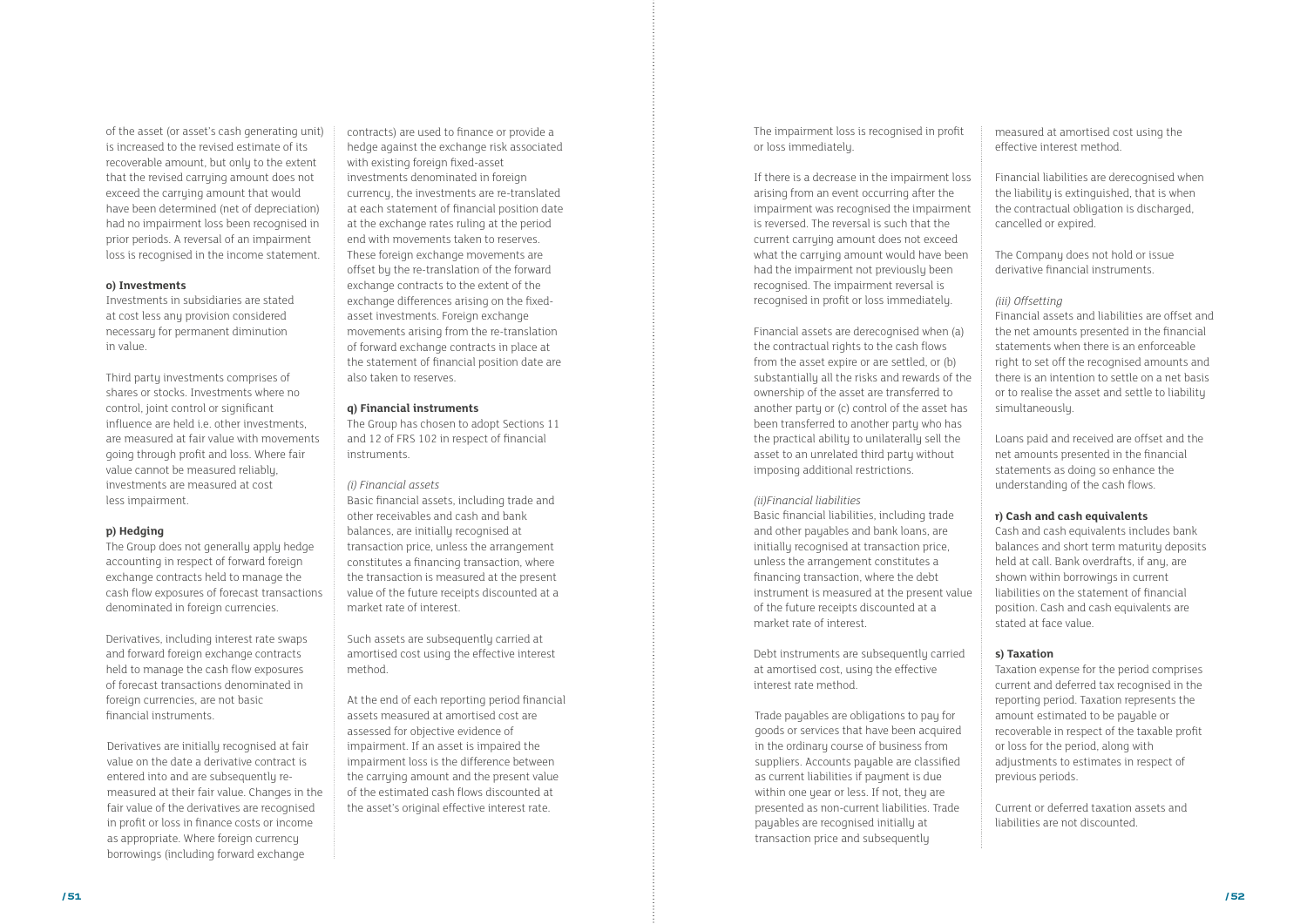#### Current tax:

Current tax is the amount of income tax payable in respect of the taxable profit for the year or prior years. Tax is calculated on the basis of tax rates and laws that have been enacted or substantively enacted by the period end.

#### Deferred tax:

Deferred tax arises from timing differences that are differences between taxable profits and total comprehensive income as stated in the financial statements. These timing differences arise from the inclusion of income and expenses in tax assessments in periods different from those in which they are recognised in financial statements.

Provision for deferred tax is made in respect of all timing differences that have originated but not reversed, by the statement of financial position date. The provision for deferred tax is not discounted. Deferred tax assets are only recognised to the extent that it is regarded that they will be recovered.

Deferred tax is measured using tax rates and laws that have been enacted or substantively enacted by the year end and that are expected to apply to the reversal of the timing difference.

#### **t) Employee benefits**

The company provides a range of benefits to employees, including paid holiday arrangements.

#### Short term benefits:

Short term benefits, including holiday pay and other similar non-monetary benefits, are recognised as an expense in the period in which the service is received.

#### Termination benefits:

Termination benefits are recognised as an

expense in the period in which the benefits are provided to the employees or are expensed and accrued when the Group has committed to make payments in the future. If there is an uncertainty about the number of employees who will accept an offer of termination benefits, the contingent liabilities is disclosed unless the possibility of an outflow in settlement is remote.

#### Pension costs:

Contributions payable to defined contribution schemes are charged to the income statement in the period to which they relate. There are no defined benefit pension obligations.

#### **u) Concessionary loans**

Concessionary loans made are initially measured at the amount paid. In subsequent years, the carrying amount of concessionary loans is adjusted to reflect any accrued interest payable or receivable.

To the extent that a loan that has been made is irrecoverable, an impairment loss is recognised in the income statement.

### **v) Critical judgements and estimates in applying the accounting policy**

The preparation of the financial statements requires management and the Board to make judgements, estimates and assumptions that affect the application of the accounting policies and the reported amounts of assets and liabilities, income and expenses. Actual results may differ from these estimates.

Estimates and underlying assumptions are continually evaluated and are based on historical experience and other factors, including expectations of future events that are reasonable under the circumstances. Revisions to accounting estimates are recognised in the period in which the

estimates are revised and in any future periods affected. No material judgements and estimates have been made in the current year or prior period.

#### **w) Amendments to FRS 102**

The following amendments to FRS 102 (issued in July 2015) have been adopted by the Group in the 2015 financial statements.

*i) Amendments to Section 4: Statement of financial position:*

The Group has adopted the amendments to para 4.2 of FRS 102. The Group has chosen to apply IFRS format in presenting the Statement of financial position. The terminology has been changed as per IFRS. The presentational change has no such material impact in the Group's financial statements.

*ii) Amendments to Section 5: Income statement and statement of other comprehensive income:* The Group has adopted the amendments to para 5.10 of FRS 102. The Group has chosen to apply IFRS format in presenting the Statement of income and Statement of comprehensive income. The terminology has been changed as per IFRS. The presentational change has no such material impact in the Group's financial statements.

*iii) Amendments to Section 18: Intangible assets including goodwill:* 

The Group has adopted the amendments to para 18.19 and 18.20 of FRS 102. The amendments to para 18.19 clarifies if an entity is unable to make a reliable estimate of the useful life of an intangible asset, the useful life limit should not exceed ten years. As the Group does not have any intangible assets with indefinite useful life, the application of amendments has no material impact on the disclosures or on

the amounts recognised in the Group's financial statements.

*iv) Amendments to Section 27: Impairment of assets:* 

The Group has adopted the amendments to para 27.31 of FRS 102. The amendments to para 27.31 clarifu theremoval of hierarchy for reversing impairment charges, with the entity no longer required to allocate the amount of impairment reversal in a particular order. This is largely due to the fact that goodwill impairment reversals are no longer permitted under FRS 102. As the Group does not have any impairment charges that qualify for reversal, the application of amendments has no material impact on the disclosures or on the amounts recognised in the Group's financial statements.

#### *v) Amendments to Section 33: Related party disclosures:*

The Group has adopted the amendments to para 33.2(viii) of FRS 102. The amendments clarify the increase in scope of related parties by including an entity, or any member of a group of which it is a part, that provides key management personnel services to the reporting entity or to the parent of the reporting entity, as being a related entity. As the Group already discloses all of its parent-subsidiary relationships in note 20, the application of amendments has no material impact on the disclosures or on the amounts recognised in the Group's financial statements.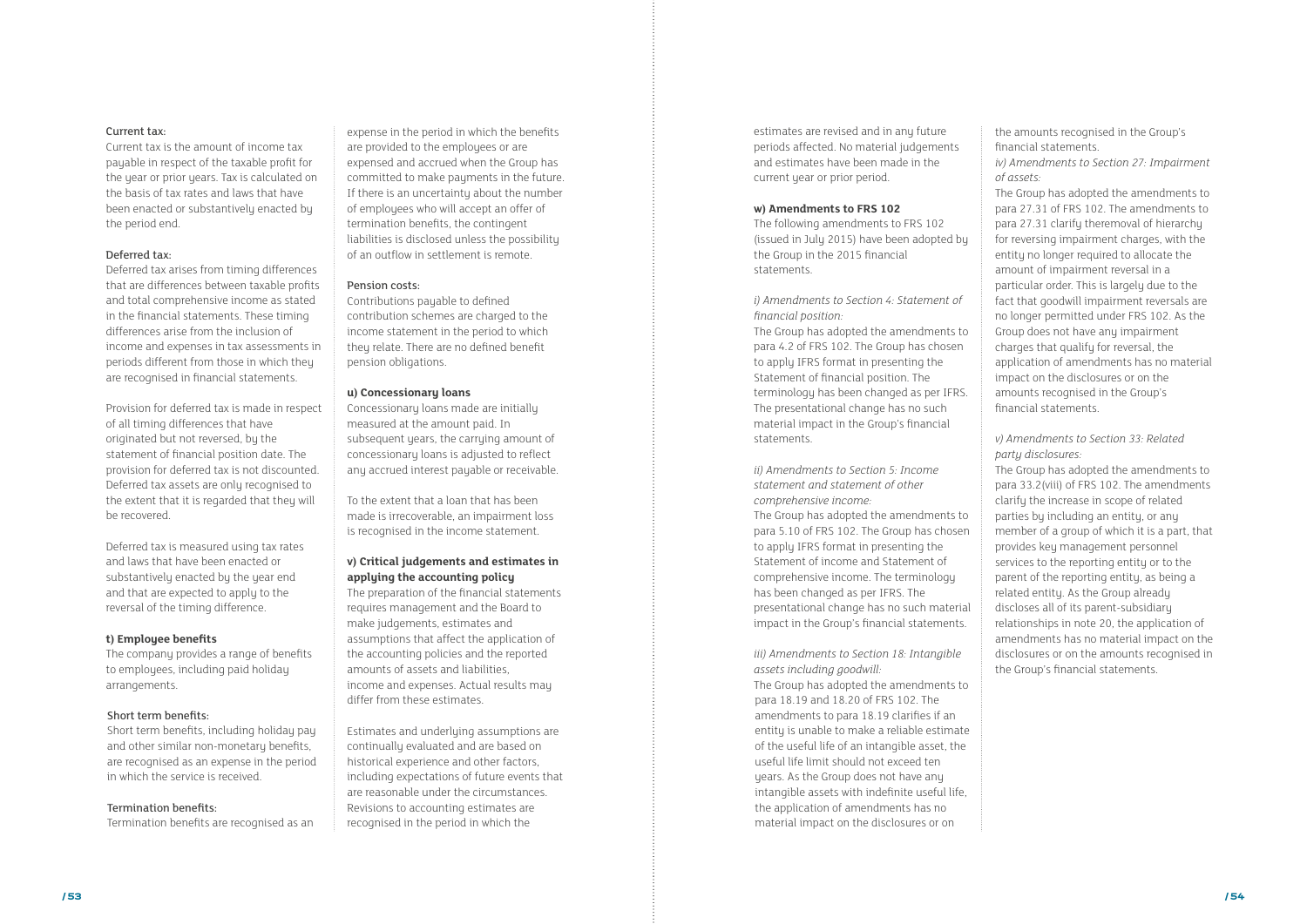## 2. REVENUE

Revenue arises materially from trading activities in the UK. Minimal revenue is earned from the participation of British teams in Davis Cup and Fed Cup ties overseas.

|                                      | Revenue         |                 | Profit on ordinary<br>activities before taxation |                 |  |
|--------------------------------------|-----------------|-----------------|--------------------------------------------------|-----------------|--|
|                                      | Year            | Year            | Year                                             | Year            |  |
|                                      | ended<br>31 Dec | ended<br>31 Dec | ended<br>31 Dec                                  | ended<br>31 Dec |  |
|                                      | 2016            | 2015            | 2016                                             | 2015            |  |
|                                      | £'000s          | £'000s          | £'000s                                           | £'000s          |  |
|                                      |                 |                 |                                                  |                 |  |
| Group                                | 64,478          | 63,515          | (1,880)                                          | 781             |  |
| Net gains on fixed asset investments |                 |                 | 2,310                                            | 329             |  |
| Net finance income (note 5)          |                 |                 | 1,147                                            | 1,262           |  |
| <b>Total</b>                         | 64,478          | 63,515          | 1,577                                            | 2,372           |  |
| <b>Net assets</b>                    |                 |                 | 2016<br>£'000s                                   | 2015<br>£'000s  |  |
| LTA Group                            |                 |                 | 144,364                                          | 145,410         |  |

The LTA Group figures above include the Lawn Tennis Association Limited, LTA unincorporated association and Lawn Tennis Association Limited subsidiaries (excluding The LTA Trust).

| Year<br>ended<br>31 Dec<br>2016<br>£'000s | Year<br>ended<br>31 Dec<br>2015<br>£'000s |
|-------------------------------------------|-------------------------------------------|
| 37,719                                    | 37,139                                    |
| 9,456                                     | 8.681                                     |
| 12,128                                    | 12,122                                    |
| 3,492                                     | 3,409                                     |
| 1,683                                     | 2.164                                     |
| 64,478                                    | 63,515                                    |

### 3. GROUP OPERATING (LOSS)/PROFIT

#### **Group operating (loss)/profit is stated after charging/(crediting):**

|                                                                                                                                  | Year<br>ended<br>31 Dec<br>2016<br>£'000s | Year<br>Ended<br>31 Dec<br>2015<br>£'000s |
|----------------------------------------------------------------------------------------------------------------------------------|-------------------------------------------|-------------------------------------------|
| Group operating (loss)/profit is stated after<br>charging/(crediting):                                                           |                                           |                                           |
| Amortisation of intangible fixed assets (note 7)                                                                                 | 260                                       | 260                                       |
| Depreciation of fixed assets (note 8)                                                                                            | 2,426                                     | 2,343                                     |
| Operating lease and other hire charges:<br>- Plant and machinery<br>- Other                                                      | 119<br>21                                 | 82<br>275                                 |
| Auditors' remuneration:<br>- Audit fee for parent company and consolidated<br>financial statements                               | 51                                        | 43                                        |
| - Audit fee for audit of subsidiaries<br>- Other audit advisory services<br>- Tax compliance services<br>- Tax advisory services | $\overline{c}$<br>57<br>64                | $\overline{c}$<br>17<br>54<br>103         |
| Donations payable:<br>- Tennis Foundation (note 20)                                                                              | 7,348                                     | 7,076                                     |
| Grant income                                                                                                                     | (4,001)                                   | (4,026)                                   |

- Audit fee for audit of subsidiaries
- Other audit advisory services
- Tax compliance services
- Tax advisory services

#### **Analysis of revenue by category:**

# Revenue from the Wimbledon Championships Commercial Major events Sport England revenue grant Other revenue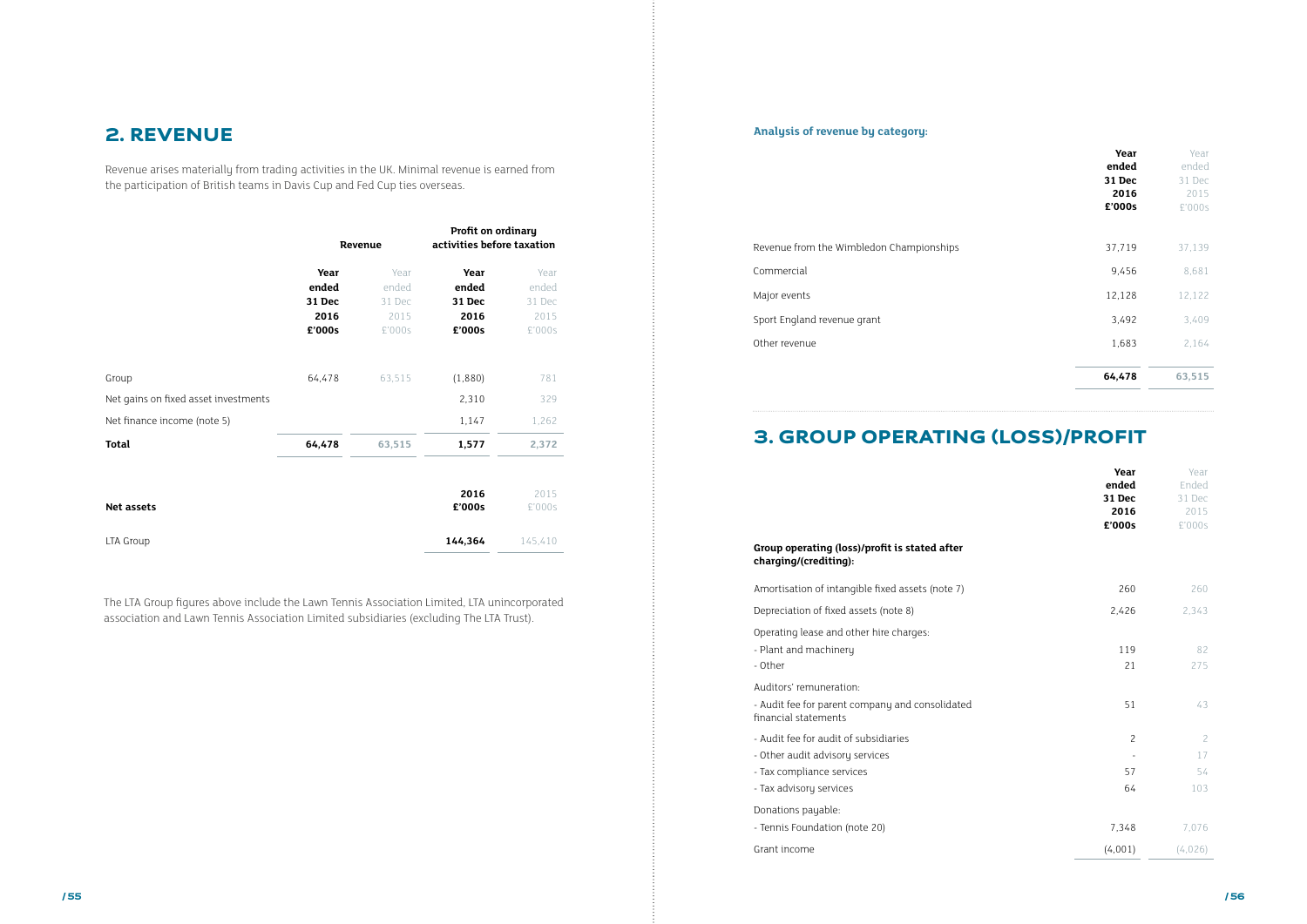#### **Directors' remuneration**

Aggregate salaries and benefit in kind Variable pay due under short term incentive schemes Company pension contributions to money purchase

Compensation for international cost of living impact

|        | Year<br>ended<br>31 Dec<br>2016<br>£'000's | Year<br>ended<br>31 Dec<br>2015 |
|--------|--------------------------------------------|---------------------------------|
|        | 357                                        | 526                             |
| S      | 67                                         | 75                              |
| scheme | 32                                         | 33                              |
|        | 456                                        | 634                             |
|        | 40                                         | 40                              |
|        | 496                                        | 674                             |

#### **Aggregate emoluments 496 674**

The aggregate emoluments were paid to two directors, one of whom was employed for only part of 2016 (2015: two). Variable pay is based upon personal objectives, agreed targets and performance measures. Retirement benefits are accruing to two (2015: two) directors under a money purchase scheme.

#### **Highest paid director**

Aggregate salaries and benefit in kind Variable pay due under short term incentive schemes Company pension contributions to money purchase

|        | Year<br>ended<br>31 Dec<br>2015<br>£'000's | Year<br>ended<br>31 Dec<br>2015 |
|--------|--------------------------------------------|---------------------------------|
|        | 314                                        | 309                             |
| Ś      | 67                                         | 75                              |
| scheme | 31                                         | 30                              |
|        | 412                                        | 414                             |
|        | 40                                         | 40                              |
|        | 452                                        | 454                             |

Compensation for international cost of living impact **40** 40

**Aggregate emoluments 452 454**

## 4. EMPLOYEES AND DIRECTORS

The average monthly number of employees of the Group during the year was 300 (2015: 296) as follows:

|                                        | Year   | Year   |
|----------------------------------------|--------|--------|
|                                        | ended  | ended  |
|                                        | 31 Dec | 31 Dec |
|                                        | 2016   | 2015   |
|                                        |        |        |
| Participation                          | 96     | 104    |
| Performance                            | 50     | 48     |
| Commercial, major events and marketing | 70     | 57     |
| Business support and governance        | 84     | 87     |
|                                        | 300    | 296    |

#### **Employees and directors continued...**

The Company has no (2015: 0) employees. The reduced headcount in Participation is due to the timing of vacancies being filled during the year.

The aggregate amounts payable to employees of the Group during the year were:

|                                           | Year<br>ended<br>31 Dec<br>2016<br>£'000's | Year<br>ended<br>31 Dec<br>2015<br>£'000s |
|-------------------------------------------|--------------------------------------------|-------------------------------------------|
| <b>Group employees</b>                    |                                            |                                           |
| Wages and salaries                        | 13,334                                     | 13,276                                    |
| Social security costs                     | 1,530                                      | 1,537                                     |
| Other pension costs                       | 759                                        | 762                                       |
|                                           | 15,623                                     | 15,575                                    |
| Charge to the Tennis Foundation (note 20) | (2,516)                                    | (2,670)                                   |
|                                           | 13,107                                     | 12,905                                    |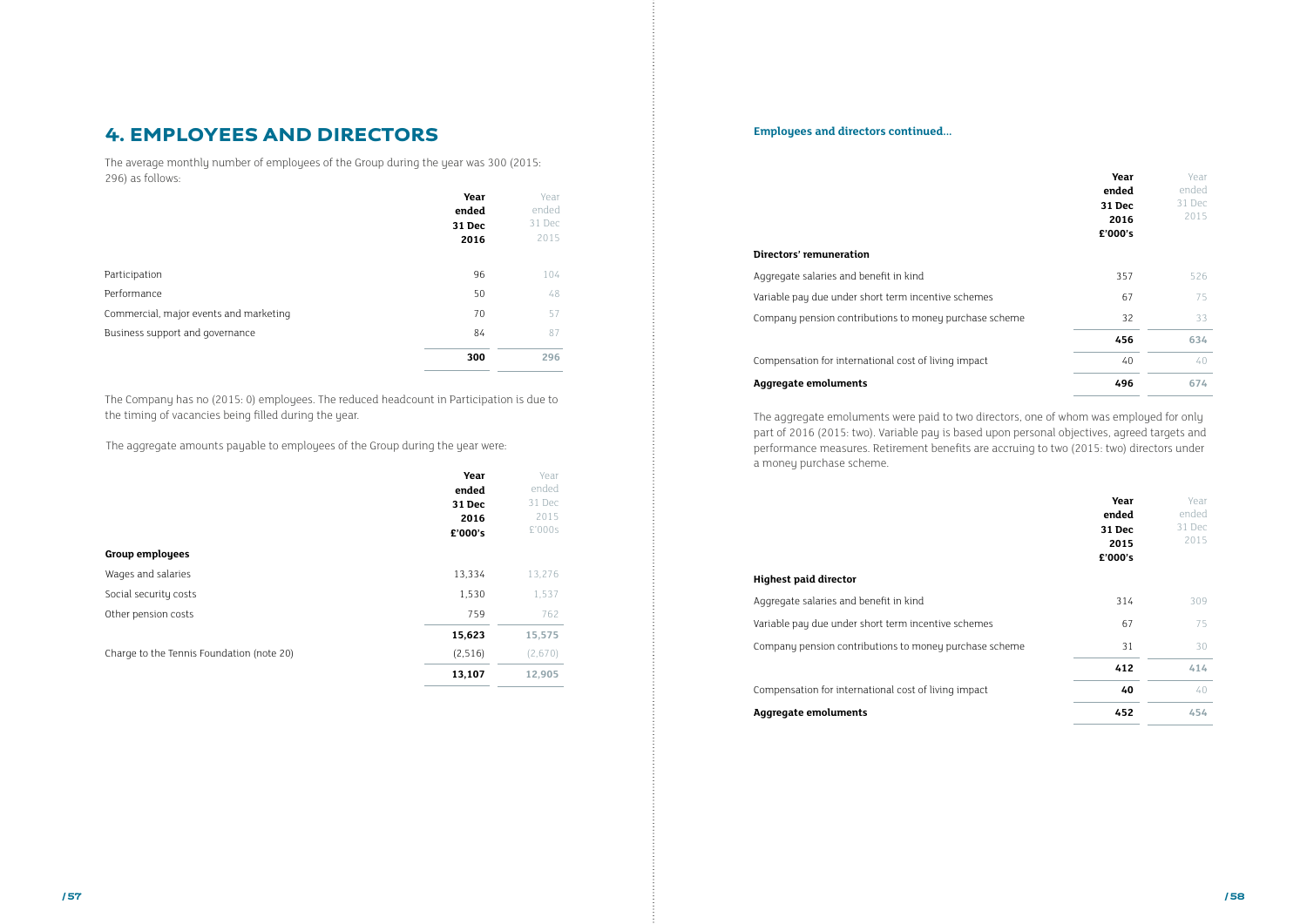| Year<br>ended<br>31 Dec<br>2016<br>£'000s | Year<br>ended<br>31 Dec<br>2015<br>£'000s |
|-------------------------------------------|-------------------------------------------|
| 645                                       | 197                                       |
| 18                                        | 46                                        |
| (511)                                     | 839                                       |
| 153                                       | 1,082                                     |
| 2,623                                     | 1,207                                     |

#### **Deferred tax:**

Origination and reversal of timing differences

Effect of future corporation tax rate changes

Adjustment in respect of previous years

#### **1533** Total deferred tax

#### **Tax on profit on ordinary activities 2,623 1,207**

### 5. NET FINANCE INCOME

|                                     | Year   | Year   |  |
|-------------------------------------|--------|--------|--|
|                                     | ended  | Ended  |  |
|                                     | 31 Dec | 31 Dec |  |
|                                     | 2016   | 2015   |  |
|                                     | £'000s | £'000s |  |
|                                     |        |        |  |
| Group interest receivable           | 15     | 14     |  |
| Interest on deferred consideration  | 225    | 300    |  |
| Income from fixed asset investments | 907    | 948    |  |
| Net finance income                  | 1,147  | 1,262  |  |
|                                     |        |        |  |

# 6. TAX ON PROFIT ON ORDINARY ACTIVITIES

Profit on ordinary activities multiplied by standard corporation tax rate in the UK of 20% (2015: 20.25%) large entities and 20% (2015: 20%) for smaller entities

| <b>Group taxation:</b><br>a) Tax expense included in Group income statement | Year<br>ended<br><b>31 Dec</b><br>2016<br>£'000s | Year<br>ended<br>31 Dec<br>2015<br>£'000s |
|-----------------------------------------------------------------------------|--------------------------------------------------|-------------------------------------------|
| Current tax:<br>UK corporation tax on results for the year                  | 1,878                                            | 263                                       |
| Overseas tax                                                                |                                                  | 479                                       |
| Adjustment in respect of prior years<br><b>Total current tax</b>            | 592<br>2,470                                     | (617)<br>125                              |

#### **Taxation on profit on ordinary activities continued...**

The tax assessed for the year is higher (2015: higher) than the standard rate of corporation tax in the UK of 20% average for the year (2015: 20.25%). The differences are explained below:

*b) Reconciliation of Group total tax charge*

Profit on ordinary activities before tax

|           | Year<br>ended<br>31 Dec<br>2016<br>£'000s | Year<br>ended<br>31 Dec<br>2015<br>£'000s |
|-----------|-------------------------------------------|-------------------------------------------|
|           | 1,577                                     | 2,372                                     |
| for<br>es | 315                                       | 479                                       |
|           | 2,670                                     | 418                                       |
| erences   |                                           | 217                                       |
|           | (716)                                     | (711)                                     |
|           | 254                                       | 487                                       |
|           | 82                                        | (324)                                     |
| d tax     |                                           | 595                                       |
|           | 18                                        | 46                                        |
|           | 2,623                                     | 1,207                                     |

Effects of:

Expenses not deductible for tax purposes

Accelerated capital allowances and other timing diffe

Income not taxable

Other adjustments

Adjustments in respect of prior years

Adjustments in respect of previous periods - deferred

Effect of future corporation tax rate changes

**70tal tax charge**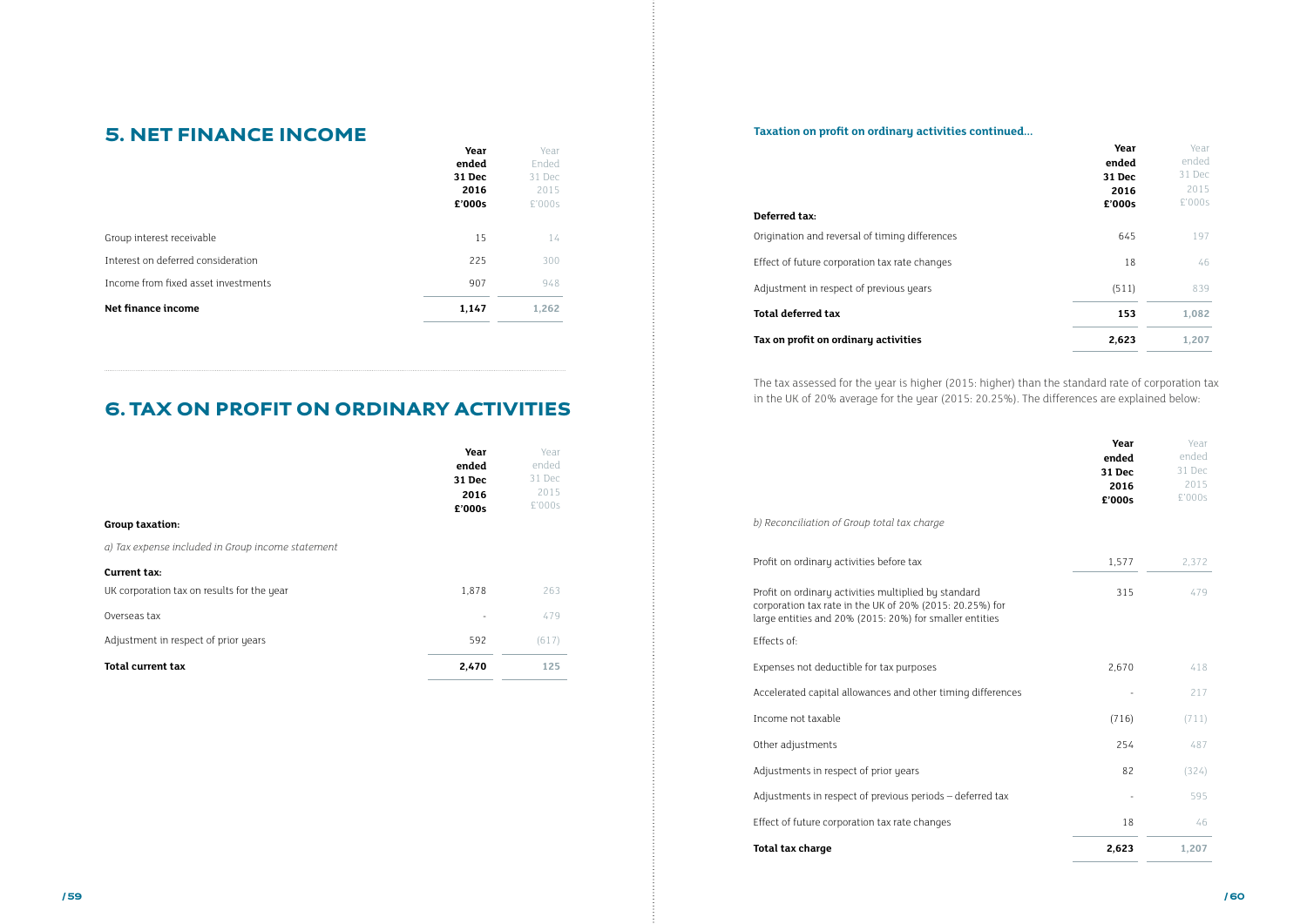### 7. INTANGIBLE ASSETS

|                                  | Group and<br>Company               | Group and<br>Company<br><b>Commercial</b><br><b>Rights</b> |
|----------------------------------|------------------------------------|------------------------------------------------------------|
|                                  | <b>Commercial</b><br><b>Rights</b> |                                                            |
|                                  | £'000s                             | £'000s                                                     |
|                                  |                                    |                                                            |
| Cost:                            |                                    |                                                            |
| At 1 January 2016                | 2,080                              | 2,080                                                      |
| Additions                        | 1,630                              |                                                            |
| At 31 December 2016              | 3,710                              | 2,080                                                      |
| <b>Accumulated Amortisation:</b> |                                    |                                                            |
| At 1 January 2016                | 260                                | 260                                                        |
| Charge for the year              | 260                                | 260                                                        |
| At 31 December 2016              | 520                                | 520                                                        |
| NBV at 31 December 2016          | 3,190                              | 1,560                                                      |
| NBV at 1 January 2016            | 1,820                              | 1,820                                                      |

In 2016, the LTA Group in partnership with The Queen's Club commenced the works for extending the capacity of the Centre Court at the Aegon Championships which are due to be completed in 2017. The cost of the works are being capitalised as an intangible asset and amortised over 20 years representing the anticipated life of the asset and the future economic benefit that will be derived to the LTA. In 2014, LTA Group acquired the sanction to upgrade the Aegon Championships to an ATP 500 event from June 2015. An initial amount of £429,000 was paid with the remaining balance payable over the 8 years of the sanction.

# 8. PROPERTY, PLANT AND EQUIPMENT

|                                     | Land<br>and<br>buildings<br>£'000s | <b>Motor</b><br>vehicles<br>£'000s | Furniture,<br>computers<br>and<br>equipment<br>£'000s | <b>Assets</b><br>under con-<br>struction<br>£'000s | <b>Total</b><br>£'000s |
|-------------------------------------|------------------------------------|------------------------------------|-------------------------------------------------------|----------------------------------------------------|------------------------|
| Group                               |                                    |                                    |                                                       |                                                    |                        |
| Cost:                               |                                    |                                    |                                                       |                                                    |                        |
| At 1 January 2016                   | 36,729                             | 81                                 | 18,310                                                |                                                    | 55,120                 |
| Additions                           | $\mathsf 9$                        | 22                                 | 1,108                                                 | 1,248                                              | 2,387                  |
| Disposals                           |                                    |                                    | (558)                                                 |                                                    | (558)                  |
| At 31 December 2016                 | 36,738                             | 103                                | 18,860                                                | 1,248                                              | 56,949                 |
| <b>Accumulated</b><br>Depreciation: |                                    |                                    |                                                       |                                                    |                        |
| At 1 January 2016                   | 6,424                              | 66                                 | 14,241                                                |                                                    | 20,731                 |
| Charge for the year                 | 733                                | 5                                  | 1,688                                                 |                                                    | 2,426                  |
| Disposals                           |                                    | $\bar{\phantom{a}}$                | (497)                                                 |                                                    | (497)                  |
| At 31 December 2016                 | 7,157                              | $7\sqrt{1}$                        | 15,432                                                |                                                    | 22,660                 |
| NBV at 31 December 2016             | 29,581                             | 32                                 | 3,428                                                 | 1,248                                              | 34,289                 |
| NBV at 1 January 2016               | 30,305                             | 15                                 | 4,069                                                 |                                                    | 34,389                 |

The NBV of land and buildings comprises long leasehold assets.

In 2016, the UK Corporation tax rate remained unchanged at 20%. Deferred tax balances at 31 December 2016 and 31 December 2015 are being measured at a revised rate of 17% for all entities following the enactment in 2016 of the reduced corporation tax rate from 20% to 19% in April 2017 and from 19% to 17% in April 2020.

#### **Tax on profit on ordinary activities (continued)**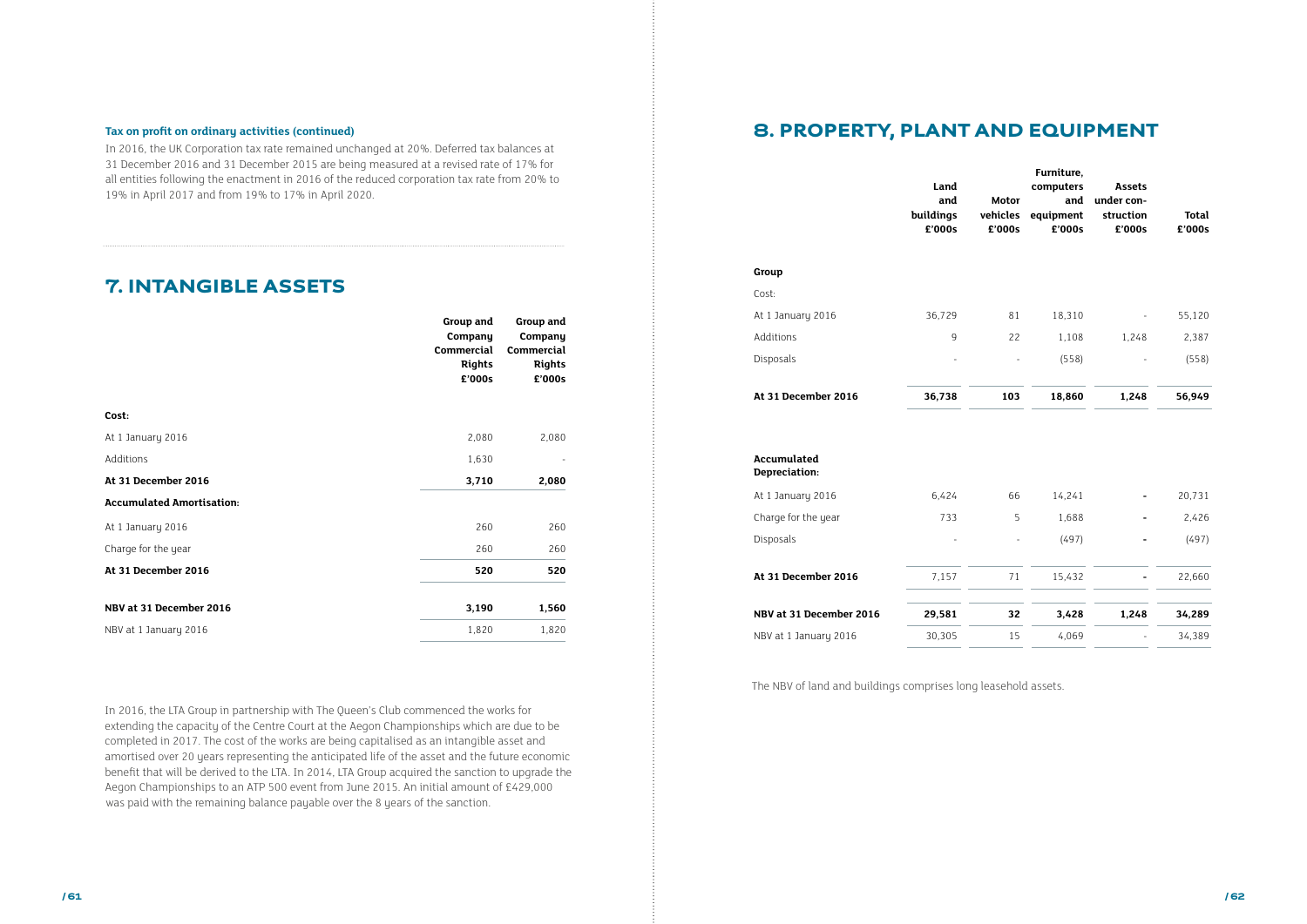### 9. FIXED ASSET INVESTMENTS

|                       | Third party<br>investments<br>£'000s |
|-----------------------|--------------------------------------|
| Group                 |                                      |
| Cost:                 |                                      |
| At 1 January 2016     | 42,655                               |
| Additions             | 12,498                               |
| Disposals             | (11, 324)                            |
| Fair value adjustment | 1,933                                |
| At 31 December 2016   | 45,762                               |

|                       | Third party<br>investments<br>£'000s | <b>Subsidiaries</b><br>£'000s | <b>Total</b><br>£'000s |
|-----------------------|--------------------------------------|-------------------------------|------------------------|
| Company               |                                      |                               |                        |
| Cost:                 |                                      |                               |                        |
| At 1 January 2016     | 42,655                               | 11,796                        | 54,451                 |
| Additions             | 12,498                               |                               | 12,498                 |
| Disposals             | (11, 324)                            |                               | (11, 324)              |
| Fair value adjustment | 1,933                                | $\overline{\phantom{a}}$      | 1,933                  |
|                       |                                      |                               |                        |
| At 31 December 2016   | 45,762                               | 11,796                        | 57,558                 |

#### **Investments continued...**

The subsidiaries below are all incorporated in the UK and were wholly owned by the Lawn Tennis Association Limited at 31 December 2016

### **Subsidiary Nature of activities**

- tity of the LTA Group
- mpany for land and buildings of the LTA Group
- mpany for the previous Lawn Tennis Association rated subsidiaries
- company for the LTA
- ennis developments on behalf of the LTA
- and manages tennis tournaments on behalf of the LTA
- he prepaid court arrangement with Queenswood School
- hanpower services
- tennis magazines and other tennis publications
- Int charity to promote community participation olidated)
- 
- The directors believe that the carrying value of investments is supported by the underlying

- mpany for the previous Lawn Tennis Association rated subsidiaries
- company for the LTA
- ennis developments on behalf of the LTA
- and manages tennis tournaments on behalf of
- he prepaid court arrangement with Queenswood
- nanpower services
- tennis magazines and other tennis publications

| <b>Subsidiary</b>        | Nature of a               |
|--------------------------|---------------------------|
| LTA Operations Limited * | Trading ent               |
| LTA Property Limited *   | Holding cor               |
| LTA Holdings Limited*    | Holding cor<br>unincorpor |
| LTA Nominees Limited     | Nominee co                |
| LTA Developments Limited | Manages te                |
| LTA Events Limited       | Facilitates a             |
| LTA Ground Limited       | Manages th                |
| LTA Services Limited     | Provides m                |
| Tennis GB Limited        | Publishes to<br>(Dormant) |
| The LTA Trust*           | Independer<br>(non-conso  |
|                          |                           |

\* Direct subsidiaries of Lawn Tennis Association Limited

net assets.

Lawn Tennis Association Limited has guaranteed the liabilities of the following subsidiaries in order that they qualify for the exemption from audit under Section 479A of the Companies Act 2006 in respect of the year ended 31 December 2016.

| Subsidiary               | <b>Nature of activities</b>                  |
|--------------------------|----------------------------------------------|
| LTA Holdings Limited     | Holding company for<br>unincorporated subsi- |
| LTA Nominees Limited     | Nominee company fo                           |
| LTA Developments Limited | Manages tennis devel                         |
| LTA Events Limited       | Facilitates and mana<br>the LTA              |
| LTA Ground Limited       | Manages the prepaid<br>School                |
| LTA Services Limited     | Provides manpower so                         |
| Tennis GB Limited        | Publishes tennis mag<br>(Dormant)            |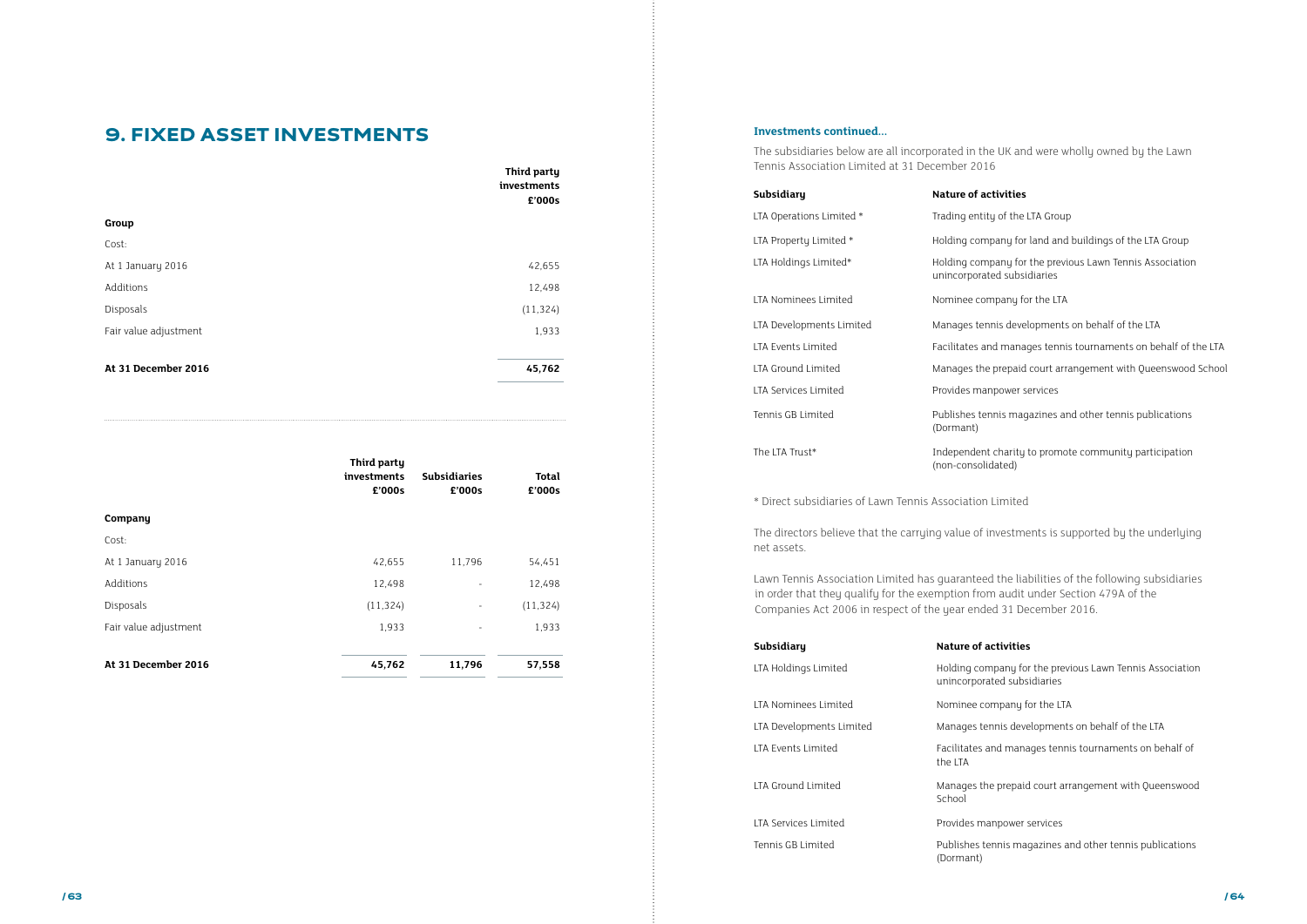### 10. LAWN TENNIS ASSOCIATION

The income statement and statement of financial position of the unincorporated entity Lawn Tennis Association are included in the group financial statements and are provided below on the grounds that they are treated as a quasisubsidiary managed on a unified basis by the management of the LTA Group.

|                                        | Year<br>ended<br>31 Dec<br>2016<br>£'000s | Period<br>Ended<br>31 Dec<br>2015<br>£'000s |
|----------------------------------------|-------------------------------------------|---------------------------------------------|
| <b>Income statement</b>                |                                           |                                             |
| Operating profit                       |                                           |                                             |
| Profit before tax                      |                                           |                                             |
| Loss for the financial year/period     |                                           | (9)                                         |
|                                        | 2016<br>£000s                             | 2015<br>£'000s                              |
| <b>Statement of financial position</b> |                                           |                                             |
| Debtors due less than one year         |                                           | 285                                         |
| Cash at bank and in hand               | 1,289                                     | 997                                         |
| Creditors due less than one year       | (66)                                      | (59)                                        |

Net assets  $1,223$   $1,223$   $1,223$ 

### 11. THE LTA TRUST

The LTA Trust was established as a registered charity within the LTA Group as a wholly owned subsidiary of Lawn Tennis Association Limited in 2012 (charity number 1148421). During the year, the Board of The LTA Trust comprised two LTA Directors and four Independent Trustees and therefore, as the LTA Group does not exercise control over the operating decisions of The LTA Trust, it has not been consolidated into the results of the LTA Group. In the prior year, The LTA Trust changed its year end date to align itself to other tennis organisations. The key financial information in respect of The LTA Trust is as follows:

#### **Total incoming resources 629 720**

#### Total resources expended

#### **Net incoming/(outgoing) resources before other recognised gains or losses**

#### Gains on investment assets

**Net movement in funds** 

| Period<br>ended<br>31 Dec<br>2016 | Year<br>Ended<br>30 Sept<br>2015 |
|-----------------------------------|----------------------------------|
| £'000s                            | £'000s                           |
| 629                               | 720                              |
| 249                               | (937)                            |
| 878                               | (217)                            |
| 456                               | 677                              |
| 1,334                             | 460                              |
| 28,855                            | 27,874                           |
| 1,050                             | 1,048                            |
| 29,905                            | 28,922                           |
| (434)                             | (785)                            |
| (434)                             | (785)                            |
| 29,471                            | 28,137                           |
| 29,471                            | 28,137                           |

#### **Gross assets**

Investments

Cash at bank and in hand

#### **Gross liabilities**

Liabilities due within one year

**Net assets 29,471 28,137**

#### **Unrestricted funds**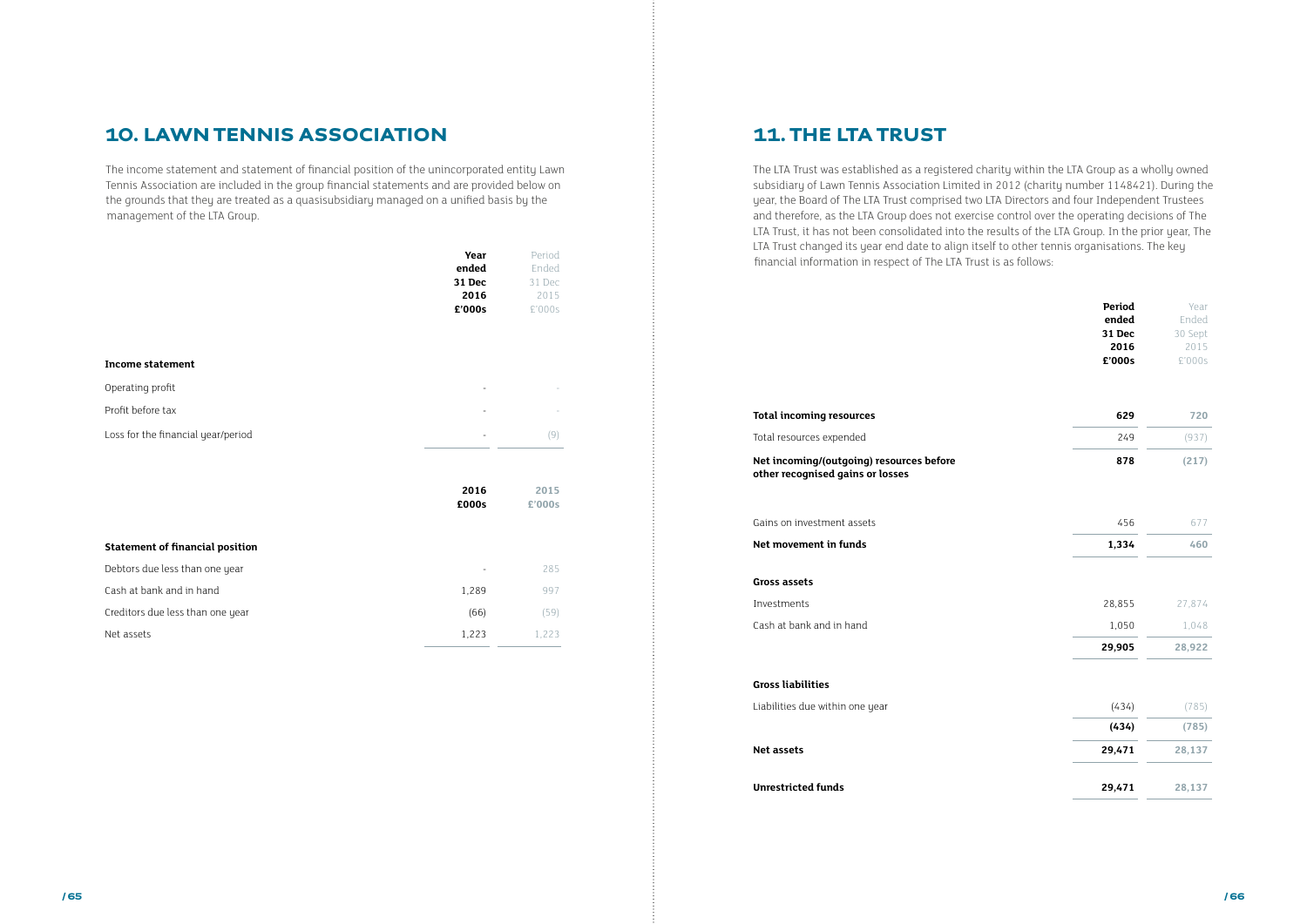# 12. FINANCIAL INSTRUMENTS BY CATEGORY 13. TRADE AND OTHER RECEIVABLES

|                                                                                                   | Group                    | Group                    | Company                  | Company                  |
|---------------------------------------------------------------------------------------------------|--------------------------|--------------------------|--------------------------|--------------------------|
|                                                                                                   | 31 Dec<br>2016<br>£'000s | 31 Dec<br>2015<br>£'000s | 31 Dec<br>2016<br>£'000s | 31 Dec<br>2015<br>£'000s |
| <b>Financial instruments by category</b><br>The Group has the following financial<br>instruments: |                          |                          |                          |                          |
| Financial assets at fair value<br>through profit and loss:                                        |                          |                          |                          |                          |
| Investments (note 9)                                                                              | 45,762                   | 42,655                   | 45,762                   | 42,655                   |
| Financial assets that are debt<br>instruments measured at<br>amortised cost:                      |                          |                          |                          |                          |
| Trade and other receivables (note 13)                                                             | 1,007                    | 1,365                    |                          |                          |
| Other receivables (note 13)                                                                       | 60,328                   | 58,071                   | 101,304                  | 98,422                   |
| Concessionary loans (note 13)                                                                     | 9,438                    | 7,894                    |                          |                          |
| Cash at bank and in hand                                                                          | 7,167                    | 14,294                   | 218                      | 3,624                    |
|                                                                                                   | 77,940                   | 81,624                   | 101,522                  | 102,046                  |
| <b>Financial liabilities measured at</b><br>amortised cost:                                       |                          |                          |                          |                          |
| Trade and other payables (note 15)                                                                | 464                      | 163                      |                          |                          |
| Corporation tax (note 15)                                                                         | 1,089                    |                          |                          |                          |
| Other Payables (note 15)                                                                          | 14,975                   | 14,798                   | 1,145                    | 1,176                    |
|                                                                                                   | 16,528                   | 14,961                   | 1,145                    | 1,176                    |

|                                                | Group                    | Group                    | Company                  | Company                  |
|------------------------------------------------|--------------------------|--------------------------|--------------------------|--------------------------|
|                                                | 31 Dec<br>2016<br>£'000s | 31 Dec<br>2015<br>£'000s | 31 Dec<br>2016<br>£'000s | 31 Dec<br>2015<br>£'000s |
| Amounts falling due within one year:           |                          |                          |                          |                          |
| Trade receivables                              | 1,007                    | 1,365                    |                          |                          |
| Amounts owed by Group<br>undertakings          |                          |                          | 91,372                   | 83,389                   |
| Amounts owed by the Wimbledon<br>Championships | 31,388                   | 24,900                   |                          |                          |
| Amounts owed by AELTC for sale<br>of AELTG (i) | 5,000                    | 5,000                    | 5,000                    | 5,000                    |
| Amounts owed by the Tennis<br>Foundation       | 1,045                    | 1,534                    |                          |                          |
| Concessionary loans (ii)                       | 1,382                    | 1,296                    |                          |                          |
| Tennis developments (iii)                      | 178                      | 178                      |                          |                          |
| Corporation tax                                |                          | 516                      |                          |                          |
| Other receivables                              | 2,222                    | 1,587                    | 150                      | 30                       |
| Prepayments and accrued income                 | 4,692                    | 3,169                    |                          | 3                        |
|                                                | 46,914                   | 39,545                   | 96,522                   | 88,422                   |
|                                                |                          |                          |                          |                          |

| Amounts falling due after more<br>than one year:   |        |        |        |        |
|----------------------------------------------------|--------|--------|--------|--------|
| Amounts owed by AELTC for the<br>sale of AELTG (i) | 5.000  | 10.000 | 5.000  | 10.000 |
| Concessionary loans (ii)                           | 8.056  | 6,598  |        |        |
| Tennis developments (iii)                          | 3.491  | 3.630  |        |        |
| Prepayments and accrued income                     | 7.311  | 7.557  |        |        |
|                                                    | 23,858 | 27,785 | 10,000 | 10,000 |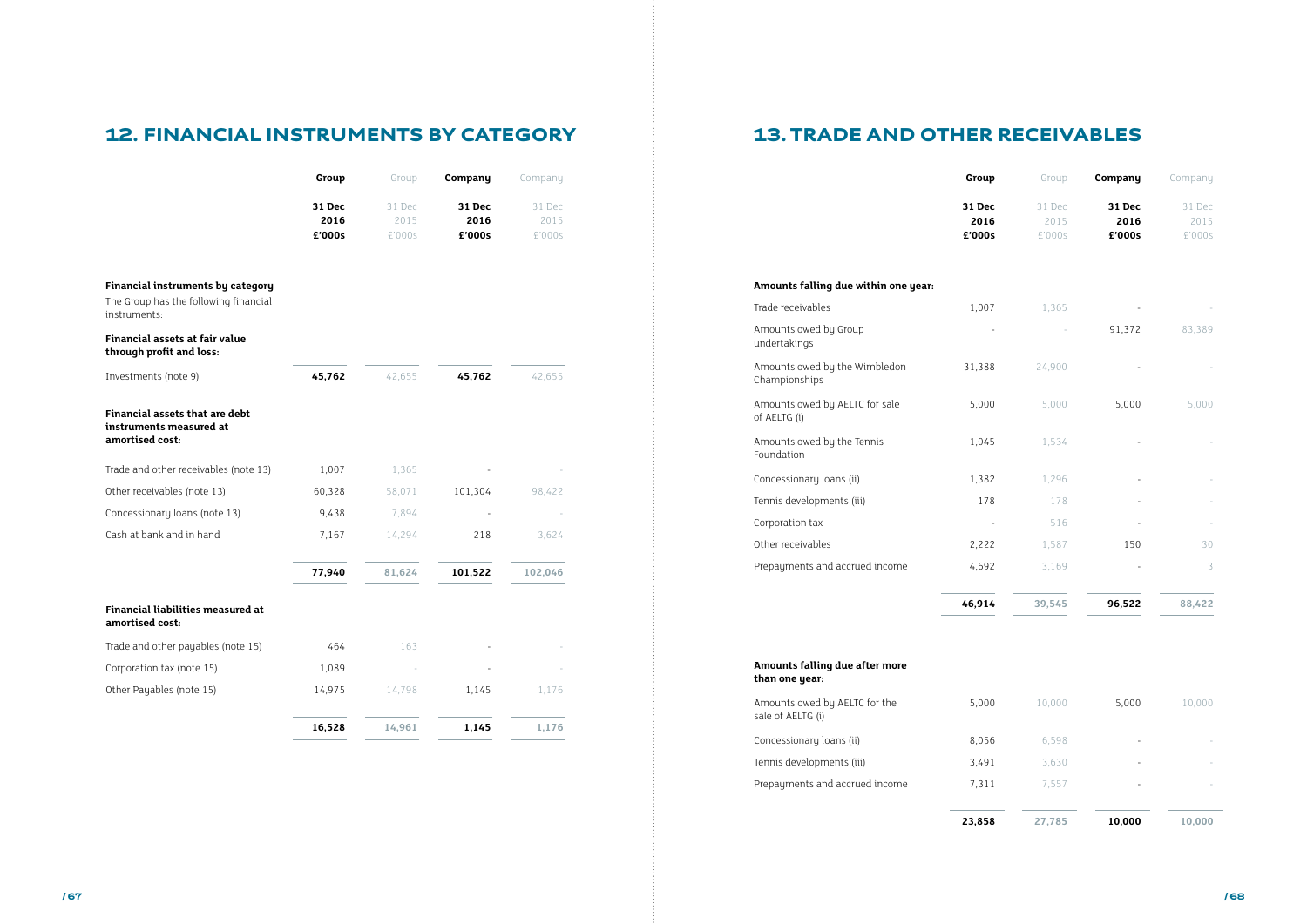#### **Trade and other receivables continued...**

(i) The book profit from the sale of AELTG was £32,126,000 with the consideration of £55,000,000 being offset by the interest in the joint venture of £22,874,000. The £55,000,000 is being received in instalments, with £30,000,000 received on 1 August 2013, £5,000,000 received on 1 August 2014, £5,000,000 received on 1 August 2015, £5,000,000 received on 1 August 2016. £10,000,000 is to be paid in equal instalments on 1 August over the next 2 years. The amount has not been discounted, as discounting is not material.

#### (ii) Concessionary loans

|                                              | 2016<br>£'000s | 2015<br>£'000s |
|----------------------------------------------|----------------|----------------|
| Group                                        |                |                |
| Amounts falling due within one year          | 1,382          | 1,296          |
| Amounts falling due after more than one year | 8,056          | 6,598          |
|                                              | 9,438          | 7,894          |

The loans represent interest free loans issued by LTA Operations Limited to clubs, indoor facilities, parks and schools to improve tennis facilities. The loans are repayable over 10 years or longer and are recorded net of any bad debt provision.

(iii) Included within amounts falling due after more than one year is £3,491,000 (2015: £3,630,000) that represents an amount repayable over a 20 year period, that commenced in 2005, from The West Hants LTC for loans that assisted with the development of the club. In 2006 a moratorium was agreed, deferring the instalments due in the calendar years 2007 and 2008, thus extending the repayment period to 22 years. In 2010 it was agreed to extend the repayment period to 30 years and repayments are being made on this basis.

### 14. DEFERRED TAX (LIABILITY)/ASSETS

|                                        | Group                    | Group                    | Company                  | Company                  |
|----------------------------------------|--------------------------|--------------------------|--------------------------|--------------------------|
|                                        | 31 Dec<br>2016<br>£'000s | 31 Dec<br>2015<br>£'000s | 31 Dec<br>2016<br>£'000s | 31 Dec<br>2015<br>£'000s |
| At 1 January                           | (117)                    | 965                      | (593)                    |                          |
| Charged to the profit and loss account | (171)                    | (1,082)                  | (406)                    | (593)                    |
| At 31 December                         | (288)                    | (117)                    | (999)                    | (593)                    |

#### **Deferred tax (liability)/assets continued...**

The gross deferred tax liability (2015: asset) comprises:

|                               | <b>Group</b>             | Group                    | Company                  | Company                  |
|-------------------------------|--------------------------|--------------------------|--------------------------|--------------------------|
|                               | 31 Dec<br>2016<br>£'000s | 31 Dec<br>2015<br>£'000s | 31 Dec<br>2016<br>£'000s | 31 Dec<br>2015<br>£'000s |
| Deferred capital allowances   | 1,312                    | 474                      | $\overline{\phantom{a}}$ |                          |
| Short term timing differences | (1,600)                  | (591)                    | (999)                    | (593)                    |
| Deferred tax liability        | (288)                    | (117)                    | (999)                    | (593)                    |

### 15. TRADE AND OTHER PAYABLES - AMOUNTS FALLING DUE WITHIN ONE YEAR

|                              | Group                    | Group                    | Company                  | Company                  |
|------------------------------|--------------------------|--------------------------|--------------------------|--------------------------|
|                              | 31 Dec<br>2016<br>£'000s | 31 Dec<br>2015<br>£'000s | 31 Dec<br>2016<br>£'000s | 31 Dec<br>2015<br>£'000s |
| Trade payables               | 464                      | 163                      |                          |                          |
| Corporation tax              | 1,089                    |                          | $\overline{\phantom{a}}$ |                          |
| Other payables               | 1,156                    | 1,694                    |                          |                          |
| Accruals and deferred income | 13,819                   | 13,104                   | 1,145                    | 1,176                    |
|                              | 16,528                   | 14,961                   | 1,145                    | 1,176                    |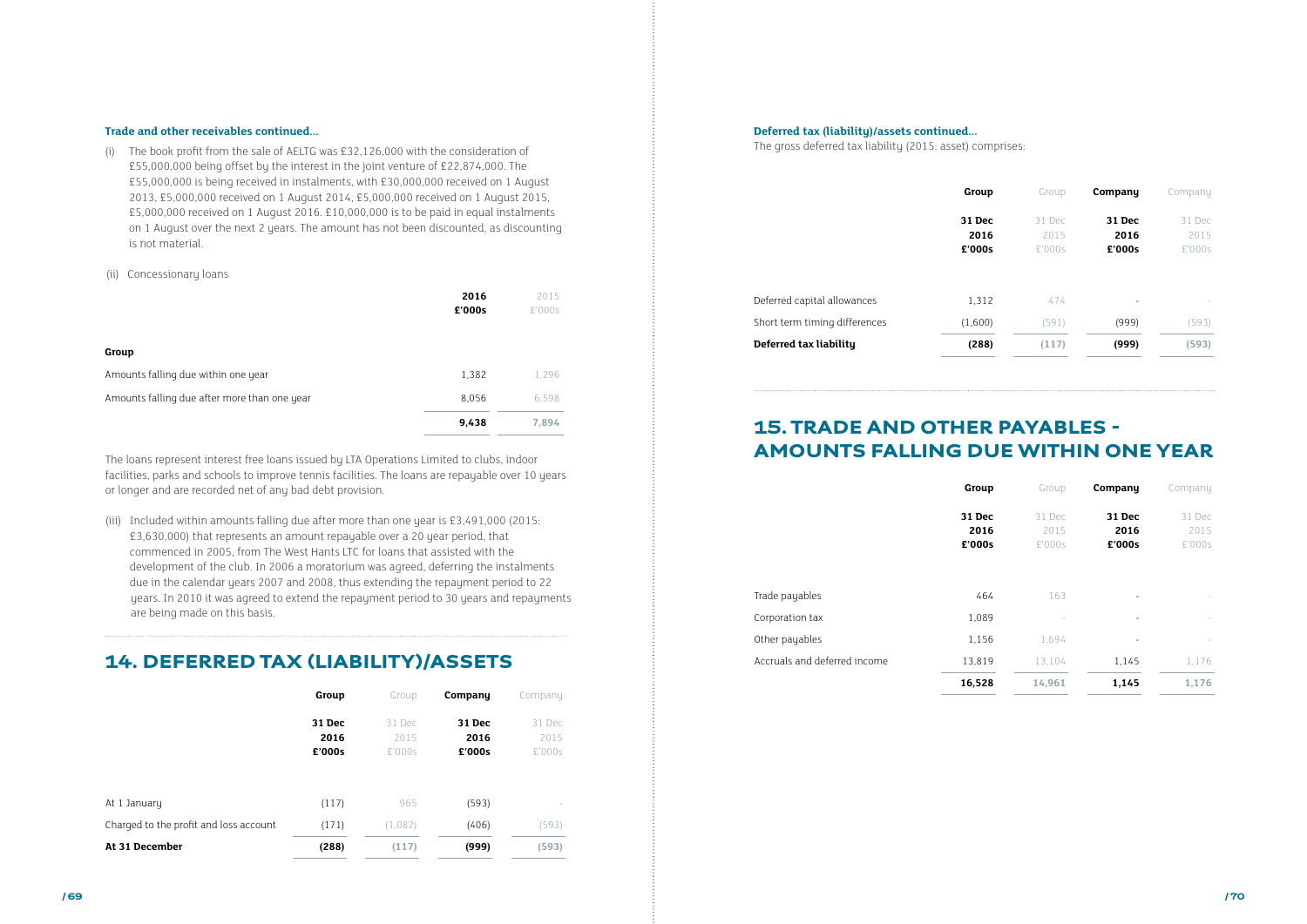### 16. RETAINED EARNINGS – OTHER

|                                                 | Group                              | Group                    | Company                  | Company                  |
|-------------------------------------------------|------------------------------------|--------------------------|--------------------------|--------------------------|
|                                                 | 31 Dec<br>2016<br>£'000s           | 31 Dec<br>2015<br>£'000s | 31 Dec<br>2016<br>£'000s | 31 Dec<br>2015<br>£'000s |
| At 1 January<br>Transfer from retained earnings | 25,000<br>$\overline{\phantom{a}}$ | 25,000                   | $\overline{\phantom{0}}$ |                          |
| At 31 December                                  | 25,000                             | 25,000                   |                          | <b>COL</b>               |

Retained earnings - other represents consideration in respect of the sale of AELTG by the LTA in 2013. It is management's intention that the consideration should be ring fenced for investment in legacy projects rather than in day to day operations.

### 17. PENSION COMMITMENTS

The Group operates various defined contribution pension schemes for its employees:

The LTA Group Money Purchase Personal Pension Plan (Money Purchase Scheme) is closed for new contributions and members, but has assets which are held in a separate trustee administered fund. The trustees of the scheme are all officers of the Company. All new contributions are paid into the LTA Group Personal Pension Plan ('the scheme') or private personal pension plans. The scheme is funded by contributions from the LTA and its employees. Annual contributions to the scheme by the LTA are related to pensionable salaries. In 2014, the LTA auto enrolled its employees in accordance with the Pensions Act 2008. At 31 December 2016, 276 (2015: 275) employees were members of the scheme.

The contributions to the LTA schemes were:

|                                              | Year<br>ended<br>31 Dec<br>2016<br>£'000s | Period<br>Ended<br>31 Dec<br>2015<br>£'000s |
|----------------------------------------------|-------------------------------------------|---------------------------------------------|
| LTA Group personal pension plan (the scheme) | 759                                       | 746                                         |
| LTA private personal pension plans           |                                           | 16                                          |
| <b>Total Group contributions</b>             | 759                                       | 762                                         |

No contributions were outstanding at the year end (2015: £nil)

### 18. FINANCIAL COMMITMENTS

At 31 December the Group had future minimum lease payments under non-cancellable operating leases for assets, other than land and buildings, and other financial commitments as follows:

#### **Operating leases which expire:**

|                                       | 2016   | 2015   |
|---------------------------------------|--------|--------|
|                                       | £'000s | £'000s |
|                                       |        |        |
| <b>Operating leases which expire:</b> |        |        |
| Within one year                       | 177    | 70     |
| Within two to five years              | 147    | 314    |
| Total                                 | 324    | 384    |

In addition to the commitments under non-cancellable operating leases noted above, there are loans of £2,181,000 (2015: £2,423,000) that have been approved for payment to places to play but have not yet been paid.

At 31 December 2016 the LTA has forward exchange commitments of \$Nil (2015: \$Nil) with a fair-value loss of £Nil (2015: £Nil loss) at the year-end exchange rate.

### 19. CONTINGENT LIABILITIES

As disclosed in note 9 the Company has taken advantage of the exemption available under Section 479A of the Companies Act 2006 in respect of the requirement for audit of certain 100% owned subsidiaries. The Company guarantees the liabilities of the

relevant companies at the end of the year until those liabilities have been settled in full. The contingent liability at the year end was £2,726,000 (2015: £3,393,000). The Group has opted to take advantage of the exemption available in Section 33.1A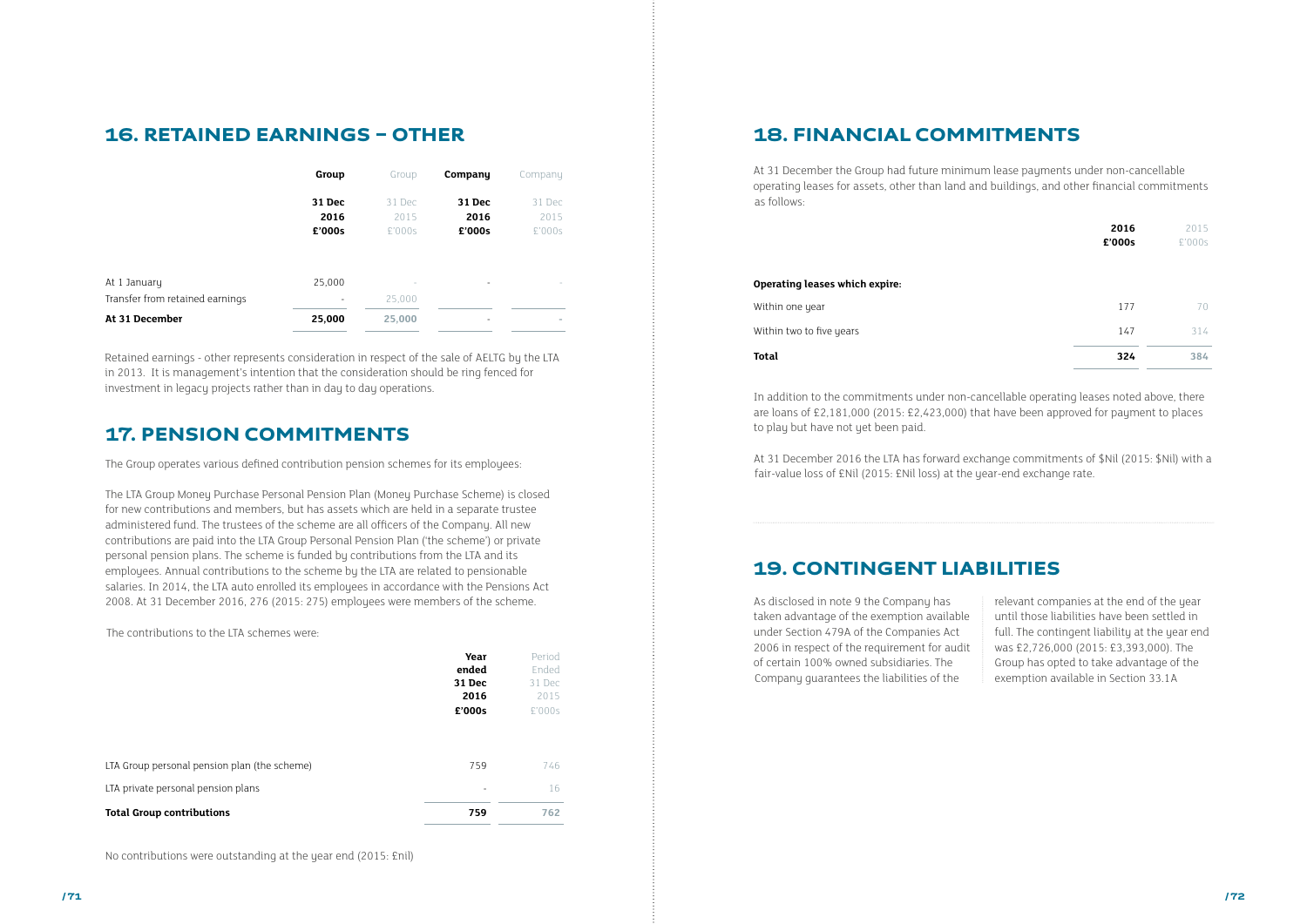The Group has opted to take advantage of the exemption available in Section 33.1A of FRS 102 not to disclose transactions between Group entities that have been eliminated on consolidation.

#### **TRANSACTIONS WITH KEY MANAGEMENT PERSONNEL**

Total compensation of key management personnel (including the directors') in the year amounted to £1,871,000 (2015: £2,322,000).

#### **THE WIMBLEDON CHAMPIONSHIPS**

The LTA operates a joint arrangement under an agreement for the governance and operation of the Wimbledon Championships with The Club, AELTG and The All England Lawn Tennis Club (Wimbledon) Limited. In 2016 the Joint Management Committee of The Championships allocated 90% of the net surplus of The Championships to the LTA (2015: 90%) in line with the terms of the sale of the Ground Company effective 1 August 2013 which secured the 90% distribution of the net Championship surplus for the next 37 years. The LTA's share of the surplus of The Championships is based upon the audited financial statements prepared to 31 July 2015 and 2016.

The gross surplus of the Wimbledon Championships amounted to £37,719,000 (2015: £37,139,000). Net of withholding tax, officiating income, subvention income and income from the exercise of warrants over shares the surplus receivable by the LTA amounted to £34,388,000 (2015: £33,900,000). The amount due from the Wimbledon Championships at 31 December 2016 was £31,388,000 (31 December 2015: £24,900,000).

During 2014 The All England Lawn Tennis Club (Championships) Limited on behalf of The Championships, exercised warrants over shares in a commercial partner on the sale of that partner to a third party. As a result The Championships attributed 85% of the gain on the sale of the shares being £6,329,000 to the LTA reflecting an agreement made between the LTA and the AELTC at the time the warrants were granted. In addition the commercial partner paid £1,475,000 in return for a three year contract extension commencing 2014 and 85% was distributed to the LTA with £417,000 recognised in 2014, £417,000 included within revenue for the prior year and £419,000 recognised in 2016.

The costs of officiating services are charged to the Wimbledon Championships. This represents the LTA's work in partnership with the Association of British Tennis Officials to manage, supply and pay the umpires and other officials who work at the Wimbledon Championships each year. In 2016 the LTA recharged the Wimbledon Championships £1,284,000 (2015: £1,184,000) for these services.

In 2016 the LTA received £1,000,000 (2015: £1,000,000) subvention payment from the Wimbledon Championships to help fund grass-court tournaments in the periods before and after the Wimbledon Championships. The LTA also purchased £5,056,000 (2015: £4,835,000) of tickets at face value from the Wimbledon Championships for onward sale and distribution.

#### **TENNIS FOUNDATION (TF)**

Under agreement, the LTA and the TF run a number of programmes in partnership for the advancement of tennis across the areas

### 20. RELATED PARTY TRANSACTIONS

of schools, community and tennis facilities. Currently, 84 employees (2015: 95) are employed jointly by the TF and the LTA to administer these charitable programmes and an appropriate proportion of these costs are recharged to the TF.

In 2016 the LTA donated £7,348,000 (2015: £7,076,000) to the TF. During the year the TF was charged £2,516,000 (2015: £2,670,000) for employment costs from the LTA. In addition, the TF was recharged on an arm's length basis £1,400,000 (2015: £1,400,000) by the LTA for support, administrative and management services

to the TF. The amount owed by the TF at the year-end was £1,045,000 (2015: £1,534,000).

During the year, the Wimbledon Championships made a charitable donation of £3,000,000 (2015: £3,000,000) to the TF.

### **LTA TRUST**

During the year, the LTA did not make a donation to The LTA Trust (2015: £nil).

#### **Related party transactions continued...**